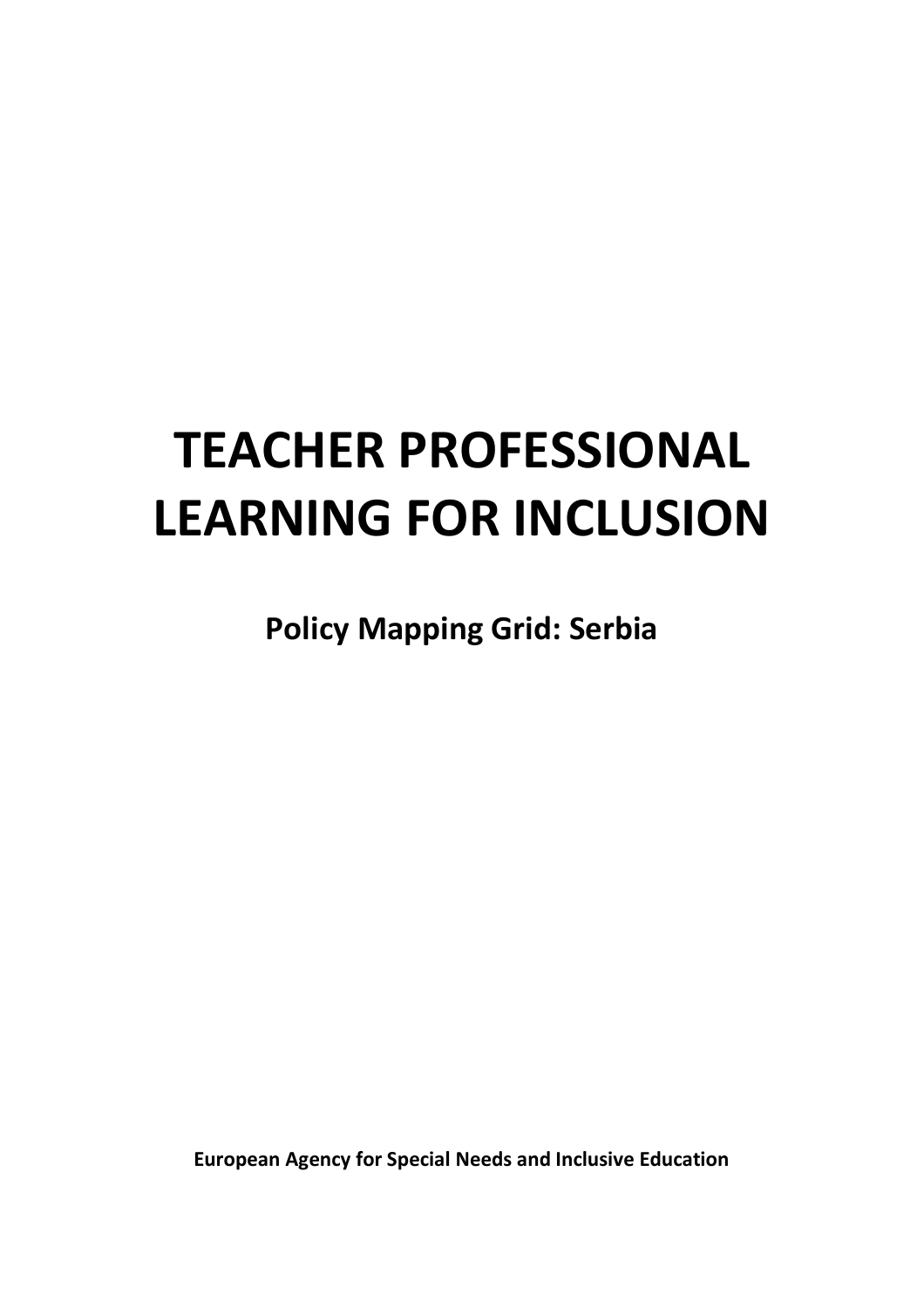

The European Agency for Special Needs and Inclusive Education (the Agency) is an independent and self-governing organisation. The Agency is co-funded by the ministries of education in its member countries and by the European Commission via an operating grant within the European Union (EU) Erasmus+ education programme (2014–2020).



Co-funded by the Erasmus+ Programme of the European Union

The European Commission support for the production of this publication does not constitute an endorsement of the contents which reflects the views only of the authors, and the Commission cannot be held responsible for any use which may be made of the information contained therein.

The views expressed by any individual in this document do not necessarily represent the official views of the Agency, its member countries or the Commission.

Extracts from the document are permitted provided that a clear reference to the source is given. This document should be referenced as follows: European Agency for Special Needs and Inclusive Education, 2020. *Teacher Professional Learning for Inclusion – Policy Mapping Grid: Serbia*. Odense, Denmark

The information in this document was current in February 2020.

Further information about the Teacher Professional Learning for Inclusion (TPL4I) activities is available on the [TPL4I web area.](https://www.european-agency.org/projects/tpl4i)

### © **European Agency for Special Needs and Inclusive Education 2020**

**Secretariat** Østre Stationsvej 33 DK-5000 Odense C Denmark Tel: +45 64 41 00 20 [secretariat@european-agency.org](mailto:secretariat@european-agency.org)

Brussels Office Rue Montoyer, 21 BE-1000 Brussels Belgium Tel: +32 2 213 62 80 [brussels.office@european-agency.org](mailto:brussels.office@european-agency.org)

#### **[www.european-agency.org](http://www.european-agency.org/)**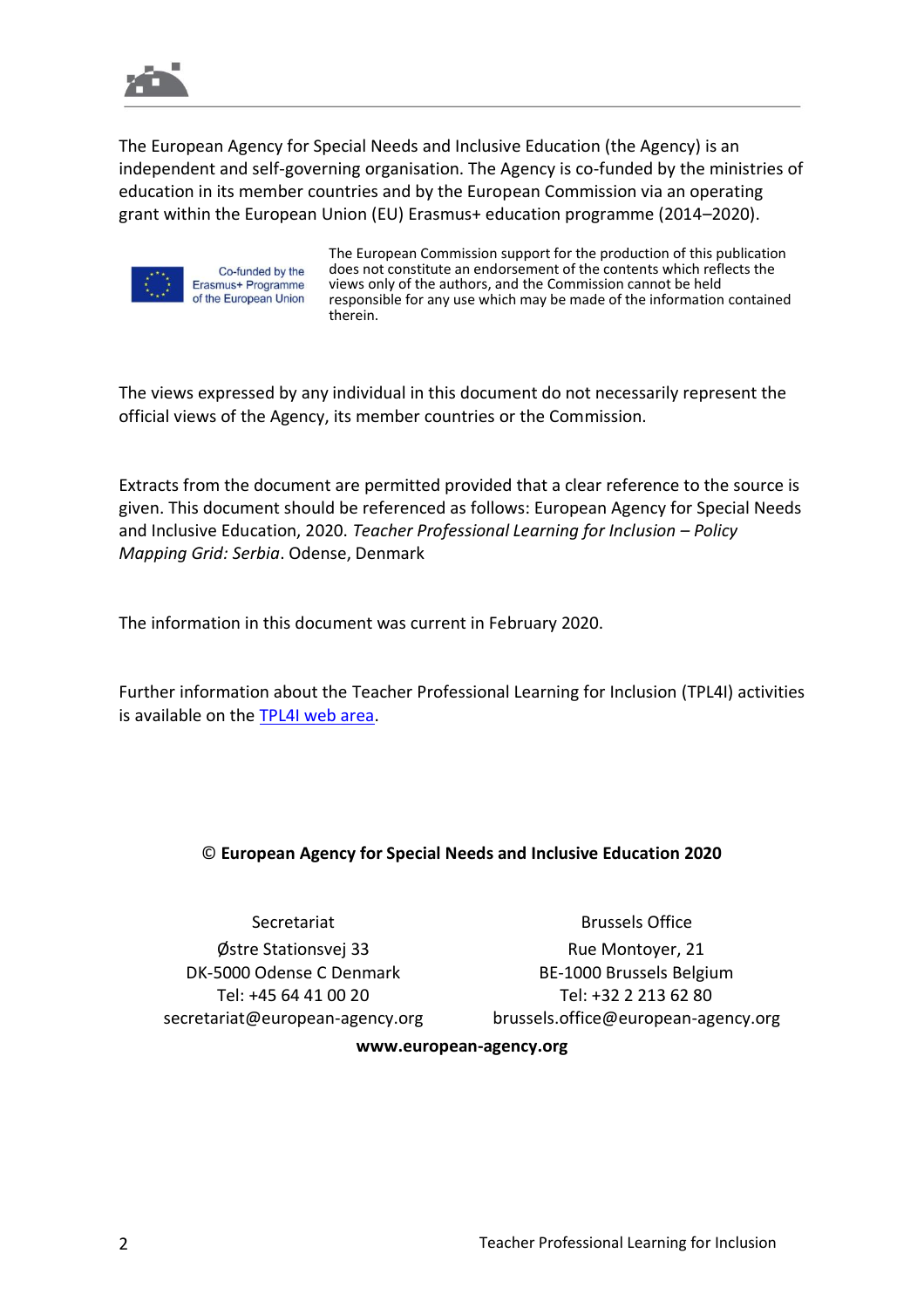

# **CONTENTS**

|     | <b>SECTION 1: WIDER POLICY CONTEXT NOTES AND RESIDENCE AND RESIDENCE</b>           | 4  |
|-----|------------------------------------------------------------------------------------|----|
|     |                                                                                    |    |
|     | Strategy for Education Development in Serbia 2020 _______________________________4 |    |
|     | The Law on the Foundations of the Education System ____________________________5   |    |
|     | SECTION 2: VISION AND MAIN PRINCIPLES OF TPL4I POLICY _________________________8   |    |
|     |                                                                                    |    |
|     |                                                                                    |    |
|     |                                                                                    |    |
|     |                                                                                    |    |
|     | SECTION 3: GOALS AND CONTINUUM OF SUPPORT FOR TPL4I POLICY_____________________20  |    |
| 3.1 |                                                                                    |    |
|     |                                                                                    |    |
|     |                                                                                    |    |
|     |                                                                                    |    |
|     | SECTION 4: CAPACITY BUILDING, FUNDING AND MONITORING OF TPL4I POLICY _____37       |    |
|     |                                                                                    |    |
|     | Evaluative comments for 'Capacity building' ___________________________________53  |    |
| 4.2 |                                                                                    |    |
|     |                                                                                    |    |
| 4.3 |                                                                                    | 56 |
|     |                                                                                    |    |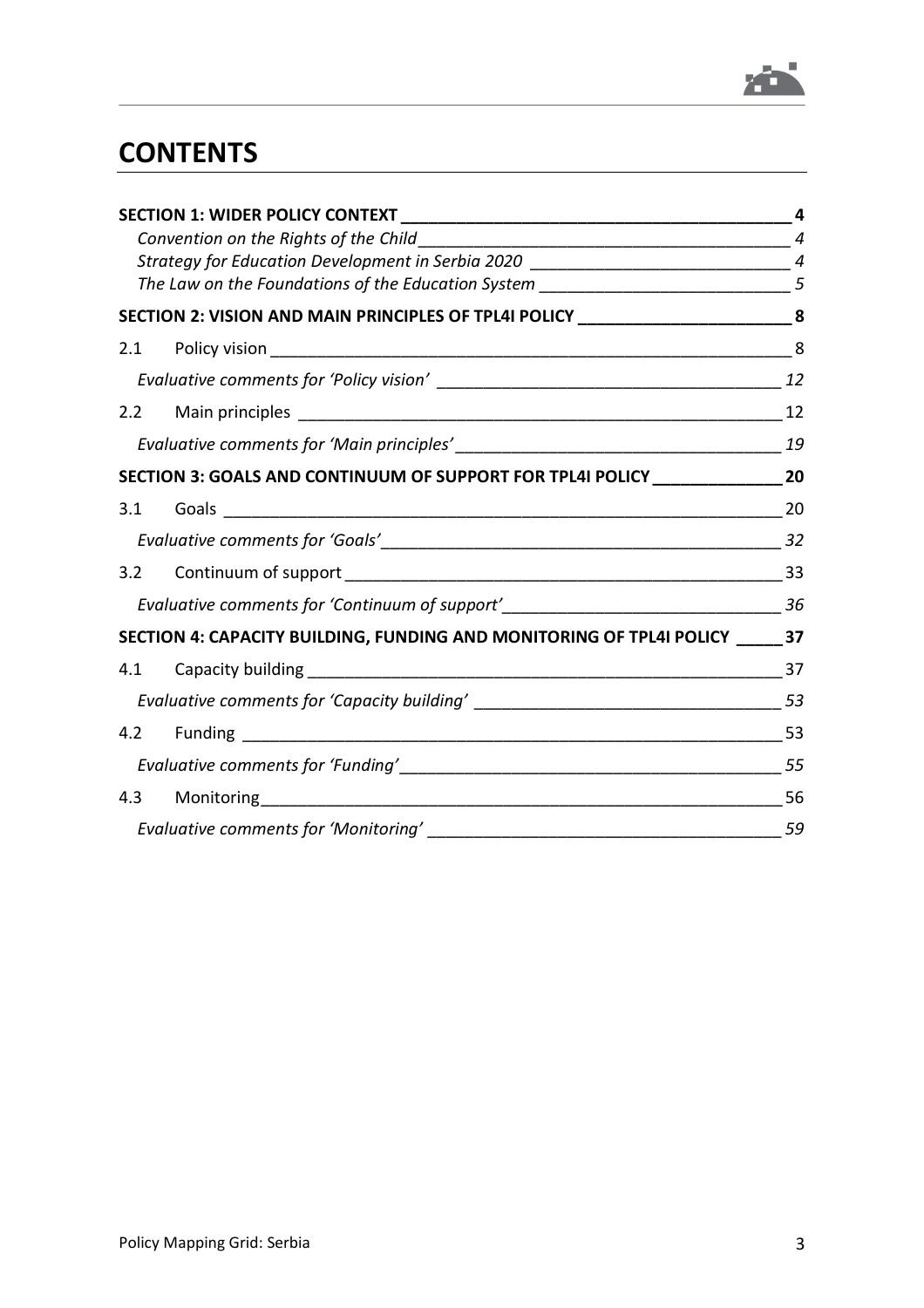# **SECTION 1: WIDER POLICY CONTEXT**

### **Wider policy context**

### **Convention on the Rights of the Child**

Serbia has ratified the Convention on the Rights of the Child, thereby committing to fulfilling the obligations addressing the areas in which teaching competences should be raised, particularly Articles 2, 3, 12, 28, 42 and 45 (Law on the Ratification of the United [Nations Convention on the Rights of the Child,](https://www.paragraf.rs/propisi/zakon_o_ratifikaciji_konvencije_ujedinjenih_nacija_o_pravima_deteta.html) *Official Gazette of the Socialist Federal Republic of Yugoslavia – International Treaties*, No. 15/90 and *Official Gazette of the Federal Republic of Yugoslavia – International Treaties*, Nos. 4/96 and 2/97).

### **Strategy for Education Development in Serbia 2020**

The Vision for Teacher Education Development by 2020 stipulates that all pre-primary, primary and secondary school learners, university students and all learners in all non-formal further education systems will be taught by qualified, modern and prepared teachers. Qualified means that teachers know and understand their profession and have all relevant teaching competences to support learning, affective and social development, co-operation in and outside institutions, etc. Training high-quality teachers means developing competences for educational work. Modern means that the teaching/learning concept is scientifically-based (in accordance with the latest scientific advances and professional knowledge, psychology of learning, development and motivation and teaching methodologies) and flexible. The teacher is capable of successfully adapting to new tendencies in education and improving in accordance with the new trends necessary for the future.

Teachers are able to establish a critical attitude to the prescribed and optional syllabus, to choose relevant materials and connect different subjects. Teachers have considerable autonomy in their work and successfully link curricular contents to real-life situations and circumstances. They have overall responsibility for learner achievement. The teaching profession, which is characterised by dignity and integrity, is recognised and included in the national qualifications framework with clearly defined levels of qualifications and corresponding competences. It is a highly respected and well-paid profession. This has created a climate for attracting capable, high-quality candidates to the teaching profession. The selection of students as future teachers is significantly better because the established system motivates the best in the field to enter the teaching profession. There is consensus on the number of candidates and the demand for them.

Undergraduate initial teacher education programmes allow for the acquisition of all professional competences based on the reflexive practice model. This has been achieved by reforming the existing teacher education system, resulting in professionalisation of the teaching profession. In initial teacher education, specific needs at all levels of education are taken into account, from pre-primary to primary and from secondary schools to university. In addition to superior theoretical knowledge,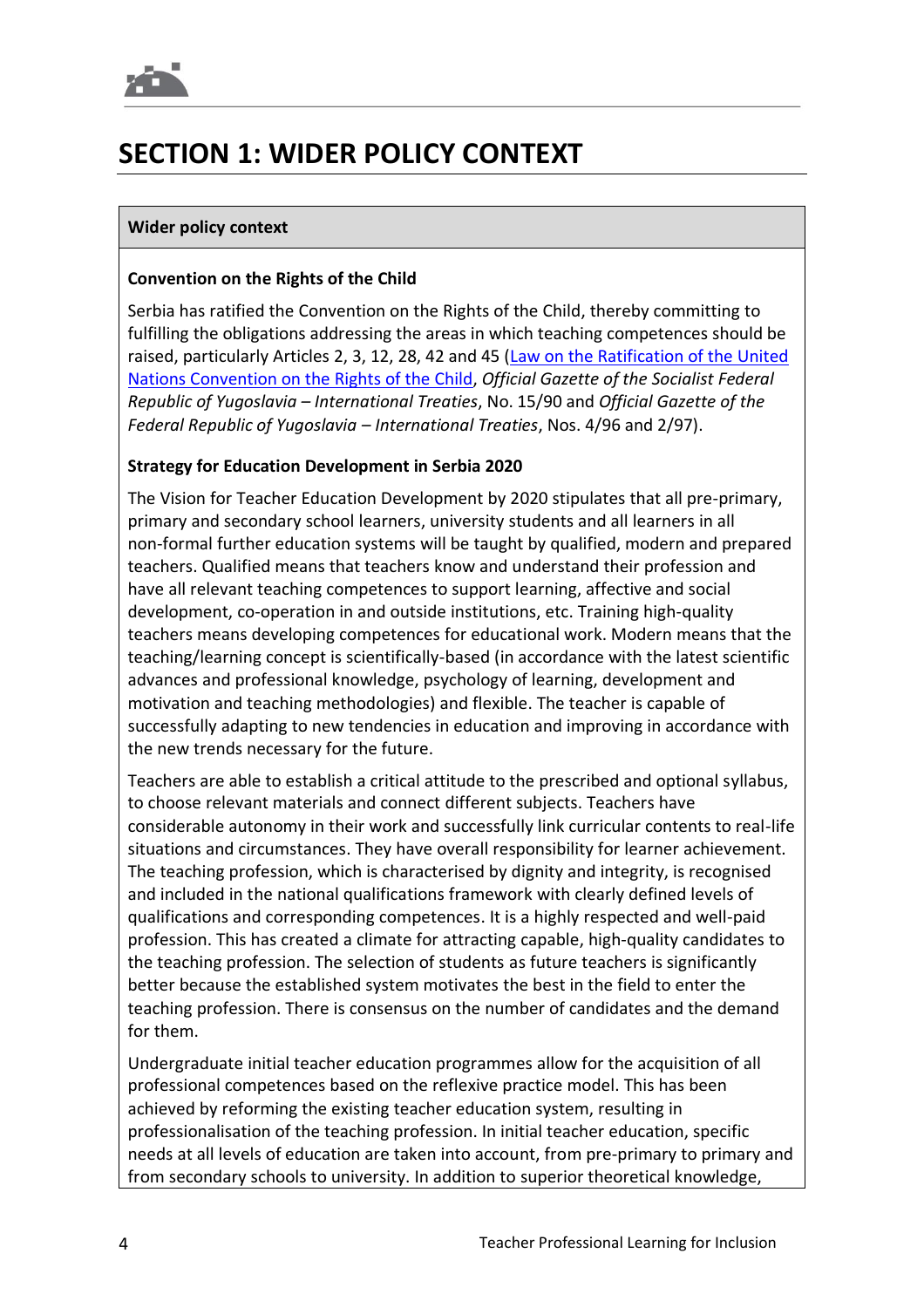

#### **Wider policy context**

initial teacher education provides adequate practical knowledge gained through high-quality school practice.

The national doctoral school, where teaching methodology is predominant, successfully produces qualified personnel for research centres and projects that help to ensure high-quality initial education and professional development for teachers, primarily based on educational needs in the Republic of Serbia. Research in the field of methodology, designed according to high academic and professional standards, is the key driver of education development at all levels and the foundation for high-quality teacher education. It significantly affects the definition of educational policy.

The selection of future students, high-quality study programmes for future teachers and meeting market demands result in significant efficiency. Over 80% of students complete their teacher education studies. Upon graduation, during the recruitment process, teachers pass through a number of developmental and control phases that have been provided for by law: from an internship position, to acquiring a teacher's licence.

The professional-methodological part of the examination for obtaining the licence is organised at the faculty. Quality criteria in this process are uniform for the entire Republic of Serbia and thus prevent local differences based on improper criteria.

In-service teacher training consists of high-quality accredited and approved programmes through which the Republic of Serbia's education policy is implemented. A teacher (section of teachers, schools) chooses the programmes that contribute most to improving their teaching practice.

Professional promotion and evaluation of teachers are based on the findings of a comprehensive and systematic quality control of the teacher's professional work (educational inspection, professional-pedagogical supervision, advisory service, objective indicators of novelties introduced by the teacher in teaching practices, increased learner achievements compared to their initial level, papers, etc.), i.e. they are carried out according to the criteria for progress based on the professional competency standards and professional development of teachers. The criteria for all forms of teacher promotion are clear and the procedure for their implementation is transparent. [\(Strategy for Education Development in Serbia 2020\)](https://erasmusplus.rs/wp-content/uploads/2015/03/Strategy-for-Education-Development-in-Serbia-2020.pdf)

#### **The Law on the Foundations of the Education System**

#### *Article 7*

The education system must provide all children, learners and adults with the following:

- 1) equality and the right to education and an upbringing based on social justice and the principle of equal opportunities without discrimination;
- 2) education and upbringing focused on the child and the learner through various forms of learning, teaching and assessment that meet children's and learners' different needs, develop motivation for learning and raise the quality of achievement;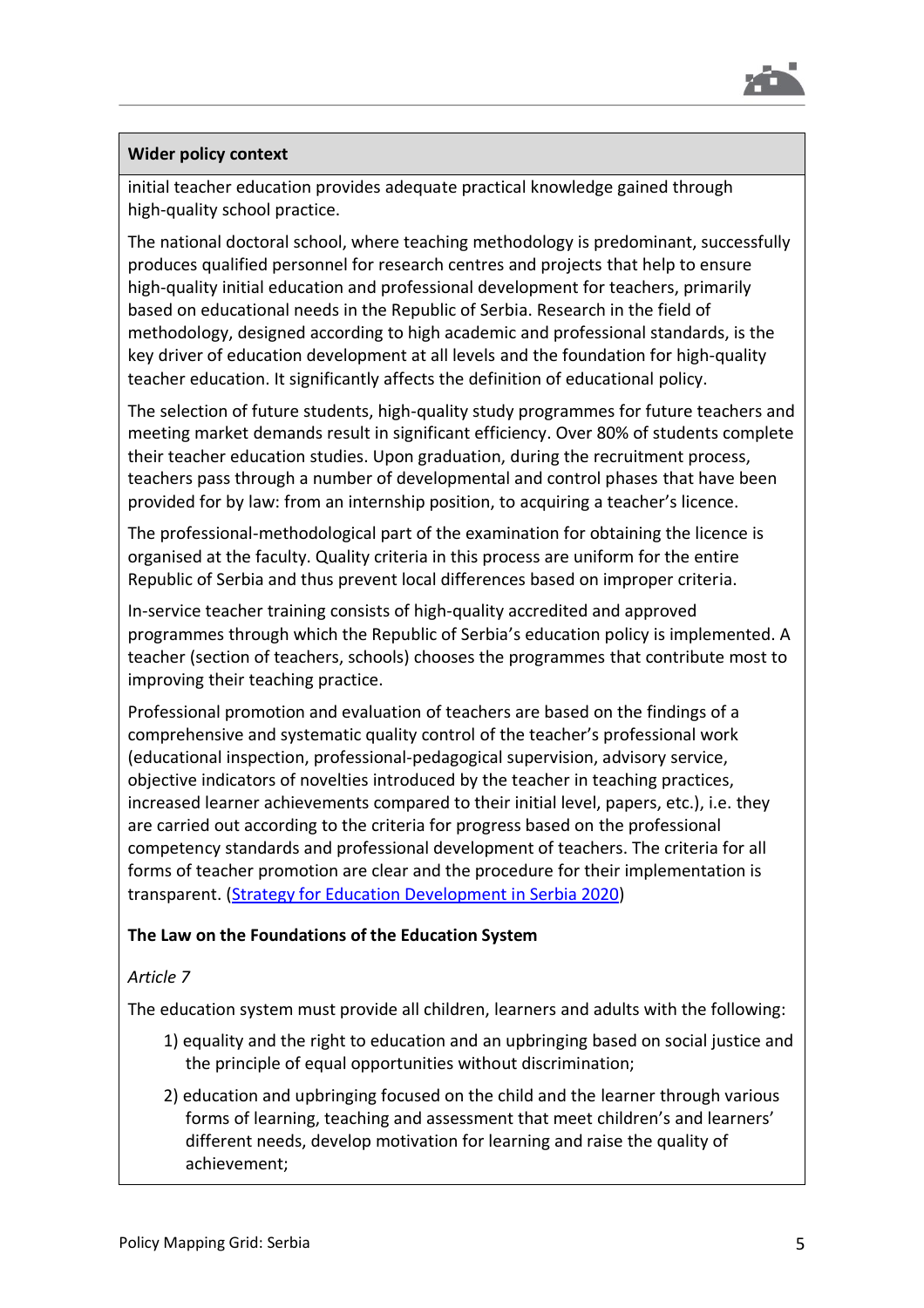

### **Wider policy context**

- 3) respect for human rights and the rights of every child, learner and adult and respect for human dignity; education and upbringing in a democratic and socially responsible institution fostering openness, co-operation, tolerance, awareness of cultural and social cohesion in the world, commitment to basic moral values, justice, truth, solidarity, freedom, honesty and responsibility, fully respecting the rights of the child, the learner and the adult;
- 4) high-quality education and upbringing for all; quality and balanced education and upbringing, based on the attainments and achievements of modern science, the application of the achievements from scientific disciplines important for the process of education and upbringing and adapted to the age and personal educational needs of each child, learner and adult;
- 7) professional ethics and competence, which implies high professionalism of teachers, expert associates, principals and secretaries, continuing professional development (CPD) and a high level of professional responsibility and ethics.

### *Article 8*

The basic objectives of education are:

- 1) ensuring well-being and providing support to the overall development of each child, learner and adult;
- 2) providing a supportive and safe environment for the full development of each child, learner and adult, developing non-violent behaviour and establishing zero tolerance for violence;
- 3) increased access to pre-primary services and comprehensive inclusion of learners in the education system;
- 4) developing and practising a healthy lifestyle, awareness of the importance of one's own health and safety and the need to nurture and develop physical abilities;
- 5) developing awareness of the importance of sustainable development, protection and conservation of nature and the environment, of environmental ethics, and animal protection and welfare;
- 6) continuous improvement of the quality of processes and outcomes of education and training based on proven scientific knowledge and educational practice;
- 7) developing competencies for becoming part of and actively participating in the changing modern society;
- 8) full intellectual, emotional, social, moral and physical development of each child, learner and adult, in accordance with their age, developmental needs and interests;
- 9) developing key competences for lifelong learning, cross-curricular and professional competences in accordance with occupational requirements, labour market demands and the development of modern science and technology;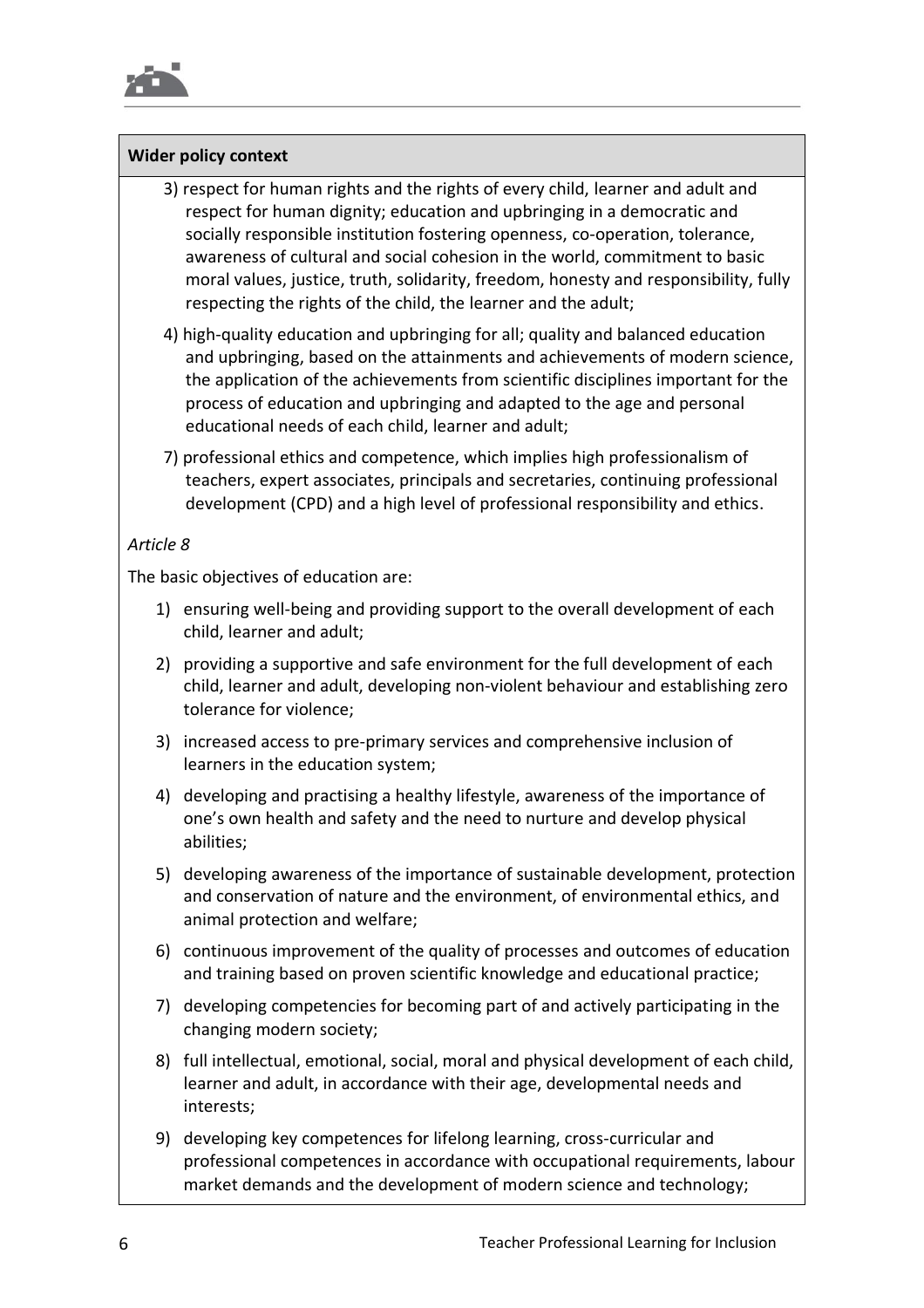

| <b>Wider policy context</b>                                                                                                                                                                                                                                                                                                                                           |  |  |
|-----------------------------------------------------------------------------------------------------------------------------------------------------------------------------------------------------------------------------------------------------------------------------------------------------------------------------------------------------------------------|--|--|
| 10) developing self-awareness, creative skills, critical thinking, motivation for<br>learning, teamwork skills, self-evaluation, self-initiative and expressing one's<br>own opinion;                                                                                                                                                                                 |  |  |
| 11) training for making sound decisions about further education and the choice of<br>profession, one's own development and future life;                                                                                                                                                                                                                               |  |  |
| 12) developing positive human values;                                                                                                                                                                                                                                                                                                                                 |  |  |
| 13) developing a sense of solidarity, understanding and constructive co-operation<br>with others, and fostering friendship and fellowship;                                                                                                                                                                                                                            |  |  |
| 14) developing competencies for understanding and respecting the rights of the<br>child, human rights, civil liberties and the capacity to live in a democratic and<br>just society;                                                                                                                                                                                  |  |  |
| 15) developing and respecting racial, national, cultural, linguistic, religious, gender,<br>sexual and age equality and tolerance, and encouraging diversity;                                                                                                                                                                                                         |  |  |
| 16) developing personal and national identity, awareness and a sense of belonging<br>to the Republic of Serbia, respecting and nurturing the Serbian language and<br>one's mother tongue, the tradition and culture of the Serbian people and<br>national minorities, developing interculturalism, respecting and preserving<br>national and world cultural heritage; |  |  |
| 17) fostering efficient use of educational resources, completing the course of<br>education within the stipulated period of time, with minimum extension and<br>reduced incidence of drop-out;                                                                                                                                                                        |  |  |
| 18) increasing the efficiency of education and improving the educational level of the<br>population of the Republic of Serbia as a knowledge-based state.                                                                                                                                                                                                             |  |  |
| (Law on the Foundations of the Education System)                                                                                                                                                                                                                                                                                                                      |  |  |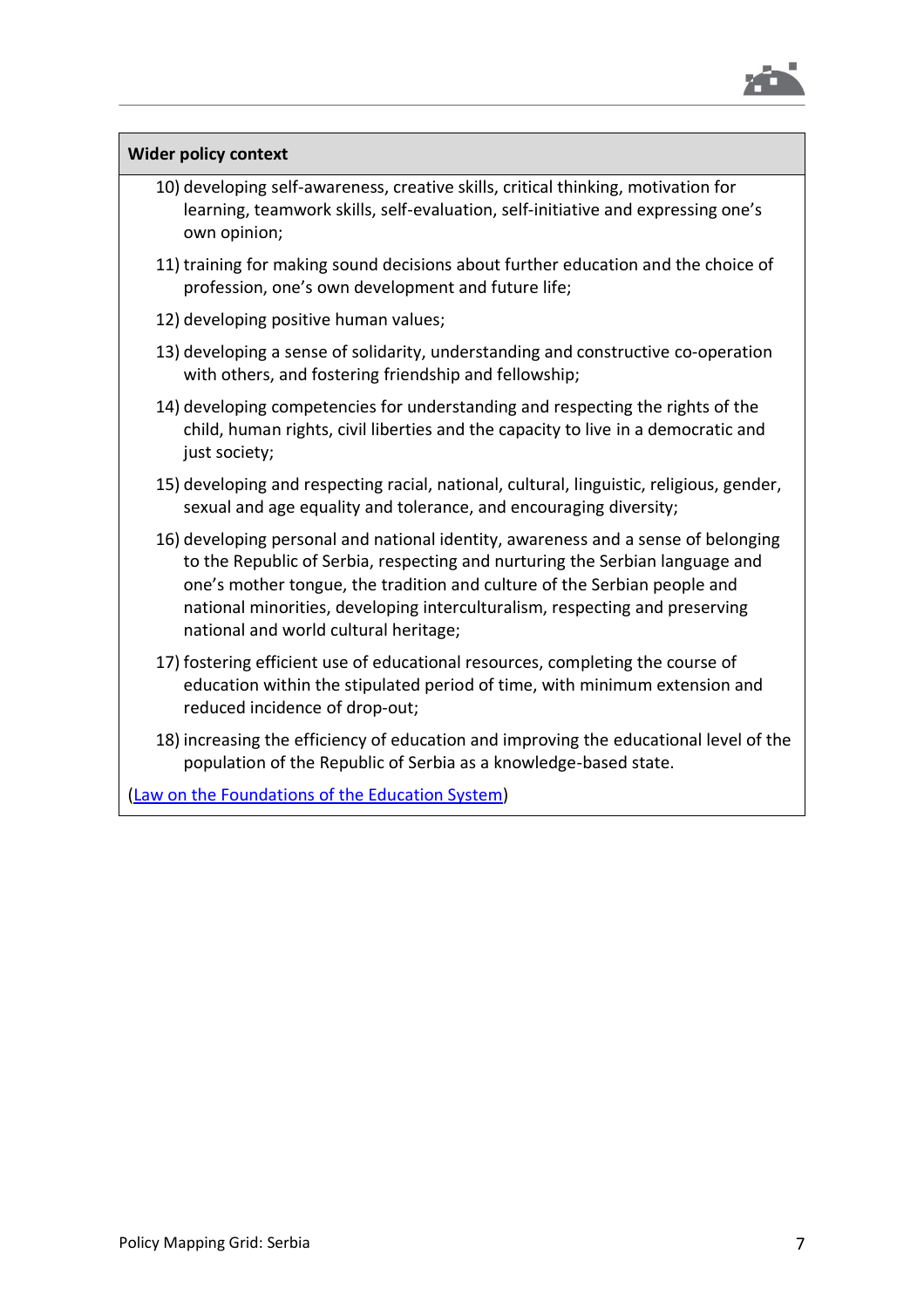## **SECTION 2: VISION AND MAIN PRINCIPLES OF TPL4I POLICY**

### **2.1 Policy vision**

| <b>Policy priorities</b>                                                                                                                                                                                                                                                                |  | <b>Findings</b>                                                                                                                                                                                                                                                                                                                                                                                                                                                                                                                                                                                                                                                     |
|-----------------------------------------------------------------------------------------------------------------------------------------------------------------------------------------------------------------------------------------------------------------------------------------|--|---------------------------------------------------------------------------------------------------------------------------------------------------------------------------------------------------------------------------------------------------------------------------------------------------------------------------------------------------------------------------------------------------------------------------------------------------------------------------------------------------------------------------------------------------------------------------------------------------------------------------------------------------------------------|
| Policy is guided by a vision that<br>2.1.1.1<br>2.1.1<br>all teachers (i.e. student<br>teachers, beginning teachers,<br>experienced teachers, teacher<br>educators) can access<br>career-long professional learning<br>opportunities regarding the<br>principles of inclusive education |  | The <b>Strategy for Education Development in Serbia 2020</b> points out that high-quality teachers are<br>undoubtedly the key factor in high-quality education. Therefore, a special strategy for teacher<br>education has been devised. In addition to teachers' professional development, attention should<br>be paid to their pedagogical, psychological and methodological education; development of the<br>teaching career - from the induction phase, to the acquisition, renewal and loss of licences, to<br>marking systems, monitoring, training, and all the way to rewarding, professionalisation and<br>building reputation of the teaching profession. |
|                                                                                                                                                                                                                                                                                         |  | 2.1.1.2                                                                                                                                                                                                                                                                                                                                                                                                                                                                                                                                                                                                                                                             |
|                                                                                                                                                                                                                                                                                         |  | On quality of the teaching and learning processes, the Strategy for Education Development in<br>Serbia 2020 mentions 'support mechanisms for the inclusive approach in schools', such as 'further<br>education of teachers towards understanding the inclusive approach, through training and<br>programmes offered at teaching schools'. (Strategy for Education Development in Serbia 2020,<br>2012, p. 66)                                                                                                                                                                                                                                                       |
|                                                                                                                                                                                                                                                                                         |  | 2.1.1.3                                                                                                                                                                                                                                                                                                                                                                                                                                                                                                                                                                                                                                                             |
|                                                                                                                                                                                                                                                                                         |  | The Action Plan for Implementation of the Strategy for Education Development in Serbia 2020<br>(2012-2020) refers to inclusive education as an education subsystem. The progress report<br>mentions 'Further development of inclusive education competencies of employees in educational                                                                                                                                                                                                                                                                                                                                                                            |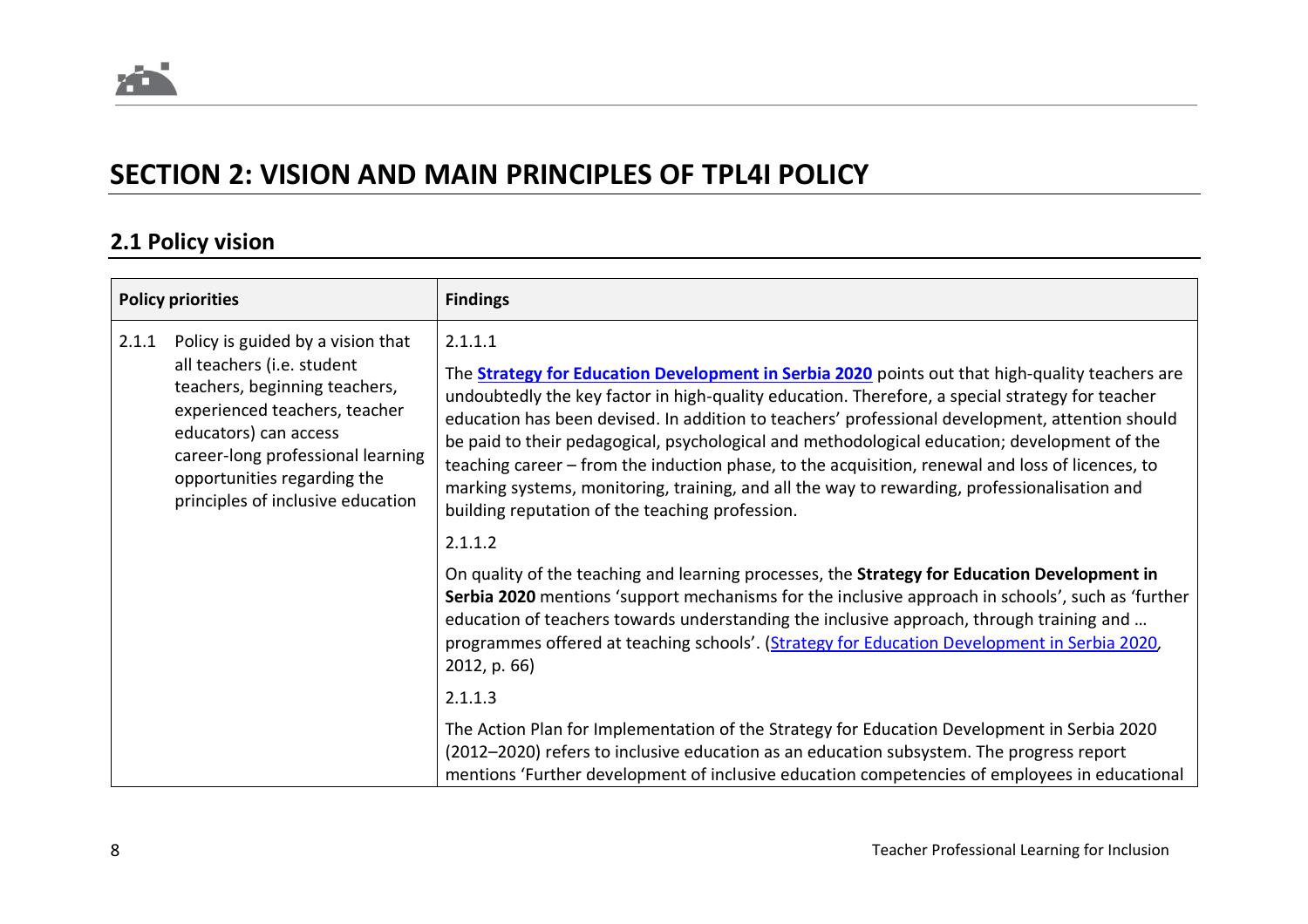

| <b>Policy priorities</b> | <b>Findings</b>                                                                                                                                                                                                                                                                                                                                                                                                                                                                                                                                             |
|--------------------------|-------------------------------------------------------------------------------------------------------------------------------------------------------------------------------------------------------------------------------------------------------------------------------------------------------------------------------------------------------------------------------------------------------------------------------------------------------------------------------------------------------------------------------------------------------------|
|                          | institutions through various training programmes'. (European Agency, 2019. Country Policy<br><b>Review and Analysis: Serbia, Country priorities)</b>                                                                                                                                                                                                                                                                                                                                                                                                        |
|                          | 2.1.1.4                                                                                                                                                                                                                                                                                                                                                                                                                                                                                                                                                     |
|                          | The Strategy for the Social Inclusion of Roma 2016–2025 aims to strengthen education for all<br>minority groups, particularly Roma. It states:                                                                                                                                                                                                                                                                                                                                                                                                              |
|                          | The education system in Serbia should ensure the full involvement of Roma children and<br>young people in quality pre-primary, primary and secondary education and greater inclusion<br>of Roma in the learner population. It should also ensure support for the education of young<br>people and adults who have not been educated or who left school, through the introduction<br>of effective and efficient anti-discrimination mechanisms and the fulfilment of conditions for<br>the exercise of all minority rights for Roma in the education system. |
|                          | Therefore, it aims to:                                                                                                                                                                                                                                                                                                                                                                                                                                                                                                                                      |
|                          | 'Optimise the work of pedagogical assistants'.                                                                                                                                                                                                                                                                                                                                                                                                                                                                                                              |
|                          | 'Prevent discrimination against Roma children in the education system through  training<br>for educators'.                                                                                                                                                                                                                                                                                                                                                                                                                                                  |
|                          | 'Adopt new procedures for adult education that will contribute to a further increase in the<br>coverage of adult Roma, through  improving the professional capacities of teaching<br>staff'. (European Agency, 2019. Country Policy Review and Analysis: Serbia, Country<br>priorities)                                                                                                                                                                                                                                                                     |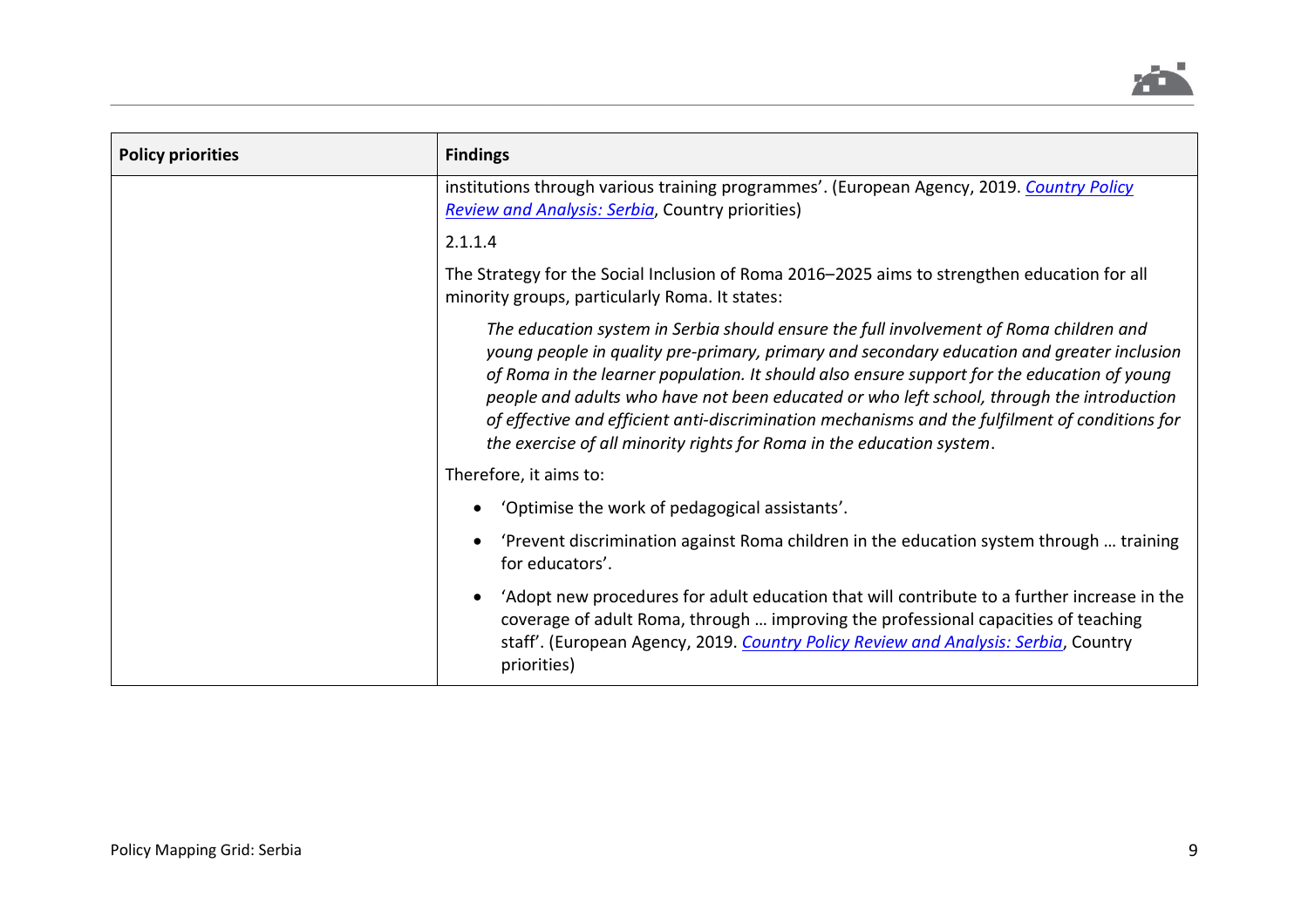

| <b>Policy priorities</b>                                                                                                                                                                      |                                                                                                                                                                                                                                                                                                                                       | <b>Findings</b>                                                                                                                                                                                                                                                                                                                                                                                                                                                          |
|-----------------------------------------------------------------------------------------------------------------------------------------------------------------------------------------------|---------------------------------------------------------------------------------------------------------------------------------------------------------------------------------------------------------------------------------------------------------------------------------------------------------------------------------------|--------------------------------------------------------------------------------------------------------------------------------------------------------------------------------------------------------------------------------------------------------------------------------------------------------------------------------------------------------------------------------------------------------------------------------------------------------------------------|
| 2.1.2.1<br>Policy is guided by a vision that<br>2.1.2<br>all teachers receive education<br>regarding their role and<br>collaboration in and contribution<br>to inclusive education<br>2.1.2.2 | According to Article 137 of the Law on the Foundations of the Education System:<br>The task of teachers is to ensure that their competences achieve the goals of education<br>and care and standards of achievement, taking into account the principles of education,<br>interests and the specific potential of students and adults. |                                                                                                                                                                                                                                                                                                                                                                                                                                                                          |
|                                                                                                                                                                                               |                                                                                                                                                                                                                                                                                                                                       | The task of pre-school teachers is to ensure that their competences respect the principles<br>of education, to achieve the goals of education and to promote educational work with<br>children. (European Agency, 2019. Country Policy Review and Analysis: Serbia,<br>Measure 1.7, Finding 1.7.1)                                                                                                                                                                       |
|                                                                                                                                                                                               |                                                                                                                                                                                                                                                                                                                                       | The task of the teacher defectologist (special education teacher working in a special<br>education group within a mainstream pre-school) in a development group in a pre-primary<br>institution and in schools for the education of pupils with developmental impairments and<br>disabilities is to ensure the achievement of the goals of education and standards of<br>achievement, in accordance with the individual education plan and the educational<br>programme. |
|                                                                                                                                                                                               |                                                                                                                                                                                                                                                                                                                                       | Teachers and educators perform tasks based on established standards of competence.<br>(European Agency, 2019. Country Policy Review and Analysis: Serbia, Measure 1.7,<br>Finding 1.7.2)                                                                                                                                                                                                                                                                                 |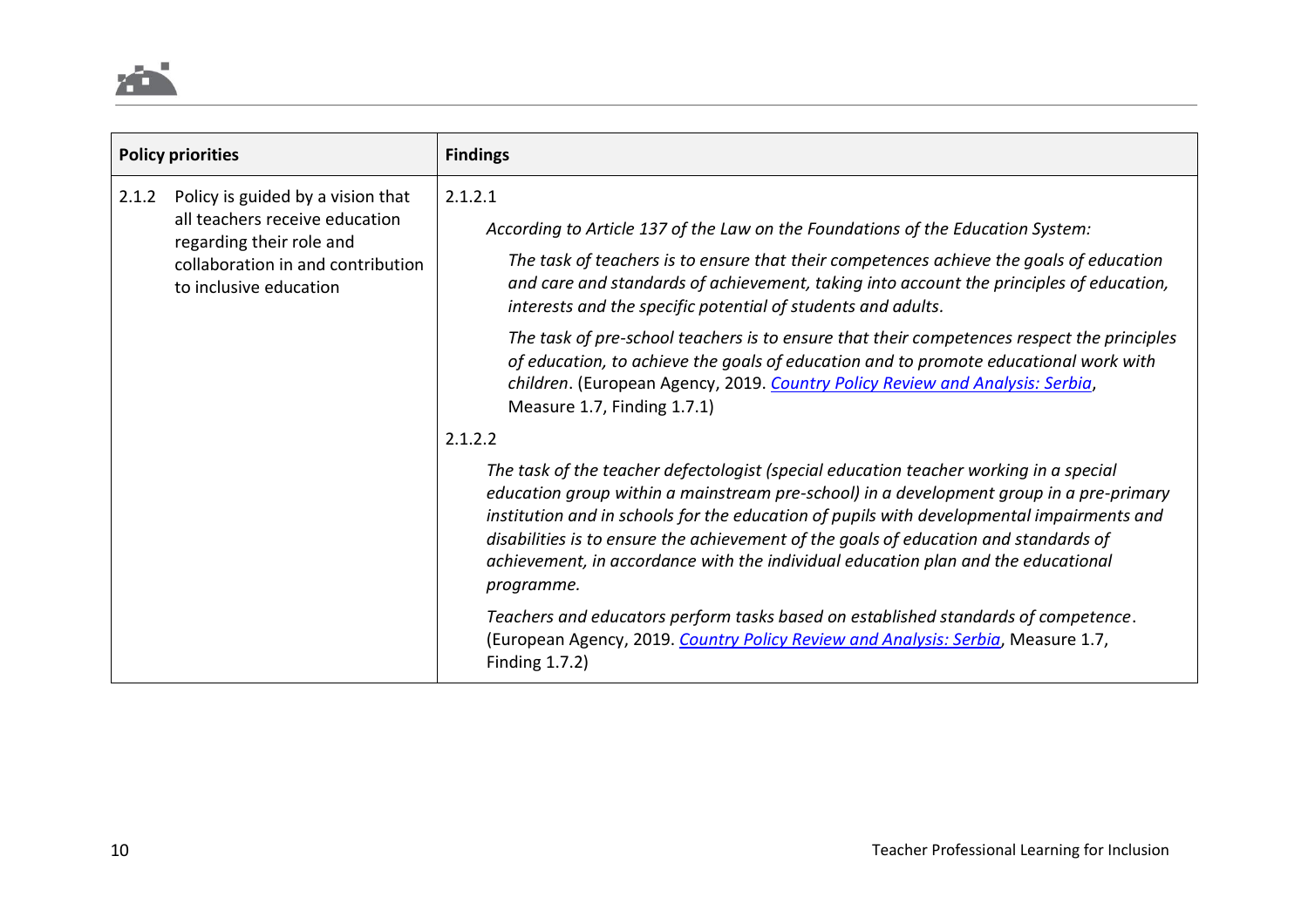

| <b>Policy priorities</b> | <b>Findings</b>                                                                                                                                                                                                                                                                                                                                                                |
|--------------------------|--------------------------------------------------------------------------------------------------------------------------------------------------------------------------------------------------------------------------------------------------------------------------------------------------------------------------------------------------------------------------------|
|                          | 2.1.2.3                                                                                                                                                                                                                                                                                                                                                                        |
|                          | According to the Rulebook on Standards of Competencies of Principals of the Education<br>Establishments (Official Gazette of the Republic of Serbia, No. 38/2013), 1.1: Handling the Process<br>of Education and Learning 1:                                                                                                                                                   |
|                          | 'Providing an inclusive approach in the educational process'                                                                                                                                                                                                                                                                                                                   |
|                          | 'Providing and monitoring the well-being and development of a child'. (European Agency, 2019.<br><b>Country Policy Review and Analysis: Serbia, Measure 7.2, Finding 7.2.1)</b>                                                                                                                                                                                                |
|                          | 2.1.2.4                                                                                                                                                                                                                                                                                                                                                                        |
|                          | The following (among others) are the priority areas for approving professional development<br>programmes for pre-primary and school teachers and expert associates for the 2018/2019,<br>2019/2020 and 2020/2021 school years:                                                                                                                                                 |
|                          | methodology for working with children/learners in need of additional educational support<br>(working with children from vulnerable background, children with disabilities, migrants,<br>etc.)                                                                                                                                                                                  |
|                          | strengthening the educational institution's educational role by developing programmes to<br>prevent violence, discrimination, abuse and neglect. (Institute for the Improvement of<br>Education)                                                                                                                                                                               |
|                          | 2.1.2.5                                                                                                                                                                                                                                                                                                                                                                        |
|                          | Article 7 of the Law on the Foundations of the Education System specifically mentions that the<br>education system must provide professional ethics and competence, which implies high<br>professionalism of teachers, expert associates, principals and secretaries, continuing professional<br>development (CPD) and a high level of professional responsibility and ethics. |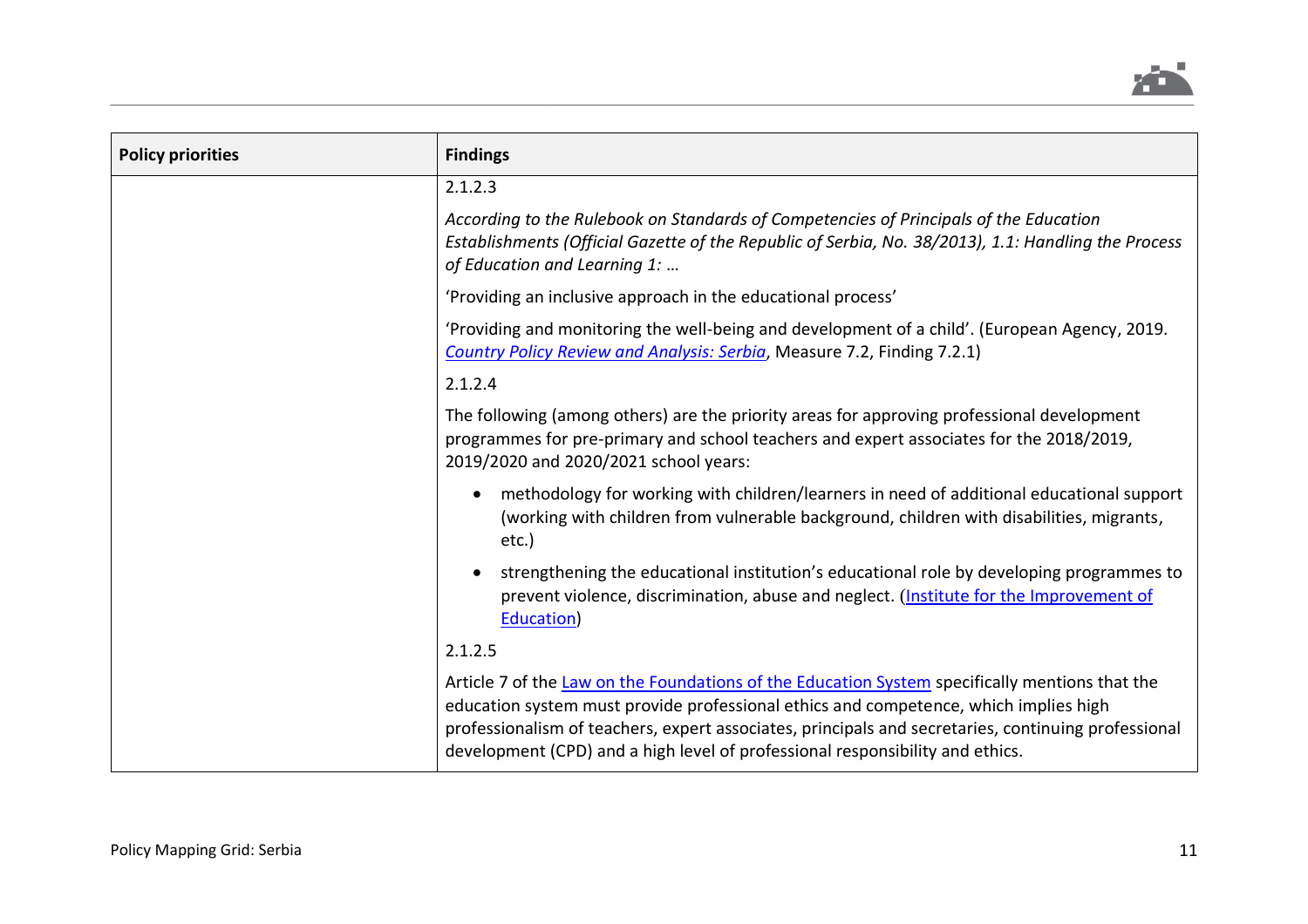

| <b>Policy priorities</b> |                                                                                                                                                                                                                     | <b>Findings</b>                                                                                                                                                                                                                                                                                                                                                                                                                                                                                                               |
|--------------------------|---------------------------------------------------------------------------------------------------------------------------------------------------------------------------------------------------------------------|-------------------------------------------------------------------------------------------------------------------------------------------------------------------------------------------------------------------------------------------------------------------------------------------------------------------------------------------------------------------------------------------------------------------------------------------------------------------------------------------------------------------------------|
| 2.1.3                    | Policy is guided by a vision that<br>all teachers receive education<br>regarding their pedagogical<br>responsibility to promote the<br>interaction, learning,<br>participation and collaboration<br>of all learners | 2.1.3.1<br>The Law on the Foundations of the Education System ensures that all people with disabilities<br>have access to inclusive and quality primary, secondary and tertiary education and that<br>reasonable accommodation, in accordance with established individual education plans, is<br>provided in mainstream education. Teachers and other education professionals receive<br>training on inclusive education. (European Agency, 2019. Country Policy Review and Analysis:<br>Serbia, Measure 1.2, Finding 1.2.4). |

### **Evaluative comments for 'Policy vision'**

### **2.2 Main principles**

| <b>Policy priorities</b> |                                                                                                         | <b>Findings</b>                                                                                                                                                                                                                                                                             |
|--------------------------|---------------------------------------------------------------------------------------------------------|---------------------------------------------------------------------------------------------------------------------------------------------------------------------------------------------------------------------------------------------------------------------------------------------|
| 2.2.1                    | Teachers' professional learning is<br>defined in policy as a<br>prerequisite for inclusive<br>education | 2.2.1.1<br>Priorities in the area of education of members of national minorities mention the need for<br>teachers' professional learning, such as:<br>'Securing conditions for improving the competencies of teachers (4,400) who teach in<br>$\bullet$<br>national minority languages:'    |
|                          |                                                                                                         | 'Improving the availability of education for Roma learners and reducing attrition by means<br>$\bullet$<br>of expanding the network of educational assistants and improving their competencies'.<br>(European Agency, 2019. Country Policy Review and Analysis: Serbia, Country priorities) |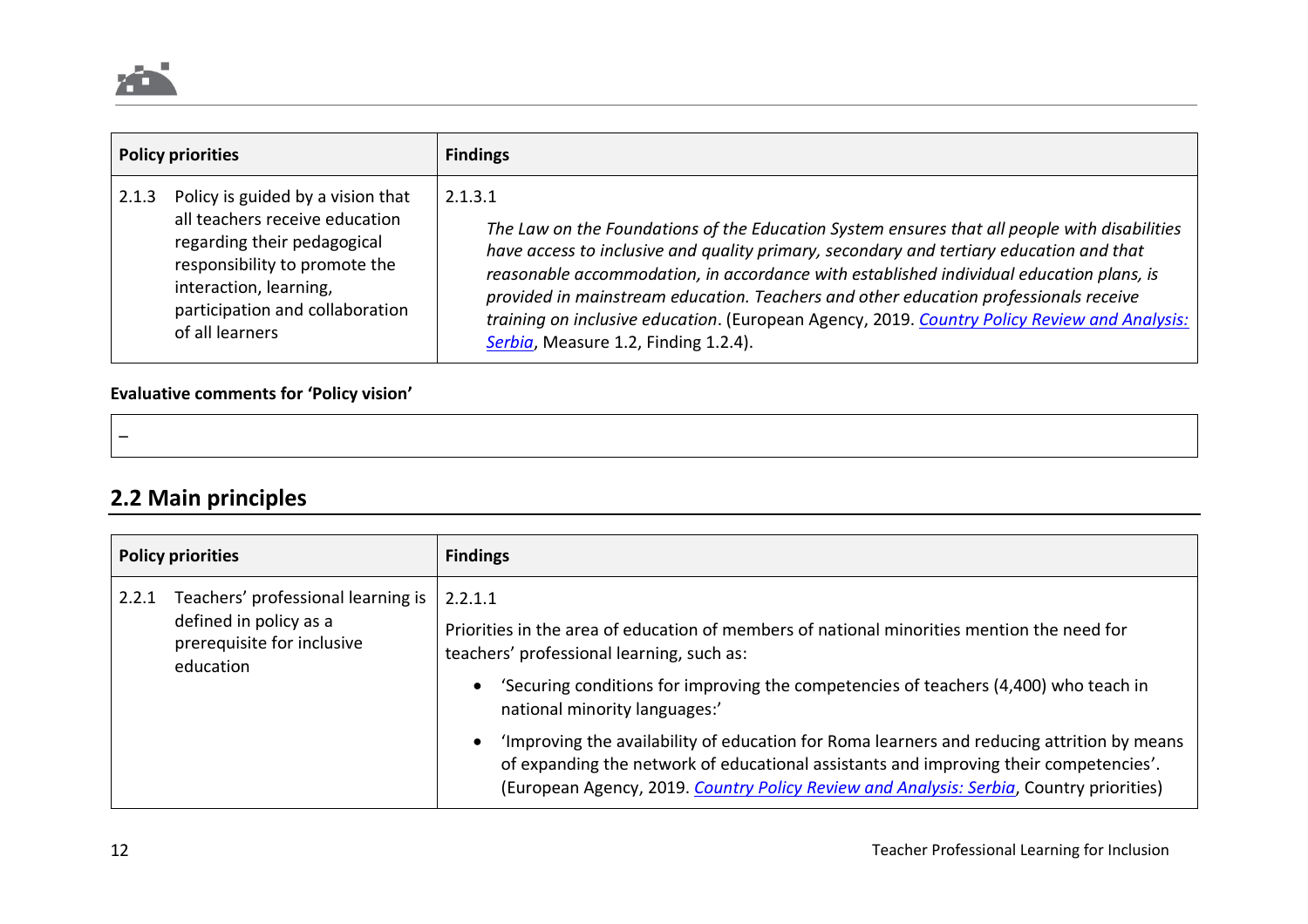

| <b>Policy priorities</b>                                                                                                            | <b>Findings</b>                                                                                                                                                                                                                                                                                                                                                                                                                                                                   |
|-------------------------------------------------------------------------------------------------------------------------------------|-----------------------------------------------------------------------------------------------------------------------------------------------------------------------------------------------------------------------------------------------------------------------------------------------------------------------------------------------------------------------------------------------------------------------------------------------------------------------------------|
|                                                                                                                                     | 2.2.1.2                                                                                                                                                                                                                                                                                                                                                                                                                                                                           |
|                                                                                                                                     | A person can work as a pre-primary teacher if they fulfil the conditions prescribed by the Law and<br>possesses the appropriate education, namely (among other things):                                                                                                                                                                                                                                                                                                           |
|                                                                                                                                     | with children with disabilities in the educational group $-$ a person who fulfils the<br>$\bullet$<br>requirements stipulated in points 1) and 2) of this Article who, during professional<br>development or under the prescribed programme, is qualified to work with children with<br>disabilities - pre-primary teacher;                                                                                                                                                       |
|                                                                                                                                     | with children with disabilities in the developmental group $-$ a person with an appropriate<br>university degree (graduate academic studies - master and specialist academic studies)<br>and a person with appropriate undergraduate university degree (at least four-year<br>undergraduate studies: special education teacher in pre-primary) in accordance with the<br>Law;                                                                                                     |
|                                                                                                                                     | with children from national minorities $-$ a person who fulfils the conditions stipulated in<br>points 1) to 6) of this Article, if they have received appropriate education in the language<br>of the educational work or have passed the examination in said language and<br>methodology at the appropriate higher education institution - the pre-primary teacher, in<br>accordance with the Law. (Law on Pre-Primary Education, Article 39, Pre-primary teacher<br>education) |
| 2.2.2<br>Policy states that the principles<br>and practice of inclusive<br>education should be part of<br>initial teacher education | 2.2.2.1<br>The teacher's roles are manifold. The teacher needs to:<br>develop learners' key competencies that empower them for living and work and provide<br>$\bullet$                                                                                                                                                                                                                                                                                                           |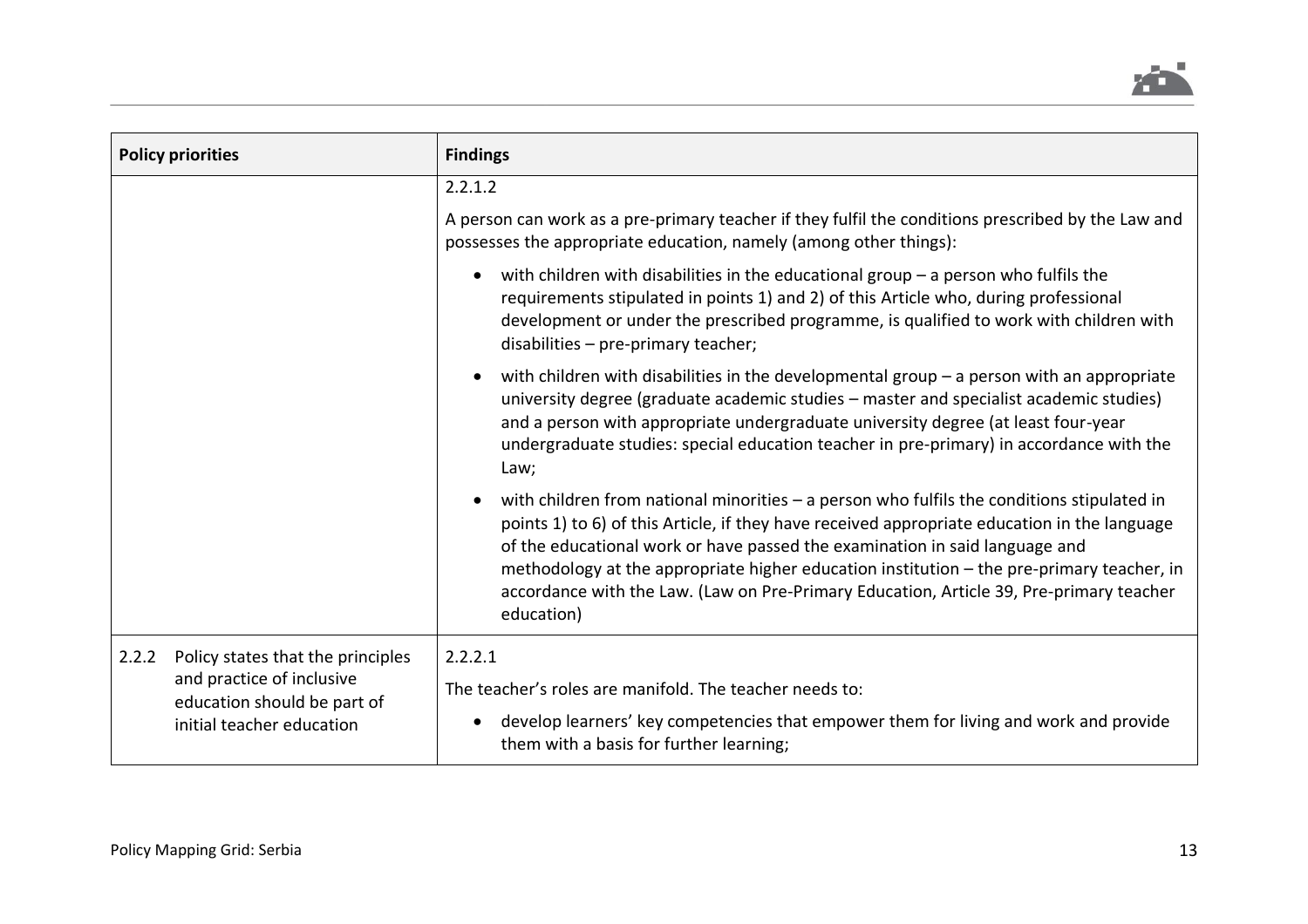| <b>Policy priorities</b>                                                                                                                                         | <b>Findings</b>                                                                                                                                                                                                                                                                                                                                                                                                                                                                                                                                                                                                                                                  |
|------------------------------------------------------------------------------------------------------------------------------------------------------------------|------------------------------------------------------------------------------------------------------------------------------------------------------------------------------------------------------------------------------------------------------------------------------------------------------------------------------------------------------------------------------------------------------------------------------------------------------------------------------------------------------------------------------------------------------------------------------------------------------------------------------------------------------------------|
|                                                                                                                                                                  | provide additional support to learners from vulnerable backgrounds, talented learners and<br>learners with disabilities, to achieve their educational potential according to their own<br>capabilities.                                                                                                                                                                                                                                                                                                                                                                                                                                                          |
|                                                                                                                                                                  | This document, which provides guidance to employees and institutions, should support, among<br>other things, the improvement of teacher professional development practices from initial<br>education, induction, licensing, professional development, career advancement, monitoring and<br>evaluation of teacher work, and defining national priorities. (Rulebook on the Standards of<br>Competencies for the Profession of Teachers and their Professional Development)                                                                                                                                                                                       |
| 2.2.3<br>Policy states that beginning<br>teachers should receive<br>appropriate education and<br>support to enable them to<br>and skills for inclusive education | 2.2.3.1<br>Induction programme lasts from one to two years. During this time a teacher has the status<br>of a trainee teacher. The trainee teacher is assigned a mentor - another teacher who already<br>works at the school, or alternatively an external consultant (education specialist). The<br>mentor supervises the trainee's work and provides any necessary support. Mentors are<br>distinguished licensed teachers with at least 5 years' working experience or external<br>consultants (education specialists). (Eurydice, National Education Systems, Serbia, Conditions<br>of Service for Teachers Working in Early Childhood and School Education) |
| acquire the knowledge, attitudes<br>2.2.3.2                                                                                                                      |                                                                                                                                                                                                                                                                                                                                                                                                                                                                                                                                                                                                                                                                  |
|                                                                                                                                                                  | At the end of the induction phase, the teacher should (among other things):                                                                                                                                                                                                                                                                                                                                                                                                                                                                                                                                                                                      |
|                                                                                                                                                                  | be able to work with learners with disabilities;                                                                                                                                                                                                                                                                                                                                                                                                                                                                                                                                                                                                                 |
|                                                                                                                                                                  | understand the importance of the effects of peers and the environment on the<br>$\bullet$<br>development and education of learners with disabilities;                                                                                                                                                                                                                                                                                                                                                                                                                                                                                                            |
|                                                                                                                                                                  | understand the importance of creating an atmosphere of respect for diversity;                                                                                                                                                                                                                                                                                                                                                                                                                                                                                                                                                                                    |
|                                                                                                                                                                  | know how to involve learners with disabilities in educational work;                                                                                                                                                                                                                                                                                                                                                                                                                                                                                                                                                                                              |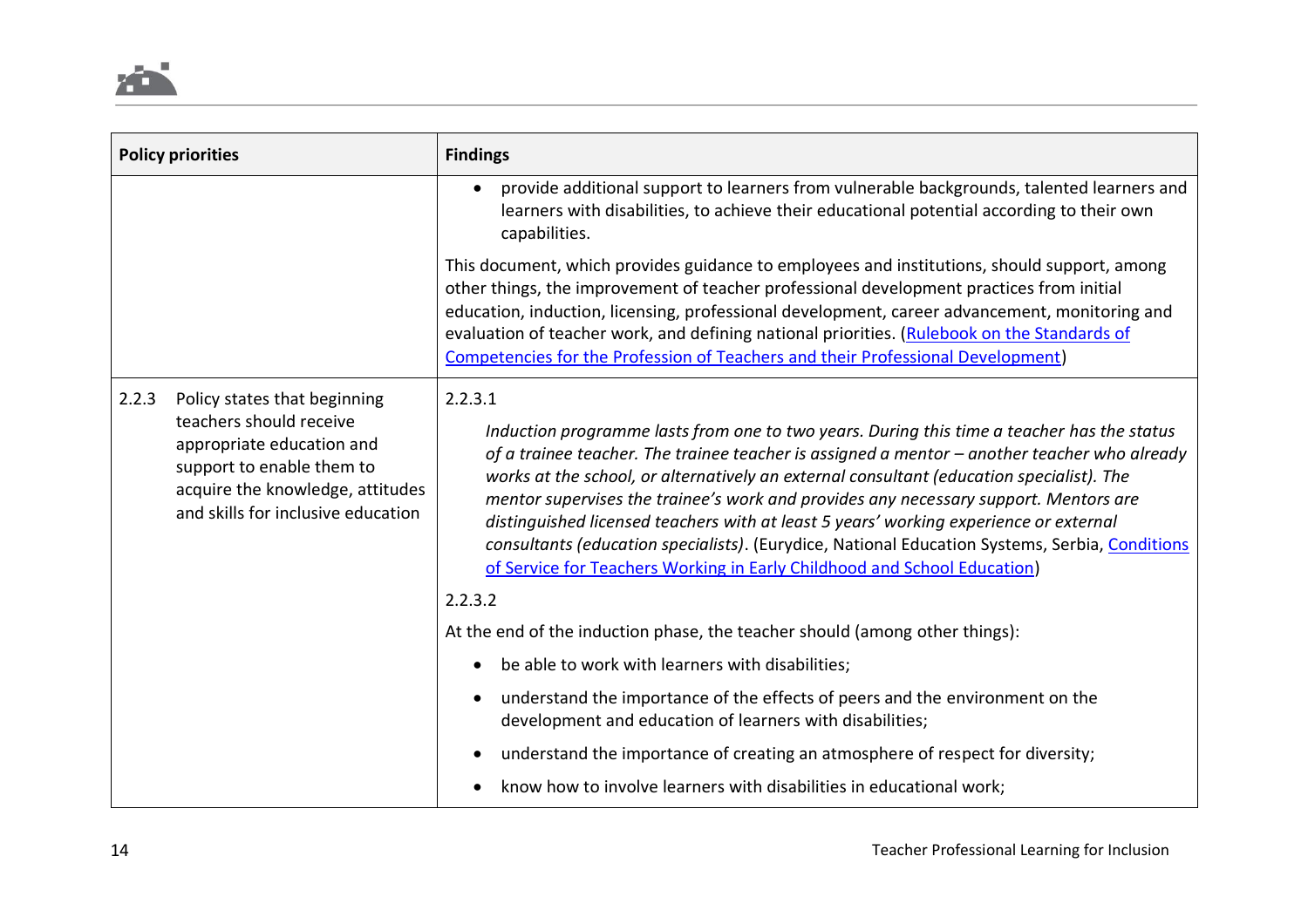

| <b>Policy priorities</b> | <b>Findings</b>                                                                                                                                                                                                                                                                                                                                                                                       |
|--------------------------|-------------------------------------------------------------------------------------------------------------------------------------------------------------------------------------------------------------------------------------------------------------------------------------------------------------------------------------------------------------------------------------------------------|
|                          | be able to organise activities to engage learners with disabilities in educational work;<br>$\bullet$                                                                                                                                                                                                                                                                                                 |
|                          | understand the importance of the principle of individualisation in the learning process for<br>learners with disabilities;                                                                                                                                                                                                                                                                            |
|                          | recognise the importance of monitoring the individual advancement and achievement of<br>learners with disabilities;                                                                                                                                                                                                                                                                                   |
|                          | understand the importance of providing an adequate physical environment for proper<br>engagement of learners with disabilities in educational work. (Rulebook on the Standards<br>of Competencies for the Profession of Teachers and their Professional Development)                                                                                                                                  |
|                          | 2.2.3.3                                                                                                                                                                                                                                                                                                                                                                                               |
|                          | Teachers working in early childhood and school education must pass a licensing exam after<br>the one-year induction period during their first employment to continue their teaching<br>career. For tertiary education teaching staff, there is no such requirement. (Eurydice,<br>National Education Systems, Serbia, Key Features of the Education System)                                           |
|                          | 2.2.3.4                                                                                                                                                                                                                                                                                                                                                                                               |
|                          | The Induction Programme for Pre-Primary and School Teachers, and Expert Associates - Trainees,<br>which also contains references to the competences for working with children and learners with<br>disabilities, is published simultaneously with this rulebook and forms an integral part. (Induction<br>Programme for Pre-Primary and School Teachers, and Expert Associates - Trainees, Article 2) |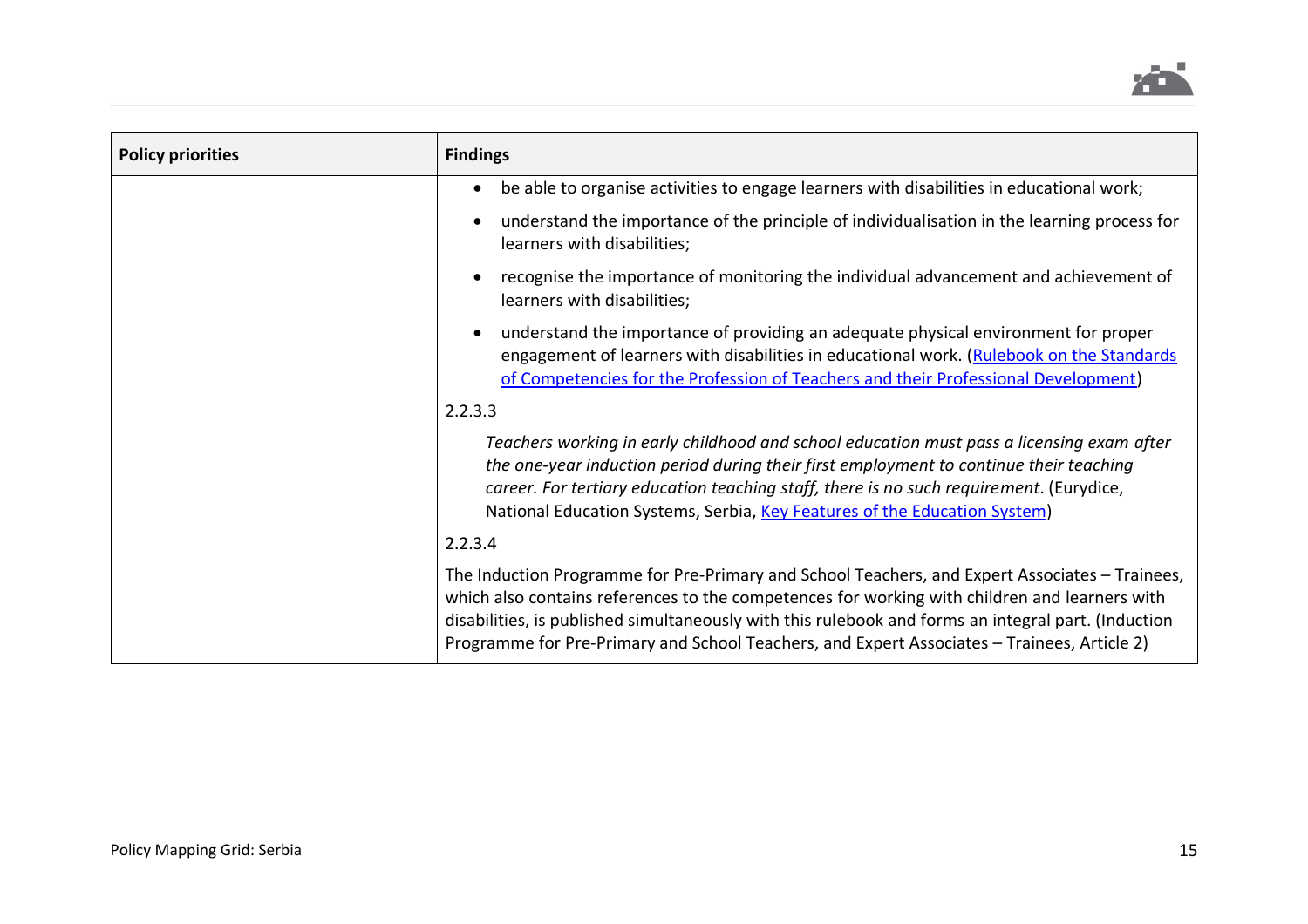

<span id="page-15-0"></span>

| <b>Policy priorities</b><br><b>Findings</b>                                                                                                                                                                                       |                                                                                                                                                                                                                                                                                                                                                                                                                                                                                                                                                                                                                                                                                                                                                                                                                                                                                                                                                                                                                                                                                                                                                                                                                                                                                                                                                                                                                                                                                                                                                                                                                                                                                                                                                                                                  |
|-----------------------------------------------------------------------------------------------------------------------------------------------------------------------------------------------------------------------------------|--------------------------------------------------------------------------------------------------------------------------------------------------------------------------------------------------------------------------------------------------------------------------------------------------------------------------------------------------------------------------------------------------------------------------------------------------------------------------------------------------------------------------------------------------------------------------------------------------------------------------------------------------------------------------------------------------------------------------------------------------------------------------------------------------------------------------------------------------------------------------------------------------------------------------------------------------------------------------------------------------------------------------------------------------------------------------------------------------------------------------------------------------------------------------------------------------------------------------------------------------------------------------------------------------------------------------------------------------------------------------------------------------------------------------------------------------------------------------------------------------------------------------------------------------------------------------------------------------------------------------------------------------------------------------------------------------------------------------------------------------------------------------------------------------|
| 2.2.4.1<br>Policy ensures that experienced<br>2.2.4<br>teachers receive appropriate<br>education and support to enable<br>them to acquire the knowledge,<br>attitudes and skills for inclusive<br>education<br>2.2.4.2<br>2.2.4.3 | Serbia has both direct and indirect legislative support for inclusive education.  The indirect<br>legislative support concerns, for instance  prioritising inclusive education in in-service<br>teacher training (Friedman, E., Pavlović Babić, D. and Simić, N., 2015. Inclusive Education in<br>Serbia: policies, practice and recommendations. Unpublished report, p. 16). (European<br>Agency, 2019. Country Policy Review and Analysis: Serbia, Measure 1.9, Finding 1.9.1)<br>Professional development of teachers is required and specified by law. Teachers have to<br>dedicate a certain part of their working time to professional development training in order to<br>keep their position and license. Professional development of academic staff is not required or<br>regulated by law, but it is necessary for career progression and is mostly based on scientific<br>work. (Eurydice, National Education Systems, Serbia, Key Features of the Education System)<br>As required by the Law on the Education System Foundations, all teachers - licenced and<br>non-licenced alike - are obligated to participate in the continuing professional development<br>process in order to improve their teaching methods and other competences.<br>Teachers and preschool teachers who work full time are required to complete 68 hours of<br>different kinds of CPD each year and these hours are counted as paid work hours. Within this<br>number of hours, 24 hours are to be dedicated to the completion of approved CPD<br>programmes outside the school. The rest is spent on CPD programmes organised by the<br>institution. (Eurydice, National Education Systems, Serbia, Continuing Professional<br>Development for Teachers Working in Early Childhood and School Education) |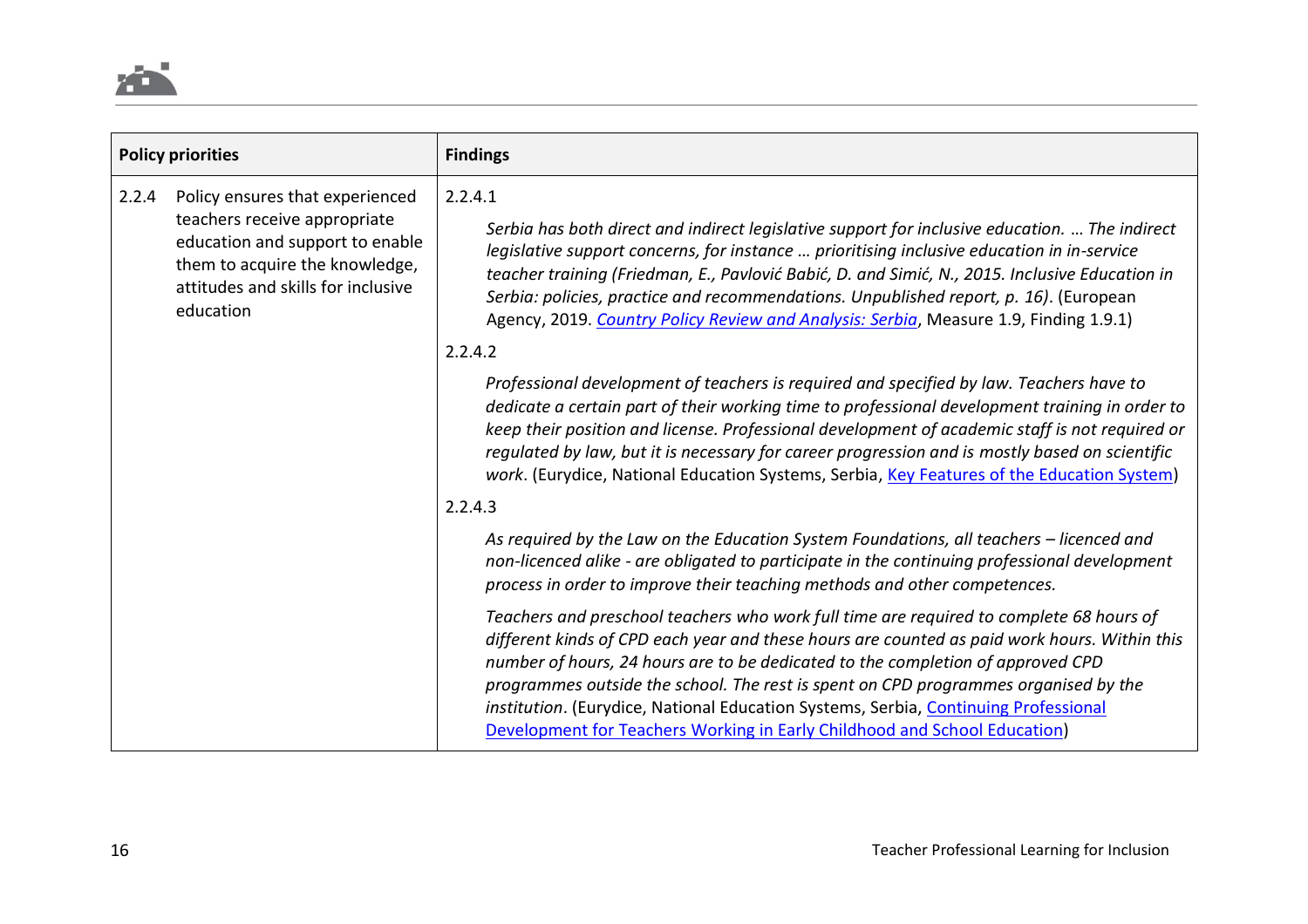

|       | <b>Policy priorities</b>                                                                                                                                                                                                                                                                                                                                           | <b>Findings</b>                                                                                                                                                                                                                                                                                                                                                                                                                                                                                                                                                                                                                                                                                         |
|-------|--------------------------------------------------------------------------------------------------------------------------------------------------------------------------------------------------------------------------------------------------------------------------------------------------------------------------------------------------------------------|---------------------------------------------------------------------------------------------------------------------------------------------------------------------------------------------------------------------------------------------------------------------------------------------------------------------------------------------------------------------------------------------------------------------------------------------------------------------------------------------------------------------------------------------------------------------------------------------------------------------------------------------------------------------------------------------------------|
| 2.2.5 | Policy states that specialist<br>teachers and other professionals<br>(e.g. speech and language<br>therapists, multilingual<br>education teachers and other<br>professionals who work in<br>schools) receive appropriate<br>education and support to enable<br>them to acquire the knowledge,<br>attitudes and skills for inclusive<br>education                    | 2.2.5.1<br>See 2.2.4.3.                                                                                                                                                                                                                                                                                                                                                                                                                                                                                                                                                                                                                                                                                 |
| 2.2.6 | Policy states that teacher<br>educators working in university<br>education departments or<br>pedagogical institutes should be<br>trained and committed to the<br>inclusive education agenda in<br>their courses, as understood in<br>the United Nations Convention<br>on the Rights of Persons with<br>Disabilities and the European<br><b>Disability Strategy</b> | 2.2.6.1<br>Teacher educators in initial education for teachers are higher education teachers. There are<br>no special requirements for academic staff engaged in initial education for teachers.<br>Mentors for teachers during their induction period are distinguished licensed teachers with at<br>least 5 years' working experience. (Eurydice, National Education Systems, Serbia, Initial<br><b>Education for Teachers Working in Early Childhood and School Education)</b><br>2.2.6.2<br>Mentoring support became mandatory for teachers during the induction programme in<br>2005. The programme more clearly regulated:<br>the role of the mentor;<br>their responsibilities;<br>work methods; |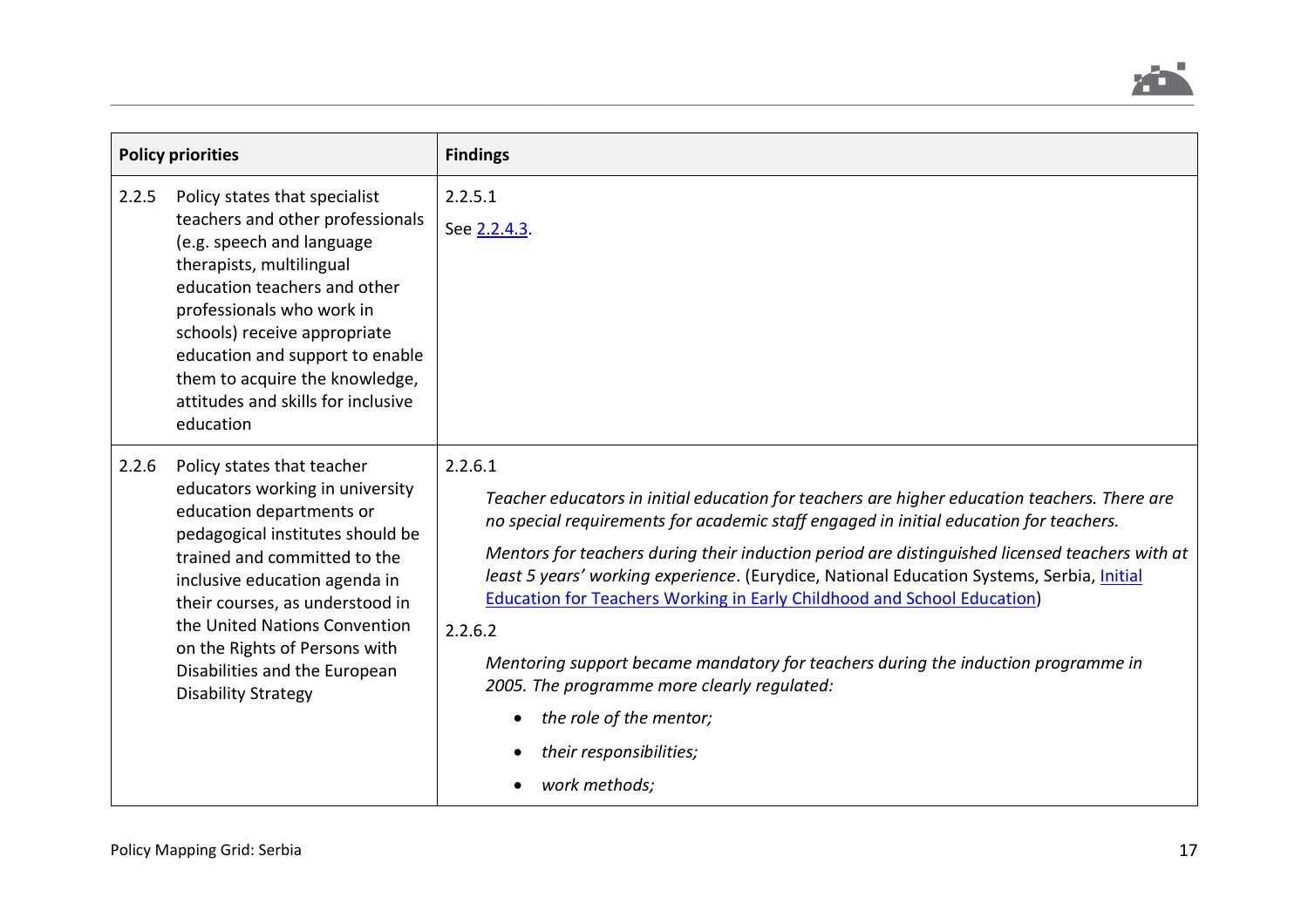

| <b>Policy priorities</b> | <b>Findings</b>                                                                                                                                                                                                                                                                                                                                                                                                                                                                            |
|--------------------------|--------------------------------------------------------------------------------------------------------------------------------------------------------------------------------------------------------------------------------------------------------------------------------------------------------------------------------------------------------------------------------------------------------------------------------------------------------------------------------------------|
|                          | requirements and conditions for becoming a mentor. (Eurydice, National Education<br>Systems, Serbia, Conditions of Service for Teachers Working in Early Childhood and<br><b>School Education</b> )                                                                                                                                                                                                                                                                                        |
|                          | 2.2.6.3                                                                                                                                                                                                                                                                                                                                                                                                                                                                                    |
|                          | More generally, CPD also applies for teacher educators and mentoring teachers. Country Policy<br>Review and Analysis mentions:                                                                                                                                                                                                                                                                                                                                                             |
|                          | Under Article 6 of the Law on the Foundations of the Education System, Quality of Education,<br>the competences and professional development of teachers, educators and professional<br>associates, principals and secretaries are a key part of the quality of the education system.<br>(European Agency, 2019. Country Policy Review and Analysis: Serbia, Measure 10.2,<br>Finding 10.2.1)                                                                                              |
|                          | Furthermore:                                                                                                                                                                                                                                                                                                                                                                                                                                                                               |
|                          | Article 151 of the Law on the Foundations of the Education System clearly states the<br>obligations of teachers regarding professional development:                                                                                                                                                                                                                                                                                                                                        |
|                          | A teacher, educator and professional associate, with a licence and without a licence, is<br>obliged to continually improve in order to successfully realise and improve educational<br>work and to acquire or improve the competencies necessary for work, in accordance with<br>the general principles, and to achieve the goals of education, care and standards of<br>achievement. (European Agency, 2019. Country Policy Review and Analysis: Serbia,<br>Measure 10.2, Finding 10.2.2) |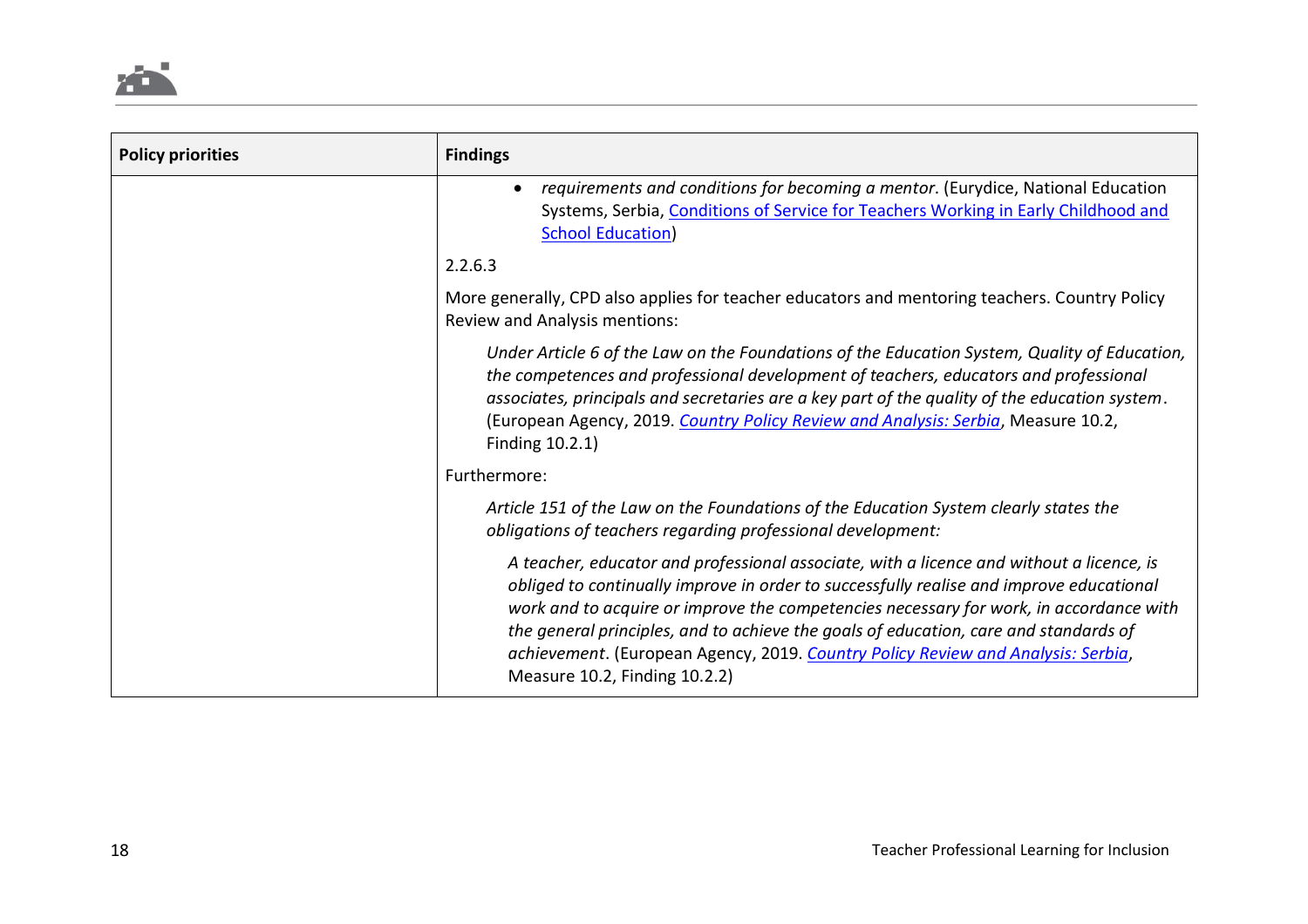

| <b>Policy priorities</b> | <b>Findings</b>                                                                                                                                                                                                                                                                                                                                                   |
|--------------------------|-------------------------------------------------------------------------------------------------------------------------------------------------------------------------------------------------------------------------------------------------------------------------------------------------------------------------------------------------------------------|
|                          | 2.2.6.4                                                                                                                                                                                                                                                                                                                                                           |
|                          | The Law on Higher Education states:                                                                                                                                                                                                                                                                                                                               |
|                          | Aims of higher education, Article 3: to provide equal opportunities for acquiring higher education<br>and lifelong learning.                                                                                                                                                                                                                                      |
|                          | Principles of higher education, Article 4: respect for the humanistic and democratic values of<br>national and European traditions and the values of cultural heritage; respect for human rights and<br>civil liberties, including the prohibition of all forms of discrimination.                                                                                |
|                          | Academic integrity, Article 7: academic integrity is the foundation of the preservation of the<br>following: the dignity of the profession, the promotion of moral values, the protection of<br>knowledge as a value, the raising of awareness of the responsibility of all members of the<br>academic community, and the promotion of human rights and freedoms. |

### **Evaluative comments for 'Main principles'**

–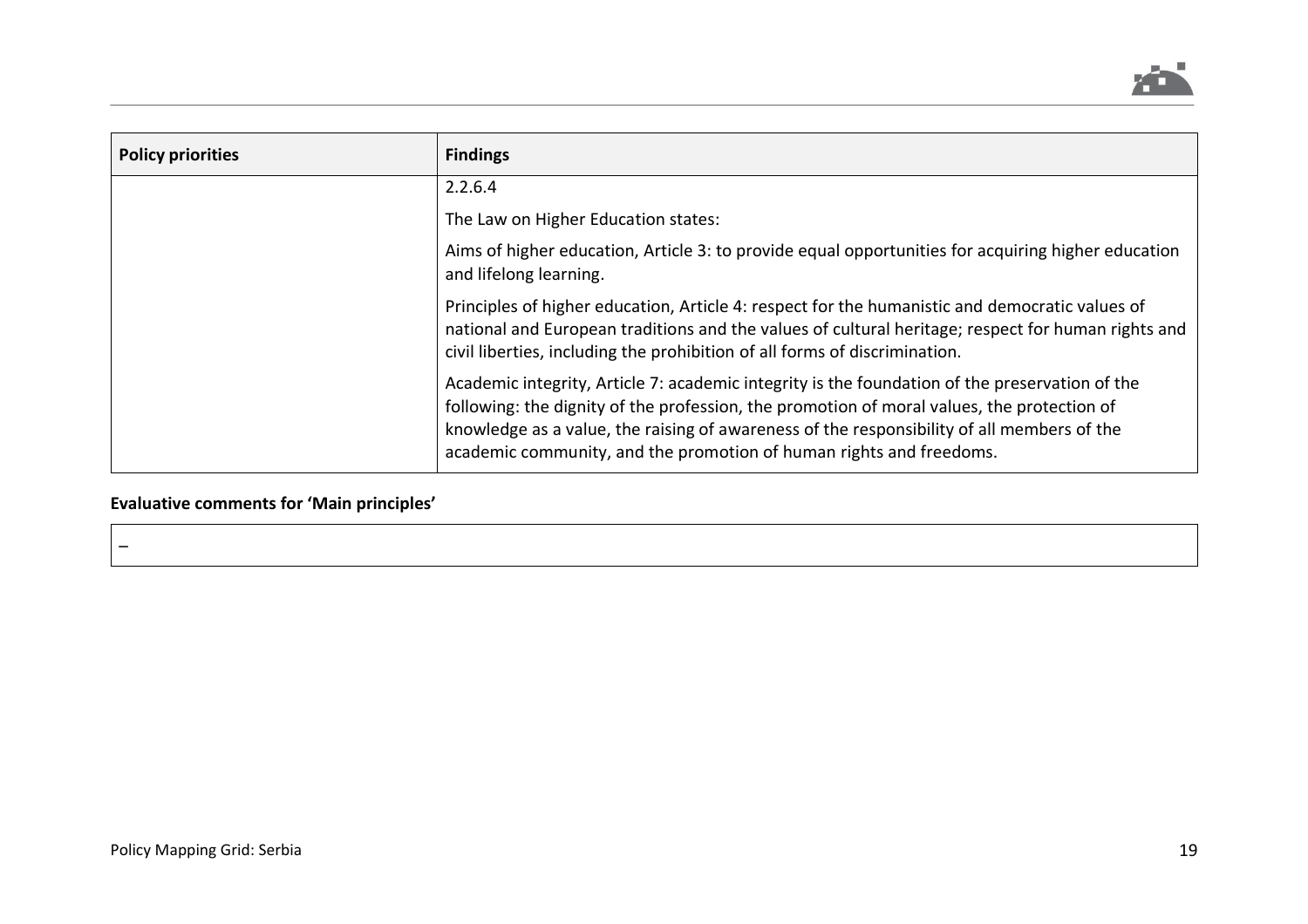

# **SECTION 3: GOALS AND CONTINUUM OF SUPPORT FOR TPL4I POLICY**

### **3.1 Goals**

|       | <b>Policy priorities</b>                                                                                       | <b>Findings</b>                                                                                                                                                                                                                                                                                                                                                                                                                                                                                                                                                                                                                                                                                                                                                                                                                                                                                                                                                                                                                                                                                                 |
|-------|----------------------------------------------------------------------------------------------------------------|-----------------------------------------------------------------------------------------------------------------------------------------------------------------------------------------------------------------------------------------------------------------------------------------------------------------------------------------------------------------------------------------------------------------------------------------------------------------------------------------------------------------------------------------------------------------------------------------------------------------------------------------------------------------------------------------------------------------------------------------------------------------------------------------------------------------------------------------------------------------------------------------------------------------------------------------------------------------------------------------------------------------------------------------------------------------------------------------------------------------|
| 3.1.1 | Policy states that all teachers<br>should have qualifications that<br>reflect an inclusive education<br>agenda | 3.1.1.1<br>The Strategy for Education Development in Serbia 2020 states:<br>The Vision for Teacher Education Development by 2020 stipulates that all pre-primary, primary<br>and secondary school learners, university students and all learners in all non-formal further<br>education systems will be taught by qualified, modern and prepared teachers. Qualified means<br>that teachers know and understand their profession and have all relevant teaching competences<br>(needed to support learning, affective and social development, co-operation in and outside<br>institutions, etc.). Training high-quality teachers means developing competences for educational<br>work. Modern means that the teaching/learning concept is scientifically-based (in accordance<br>with the latest scientific advances and professional knowledge, psychology of learning,<br>development and motivation and teaching methodologies) and flexible. The teacher is capable of<br>successfully adapting to new tendencies in education and improving in accordance with the new<br>trends necessary for the future. |
|       |                                                                                                                | 3.1.1.2<br>For preschool teachers, there is no requirement for specialisation or Master programmes.<br>Teachers in primary and secondary education must hold a Master degree, whereas those<br>involved in tertiary education teaching processes are required to hold a PhD. (Eurydice,<br>National Education Systems, Serbia, Key Features of the Education System).                                                                                                                                                                                                                                                                                                                                                                                                                                                                                                                                                                                                                                                                                                                                           |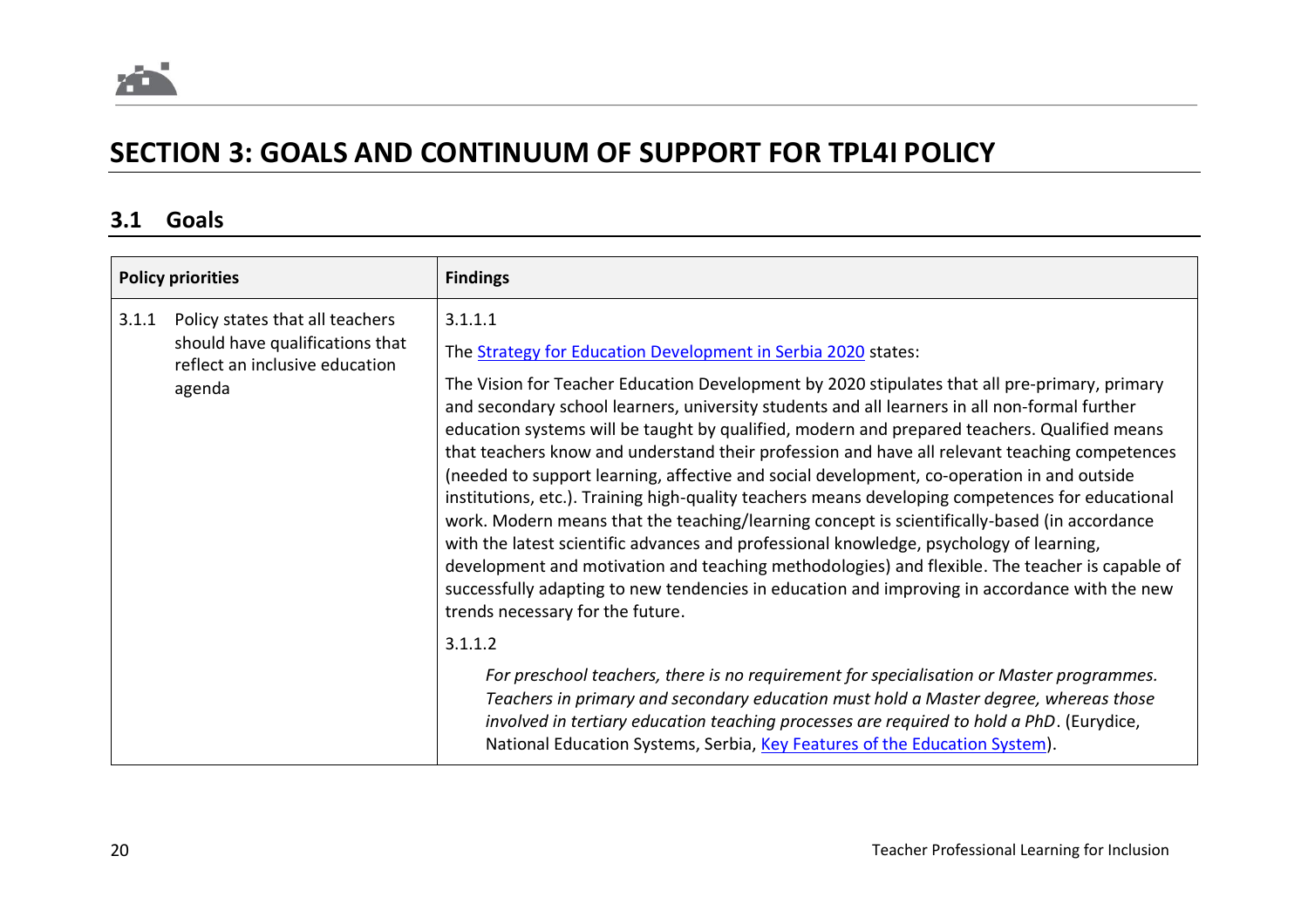

| <b>Policy priorities</b> | <b>Findings</b>                                                                                                                                                                                                                                                                                                                                                                                                                                                                                                                                                                                                                                         |
|--------------------------|---------------------------------------------------------------------------------------------------------------------------------------------------------------------------------------------------------------------------------------------------------------------------------------------------------------------------------------------------------------------------------------------------------------------------------------------------------------------------------------------------------------------------------------------------------------------------------------------------------------------------------------------------------|
|                          | University teacher colleges within the study programme for a specific subject in a course<br>methodology of work or didactics deal with the various issues that are important for the<br>realisation of inclusive education.                                                                                                                                                                                                                                                                                                                                                                                                                            |
|                          | 3.1.1.3                                                                                                                                                                                                                                                                                                                                                                                                                                                                                                                                                                                                                                                 |
|                          | Initial education of preschool teachers engaged in early childhood education is provided at:                                                                                                                                                                                                                                                                                                                                                                                                                                                                                                                                                            |
|                          | secondary medical schools [four years];                                                                                                                                                                                                                                                                                                                                                                                                                                                                                                                                                                                                                 |
|                          | colleges of applied studies (Teacher Training Colleges) [three-year bachelor's degree<br>and one-year specialisation] or                                                                                                                                                                                                                                                                                                                                                                                                                                                                                                                                |
|                          | universities (Teacher Faculties) [four-year plus one-year master's degree study].                                                                                                                                                                                                                                                                                                                                                                                                                                                                                                                                                                       |
|                          | School teachers obtain their qualifications at universities. Undergraduate studies last 4 years<br>(240 ECTS [European Credit Transfer and Accumulation System credit]) and are certified with<br>a Bachelor degree. Graduate Master studies last 1 year (60 ECTS). Starting with 2009, master<br>studies are mandatory for entering a teaching career.                                                                                                                                                                                                                                                                                                 |
|                          | Subject teachers (stage 2 of primary education and entire secondary education) complete<br>their studies at faculties specialised in the field of study they teach (e.g. Faculties of Biology,<br>Mathematics, Philology etc.). While these faculties do not primarily specialise in teacher<br>training, they offer subjects relevant to teachers' education either throughout the<br>programme or during a part of it (e.g. students may choose to specialise as teachers at their<br>last year of studies). (Eurydice, National Education Systems, Serbia, Initial Education for<br><b>Teachers Working in Early Childhood and School Education)</b> |
|                          | 3.1.1.4                                                                                                                                                                                                                                                                                                                                                                                                                                                                                                                                                                                                                                                 |
|                          | With the exception of colleges of applied studies and faculties that provide education-related<br>programmes (special education, psychology, pedagogy, adult education), higher institutions                                                                                                                                                                                                                                                                                                                                                                                                                                                            |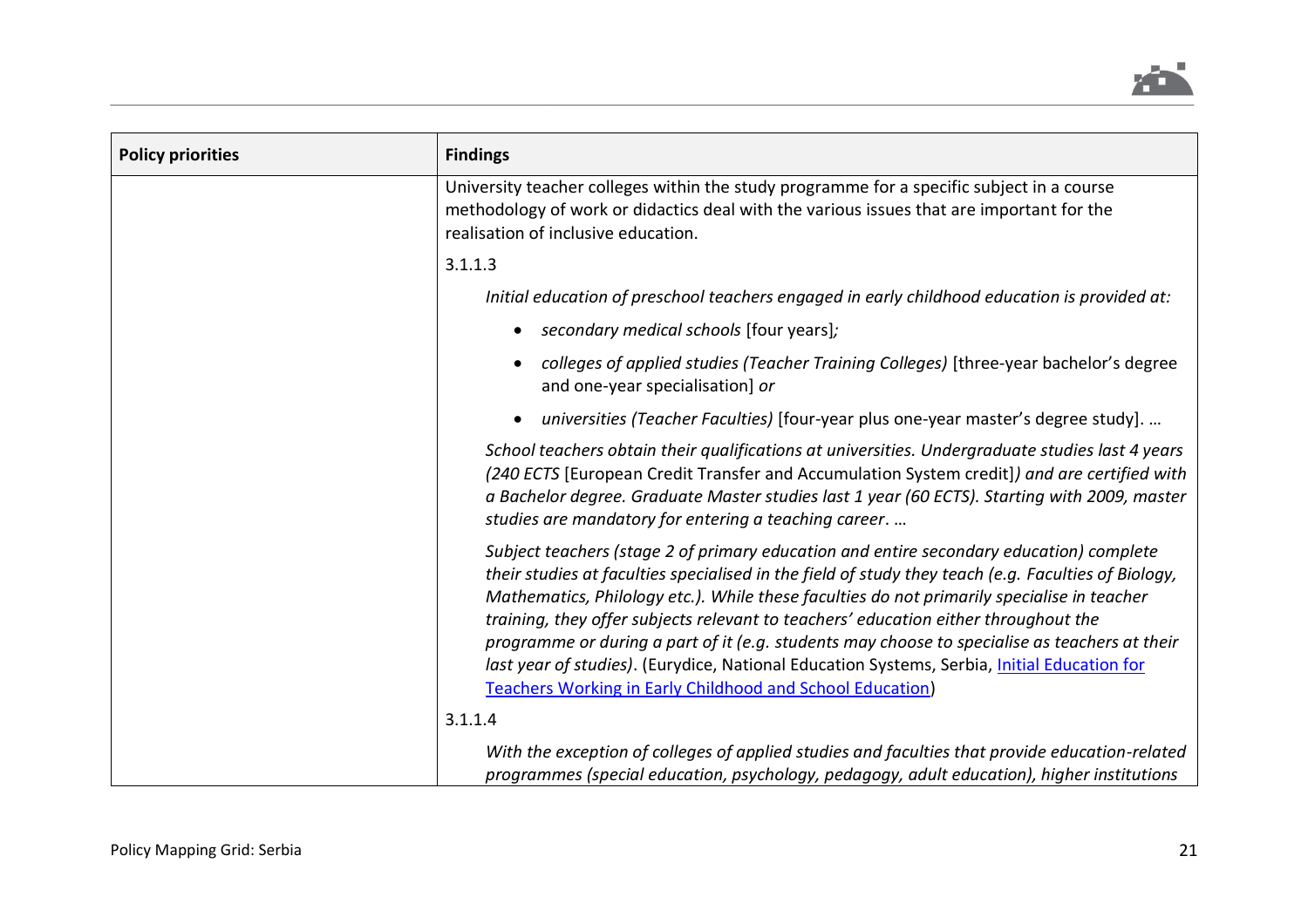|                                                                                                                                                                                                                                                                                                                                   | <b>Policy priorities</b> | <b>Findings</b>                                                                                                                                                                                                                                                                                                                                                                                                                                                                                                                                                                                                           |
|-----------------------------------------------------------------------------------------------------------------------------------------------------------------------------------------------------------------------------------------------------------------------------------------------------------------------------------|--------------------------|---------------------------------------------------------------------------------------------------------------------------------------------------------------------------------------------------------------------------------------------------------------------------------------------------------------------------------------------------------------------------------------------------------------------------------------------------------------------------------------------------------------------------------------------------------------------------------------------------------------------------|
|                                                                                                                                                                                                                                                                                                                                   |                          | do not generally focus on teacher education, although students who graduate from those<br>faculties often become teachers.                                                                                                                                                                                                                                                                                                                                                                                                                                                                                                |
|                                                                                                                                                                                                                                                                                                                                   |                          | As of 2009 a new requirement was introduced for everyone who wants to pursue a teaching<br>career in a school, needs to obtain 36 ECTS credits in the fields of psychology, pedagogy and<br>teaching methodology, as well as in practical work at educational institutions. This rule does<br>not apply to academic staff. For them the most important competencies are mainly scientific<br>engagement and research work. (Eurydice, National Education Systems, Serbia, Teachers<br>and Education Staff)                                                                                                                |
| 3.1.2<br>Policy states competence areas<br>for inclusive education for all<br>teachers working at different<br>levels of education<br>(e.g. professional development<br>of all teachers to facilitate their<br>involvement in co-teaching,<br>planning together, developing<br>differentiated materials<br>collaboratively, etc.) | 3.1.2.1                  |                                                                                                                                                                                                                                                                                                                                                                                                                                                                                                                                                                                                                           |
|                                                                                                                                                                                                                                                                                                                                   |                          | The Instrument for Pre-accession Assistance (IPA) II Sector Reform Contract 2014-2020 aims to<br>assist 'the Government of Serbia in implementing the reform of the education and training system<br>by improving the quality, equity and relevance of education and training'. It includes several<br>steps, such as to 'improve the professional capacities of teachers in pre-university education for<br>realisation of curriculum based on learning outcomes, in order to improve learners' knowledge<br>and competence'. (European Agency, 2019. Country Policy Review and Analysis: Serbia, Country<br>priorities) |
|                                                                                                                                                                                                                                                                                                                                   |                          | 3.1.2.2                                                                                                                                                                                                                                                                                                                                                                                                                                                                                                                                                                                                                   |
|                                                                                                                                                                                                                                                                                                                                   |                          | Among the support mechanisms for the inclusive approach in schools, 'further education of<br>teachers towards understanding the inclusive approach' is highlighted, 'through training and<br>through the programmes offered at teaching schools'. (Strategy for Education Development in<br>Serbia 2020, 2012, p. 66).                                                                                                                                                                                                                                                                                                    |
|                                                                                                                                                                                                                                                                                                                                   |                          | 3.1.2.3                                                                                                                                                                                                                                                                                                                                                                                                                                                                                                                                                                                                                   |
|                                                                                                                                                                                                                                                                                                                                   |                          | Teacher competences are determined in relation to the goals and outcomes of learning and<br>should provide professional standards on what kind of teaching is considered successful.                                                                                                                                                                                                                                                                                                                                                                                                                                      |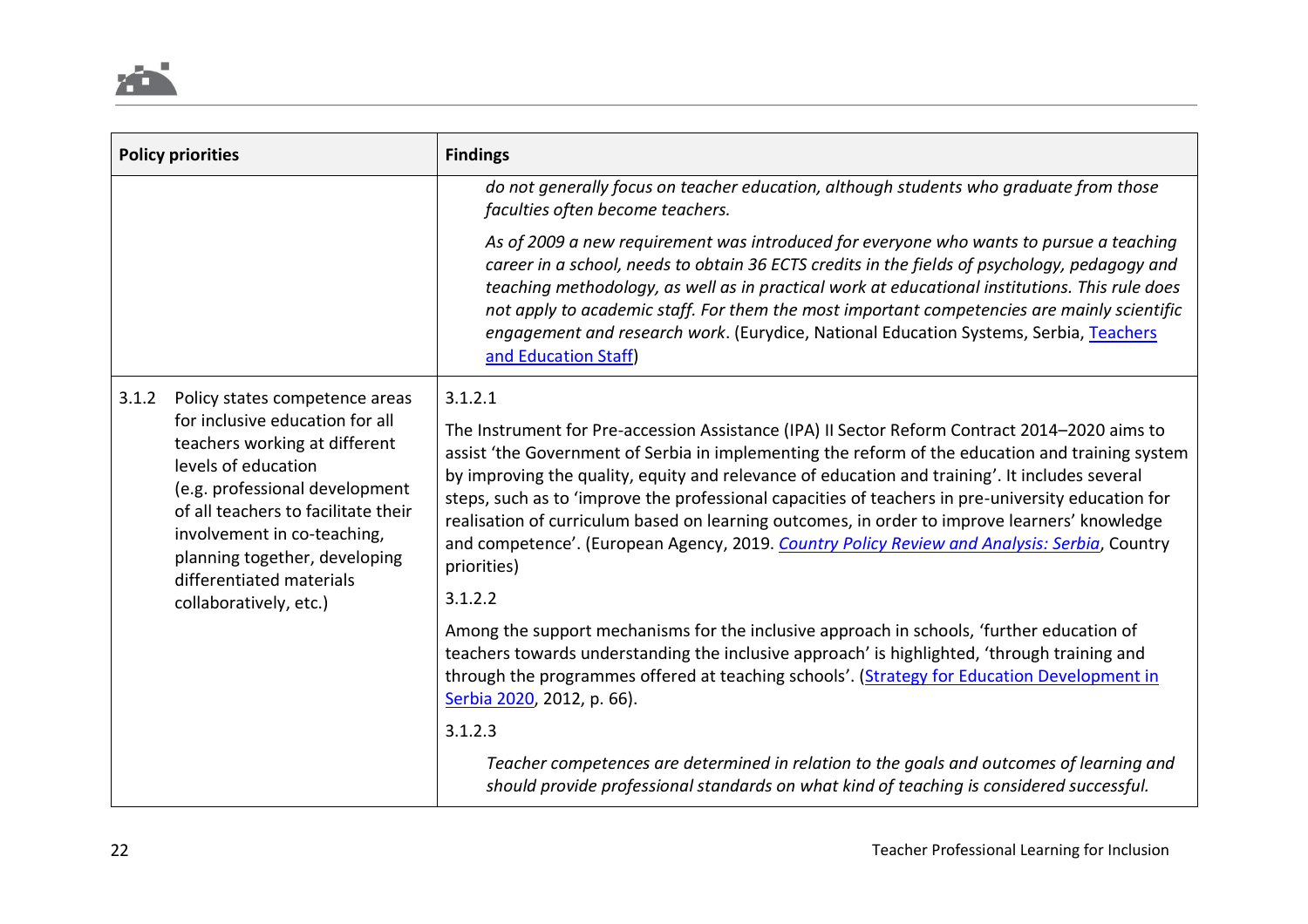

| <b>Policy priorities</b> | <b>Findings</b>                                                                                                                                                                                                                                                                                                                                                                                                                                                                                                                                                                                                                                                                                                                                                                                                                                                                                                                                                                                                                                                                                   |
|--------------------------|---------------------------------------------------------------------------------------------------------------------------------------------------------------------------------------------------------------------------------------------------------------------------------------------------------------------------------------------------------------------------------------------------------------------------------------------------------------------------------------------------------------------------------------------------------------------------------------------------------------------------------------------------------------------------------------------------------------------------------------------------------------------------------------------------------------------------------------------------------------------------------------------------------------------------------------------------------------------------------------------------------------------------------------------------------------------------------------------------|
|                          | They relate to competencies for:                                                                                                                                                                                                                                                                                                                                                                                                                                                                                                                                                                                                                                                                                                                                                                                                                                                                                                                                                                                                                                                                  |
|                          | module, subject and teacher training;                                                                                                                                                                                                                                                                                                                                                                                                                                                                                                                                                                                                                                                                                                                                                                                                                                                                                                                                                                                                                                                             |
|                          | teaching and learning;                                                                                                                                                                                                                                                                                                                                                                                                                                                                                                                                                                                                                                                                                                                                                                                                                                                                                                                                                                                                                                                                            |
|                          | supporting the personal development of learners;                                                                                                                                                                                                                                                                                                                                                                                                                                                                                                                                                                                                                                                                                                                                                                                                                                                                                                                                                                                                                                                  |
|                          | communication and co-operation (Rulebook on the Standards of Competencies for<br>the Profession of Teachers and their Professional Development: Official Gazette of the<br>Republic of Serbia, Educational Gazette, No. 5/2011). (European Agency, 2019.<br>Country Policy Review and Analysis: Serbia, Measure 1.7, Finding 1.7.3)                                                                                                                                                                                                                                                                                                                                                                                                                                                                                                                                                                                                                                                                                                                                                               |
|                          | 3.1.2.4                                                                                                                                                                                                                                                                                                                                                                                                                                                                                                                                                                                                                                                                                                                                                                                                                                                                                                                                                                                                                                                                                           |
|                          | The Law on the Foundations of the Education System stipulates measures for improving the<br>quality of teaching and sets goals and general outcomes in line with the vision of education as a<br>basis for a 'knowledge-based society'. In defining goals and outcomes of education, the emphasis<br>is on general competencies and development of specific knowledge and skills for life in<br>contemporary society. Therefore, the teacher's role is multi-faceted, as they should (among other<br>things) provide additional support to learners from socially disadvantaged backgrounds, talented<br>learners and learners with disabilities, to achieve their own educational potential. In order to<br>contribute to the efficiency, equality and accessibility of schooling for all learners, the teacher<br>should also have competencies in preventing violence in schools, learner motivation for learning,<br>building tolerance, preventing discrimination and more. (Rulebook on the Standards of<br>Competencies for the Profession of Teachers and their Professional Development) |
|                          | 3.1.2.5                                                                                                                                                                                                                                                                                                                                                                                                                                                                                                                                                                                                                                                                                                                                                                                                                                                                                                                                                                                                                                                                                           |
|                          | According to the Rulebook on Standards of Competencies of Principals of the Education<br>Establishments (Official Gazette of the Republic of Serbia, No. 38/2013), standards for head<br>teachers are formulated in six areas of work. The area entitled 'The management of the                                                                                                                                                                                                                                                                                                                                                                                                                                                                                                                                                                                                                                                                                                                                                                                                                   |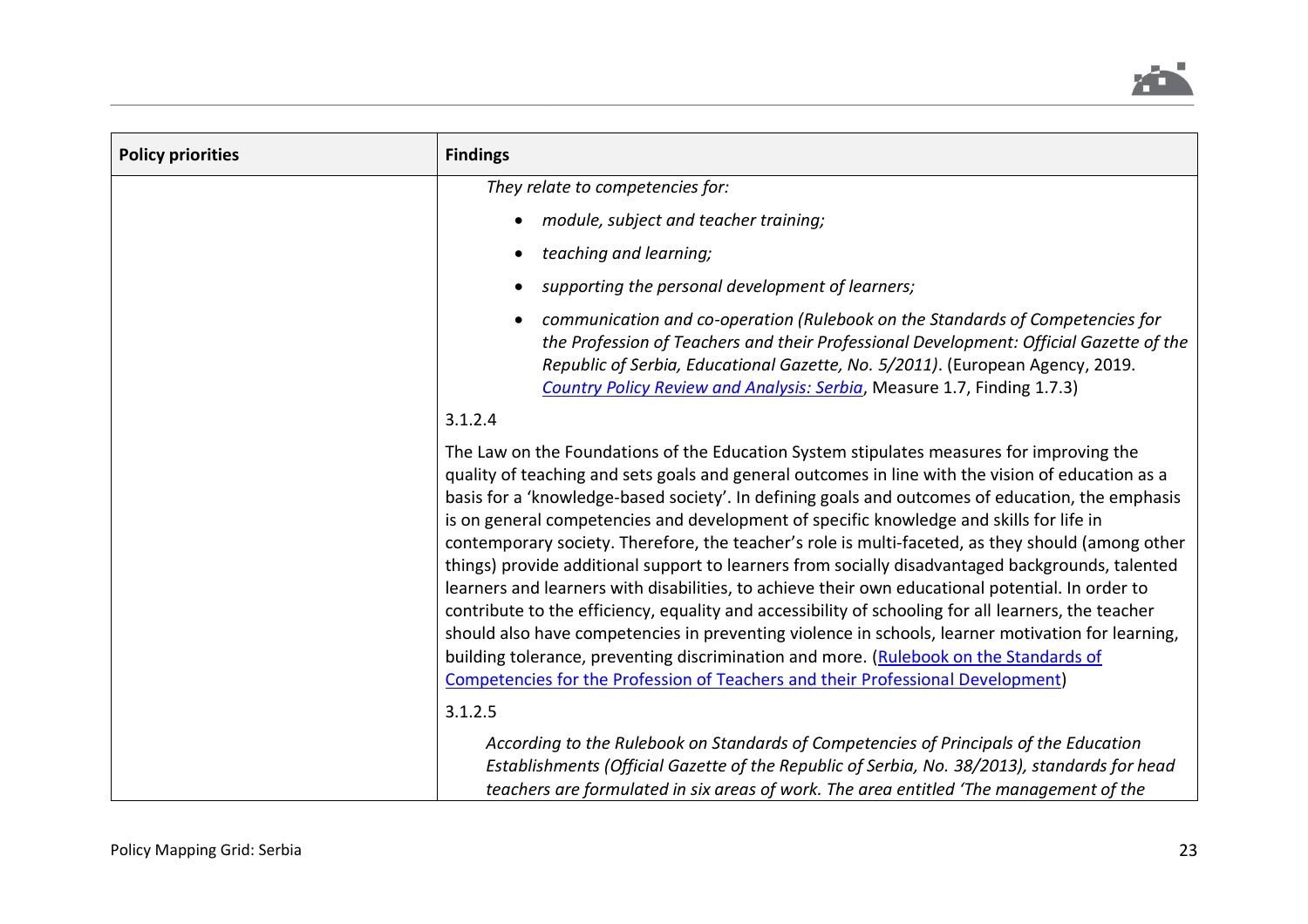

| <b>Policy priorities</b> | <b>Findings</b>                                                                                                                                                                                                                                                                                                                                                                                                                              |
|--------------------------|----------------------------------------------------------------------------------------------------------------------------------------------------------------------------------------------------------------------------------------------------------------------------------------------------------------------------------------------------------------------------------------------------------------------------------------------|
|                          | process of upbringing and learning of a child in a pre-school institution', that is, managing<br>the educational process in the school, contains the standard 'Ensuring an inclusive approach<br>in the educational process'. (European Agency, 2019. Country Policy Review and Analysis:<br>Serbia, Measure 7.2, Finding 7.2.2)                                                                                                             |
|                          | 3.1.2.6                                                                                                                                                                                                                                                                                                                                                                                                                                      |
|                          | As a part of their professional training during their studies, students who plan to work in the<br>teaching profession have to complete at least 30 ECTS in the fields of psychology, pedagogy<br>and teaching methodology and at least 6 ECTS of practical work in an educational institution.<br>(Eurydice, National Education Systems, Serbia, Initial Education for Teachers Working in<br><b>Early Childhood and School Education).</b> |
|                          | 3.1.2.7                                                                                                                                                                                                                                                                                                                                                                                                                                      |
|                          | As stated in the Bylaw on Standards of Competences in the Teaching Profession and Their<br>Professional Development, competences that are necessary for the teaching profession after<br>the initial education has been completed are divided into 4 categories:                                                                                                                                                                             |
|                          | competences regarding the field of study knowledge (teaching field), subject and<br>teaching methodology;                                                                                                                                                                                                                                                                                                                                    |
|                          | teaching and learning competences;                                                                                                                                                                                                                                                                                                                                                                                                           |
|                          | competences in terms of providing support to student development;                                                                                                                                                                                                                                                                                                                                                                            |
|                          | communication and collaboration competences. (Eurydice, National Education<br>Systems, Serbia, Initial Education for Teachers Working in Early Childhood and School<br>Education)                                                                                                                                                                                                                                                            |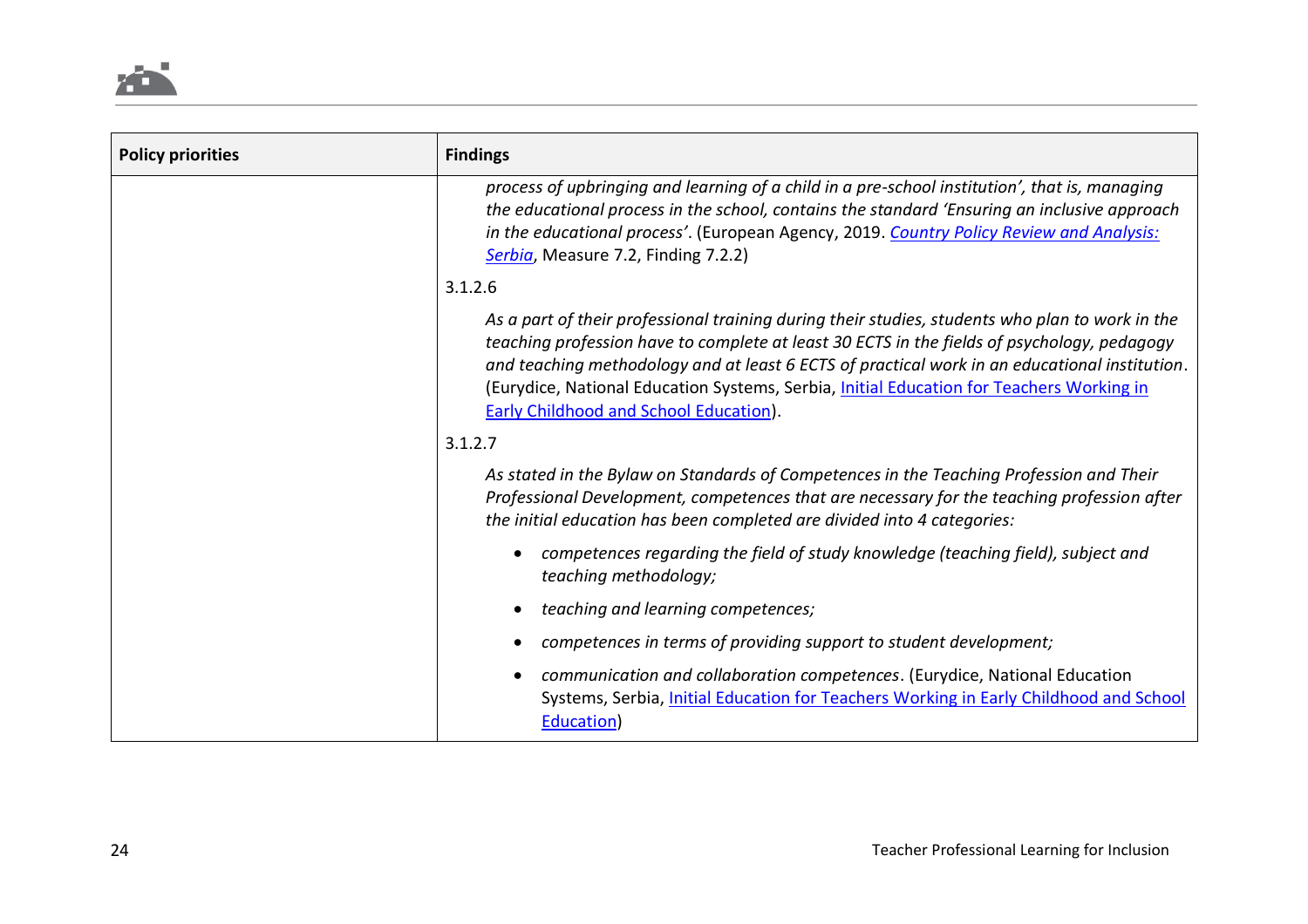

| <b>Policy priorities</b>                                                             |                                  | <b>Findings</b>                                                                                                                                                                                                                                                                                                                                                                                                                                                                                                                  |
|--------------------------------------------------------------------------------------|----------------------------------|----------------------------------------------------------------------------------------------------------------------------------------------------------------------------------------------------------------------------------------------------------------------------------------------------------------------------------------------------------------------------------------------------------------------------------------------------------------------------------------------------------------------------------|
|                                                                                      |                                  | 3.1.2.8<br>Special education teachers complete their studies at the Faculty of Special Education and                                                                                                                                                                                                                                                                                                                                                                                                                             |
|                                                                                      |                                  | Rehabilitation or Faculty of Medicine, which also last 5 years (4 years of undergraduate<br>studies and one year of Master studies). These faculties offer subjects relevant to teaching<br>and work with children with disabilities throughout their study programmes. (Eurydice,<br>National Education Systems, Serbia, Initial Education for Teachers Working in Early<br>Childhood and School Education).                                                                                                                    |
| 3.1.3                                                                                | Policy states that all teachers' | 3.1.3.1                                                                                                                                                                                                                                                                                                                                                                                                                                                                                                                          |
| professional learning<br>opportunities consider teacher<br>competences for inclusive | education                        | Curricula and learning outcomes for programmes attended by future teachers are<br>established at higher education institutions. A curriculum contains mandatory and elective<br>courses.                                                                                                                                                                                                                                                                                                                                         |
|                                                                                      |                                  | According to the requirement in the initial education of teachers introduced in 2011, as<br>stated in the Law on the Foundations of the Education System, students who plan to work in<br>the teaching profession have to complete at least 30 ECTS in the fields of psychology,<br>pedagogy and teaching methodology and at least 6 ECTS of practical work in an educational<br>institution. (Eurydice, National Education Systems, Serbia, Initial Education for Teachers<br>Working in Early Childhood and School Education). |
|                                                                                      | 3.1.3.2                          |                                                                                                                                                                                                                                                                                                                                                                                                                                                                                                                                  |
|                                                                                      |                                  | According to the Rulebook on Professional Licences for Pre-Primary and School Teachers and<br>Expert Associates and the Programme of Induction to the Job of Pre-Primary and School Teachers<br>and Expert Associates:                                                                                                                                                                                                                                                                                                           |
|                                                                                      |                                  | During the induction programme, an aspirant pre-primary or school teacher or expert associate<br>acquires knowledge and develops skills necessary for educational work that can be classified as<br>follows:                                                                                                                                                                                                                                                                                                                     |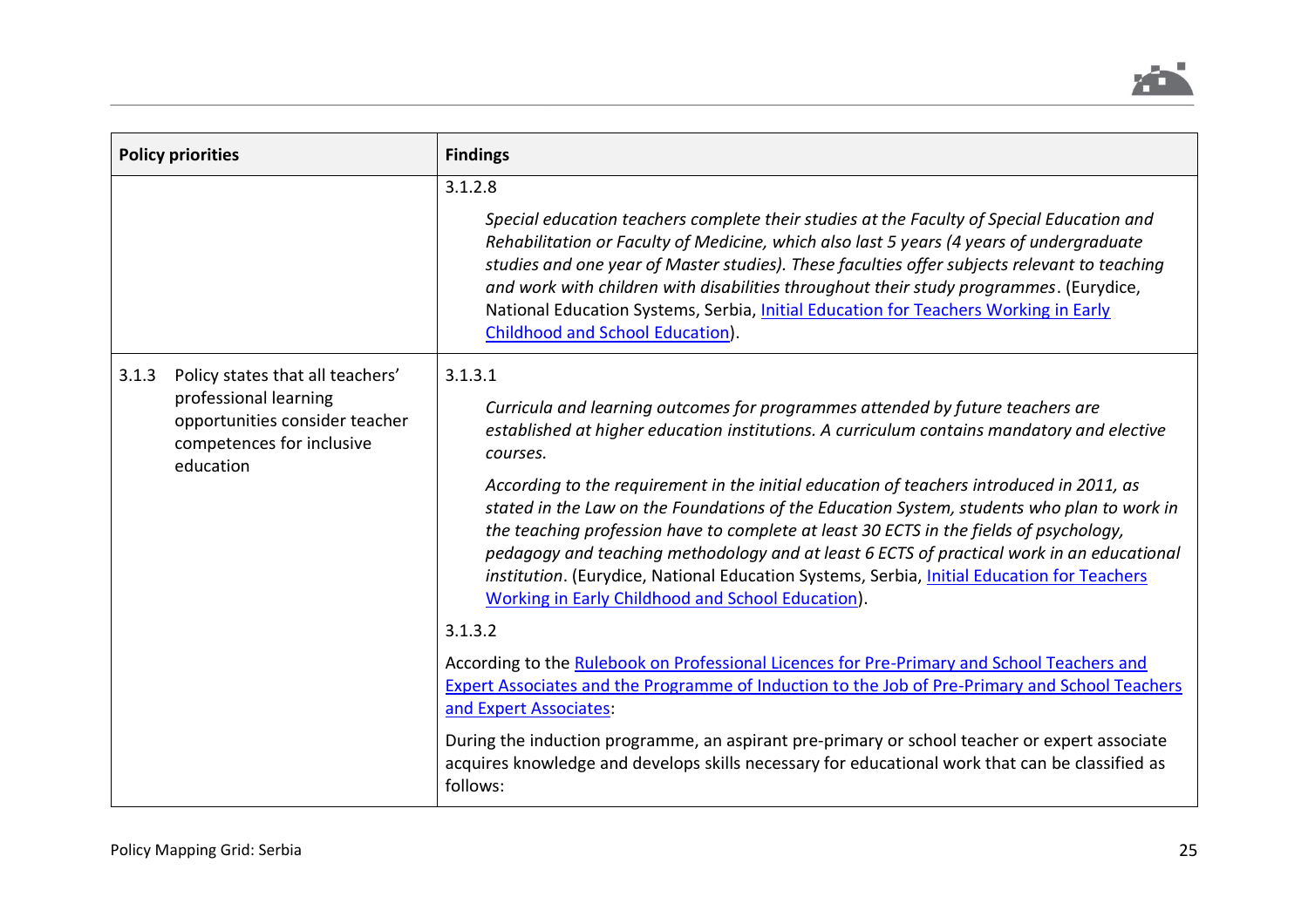

| <b>Policy priorities</b> | <b>Findings</b>                                                                                         |
|--------------------------|---------------------------------------------------------------------------------------------------------|
|                          | Tracking learner development and achievement                                                            |
|                          | At the end of the training period, the school teacher should:                                           |
|                          | understand how learners develop and how they learn;                                                     |
|                          | be familiar with different methods of monitoring, evaluating and assessing learner<br>achievement;      |
|                          | be able to monitor and evaluate learner achievement in the learning process;                            |
|                          | monitor the development of individual learners and the group as a whole;<br>$\bullet$                   |
|                          | understand the evaluation of achievement in supporting learner progress;                                |
|                          | support learner initiative, their motivation for work and spontaneous creative expression;              |
|                          | regularly provide feedback on the results achieved;                                                     |
|                          | respect the personality of a learner in providing feedback on the results achieved;                     |
|                          | help a learner to recognise their needs and emotions and to express them appropriately;                 |
|                          | be familiar with the ways and techniques of stimulating learners' self-assessment process;<br>$\bullet$ |
|                          | know how to create an atmosphere of respecting differences;                                             |
|                          | respect the initiative and freedom of learners to express their thoughts, attitudes and<br>beliefs;     |
|                          | develop a habit in learners for careful handling of teaching materials.                                 |
|                          | Collaboration with colleagues, family and local community                                               |
|                          | At the end of the training period, the school teacher should:                                           |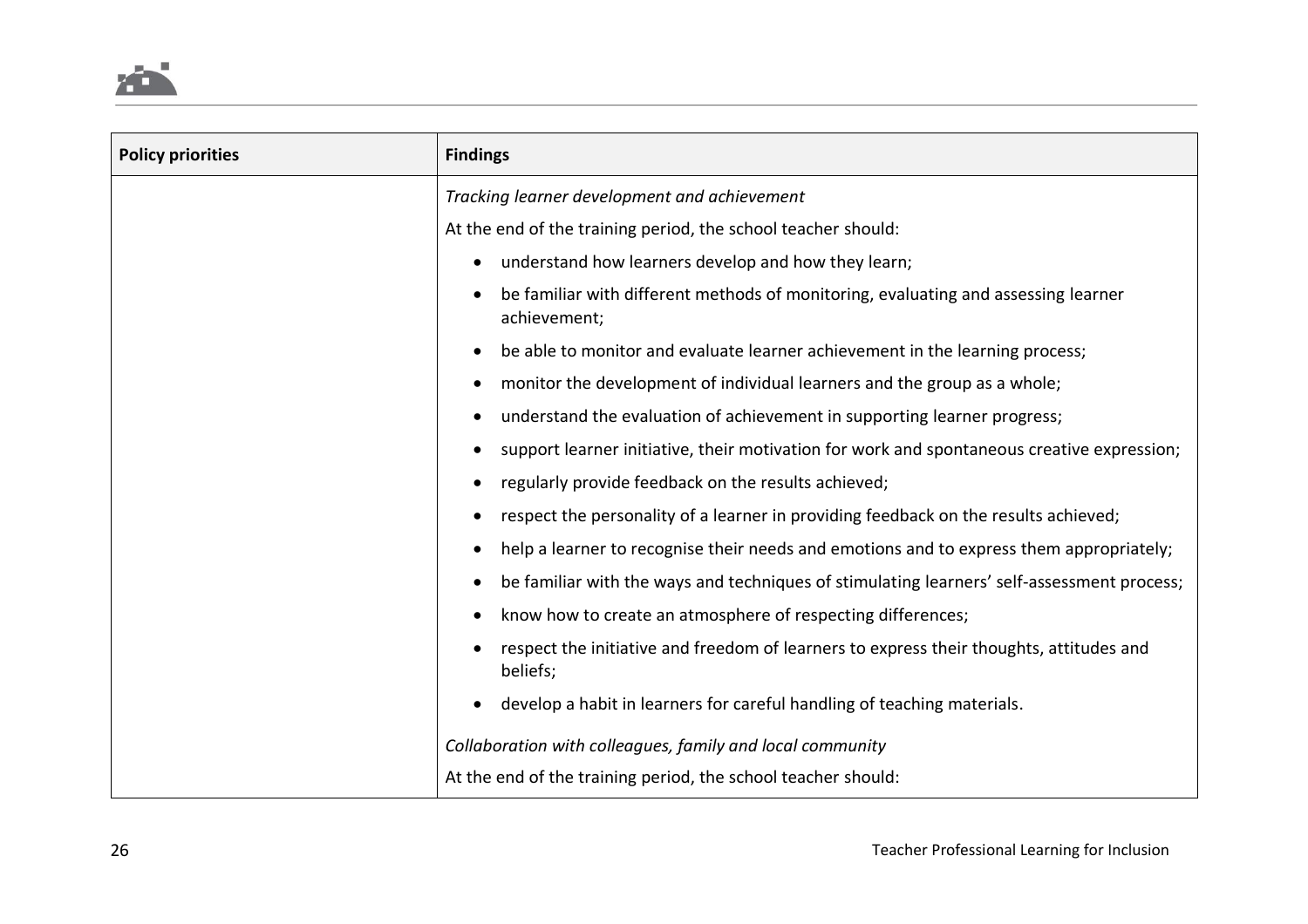

| <b>Policy priorities</b> | <b>Findings</b>                                                                                                                            |
|--------------------------|--------------------------------------------------------------------------------------------------------------------------------------------|
|                          | create an atmosphere of mutual trust for all the participants in educational work;                                                         |
|                          | know and apply the principles of successful communication with all the participants in<br>educational work;                                |
|                          | understand the importance of fostering partnership with learners' families;<br>$\bullet$                                                   |
|                          | respect the principle of privacy in co-operating with family and colleagues;                                                               |
|                          | respect the personality of parents when giving feedback;                                                                                   |
|                          | regularly exchange information about a learner with the parents;                                                                           |
|                          | be familiar with the various forms of co-operation with the family to provide support to<br>learner development;                           |
|                          | maintain good professional relations with colleagues;                                                                                      |
|                          | understand the importance of teamwork in the institution;                                                                                  |
|                          | exchange observations and experiences with colleagues;                                                                                     |
|                          | be familiar with different forms of co-operation with the local community in order to<br>achieve educational goals and objectives;         |
|                          | participate in organising presentations of various forms of learner creativity;                                                            |
|                          | understand the importance of co-operation with professional institutions.                                                                  |
|                          | Working with learners with disabilities                                                                                                    |
|                          | At the end of the training period, the school teacher should:                                                                              |
|                          | understand the importance of the influence of peers and the environment on the<br>development and education of learners with disabilities; |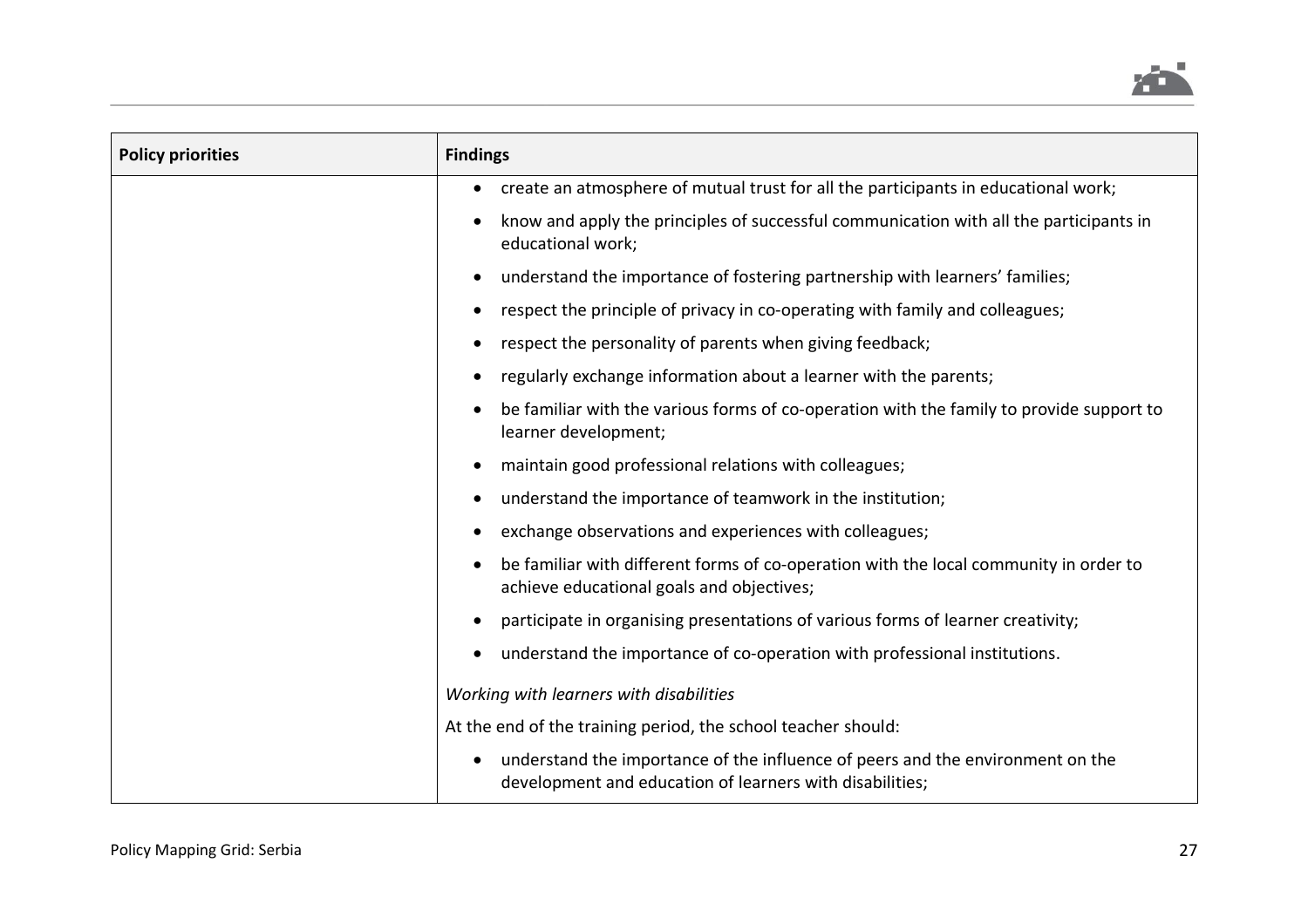

| <b>Policy priorities</b> | <b>Findings</b>                                                                                                                                      |
|--------------------------|------------------------------------------------------------------------------------------------------------------------------------------------------|
|                          | understand the importance of creating an atmosphere of respecting diversity;                                                                         |
|                          | know how to involve learners with disabilities in educational work;                                                                                  |
|                          | be able to organise activities for inclusion of learners with disabilities in educational work;<br>$\bullet$                                         |
|                          | understand the importance of individualisation of the learning process of learners with<br>disabilities;                                             |
|                          | recognise the importance of monitoring, individual advancement and achievement of<br>learners with disabilities;                                     |
|                          | understand the importance of providing beneficial physical environments for adequate<br>inclusion of learners with disabilities in educational work. |
|                          | Professional development                                                                                                                             |
|                          | At the end of the training period, the school teacher should:                                                                                        |
|                          | understand the importance of continuing professional development;                                                                                    |
|                          | be familiar with different forms and methods of professional development;                                                                            |
|                          | understand the ways and techniques of planning one's own professional development;                                                                   |
|                          | be familiar with the structure of expert bodies at the institutional level;                                                                          |
|                          | know the elements for planning their own professional development;                                                                                   |
|                          | participate in various forms of professional development;                                                                                            |
|                          | follow the development of contemporary literature and educational technology.                                                                        |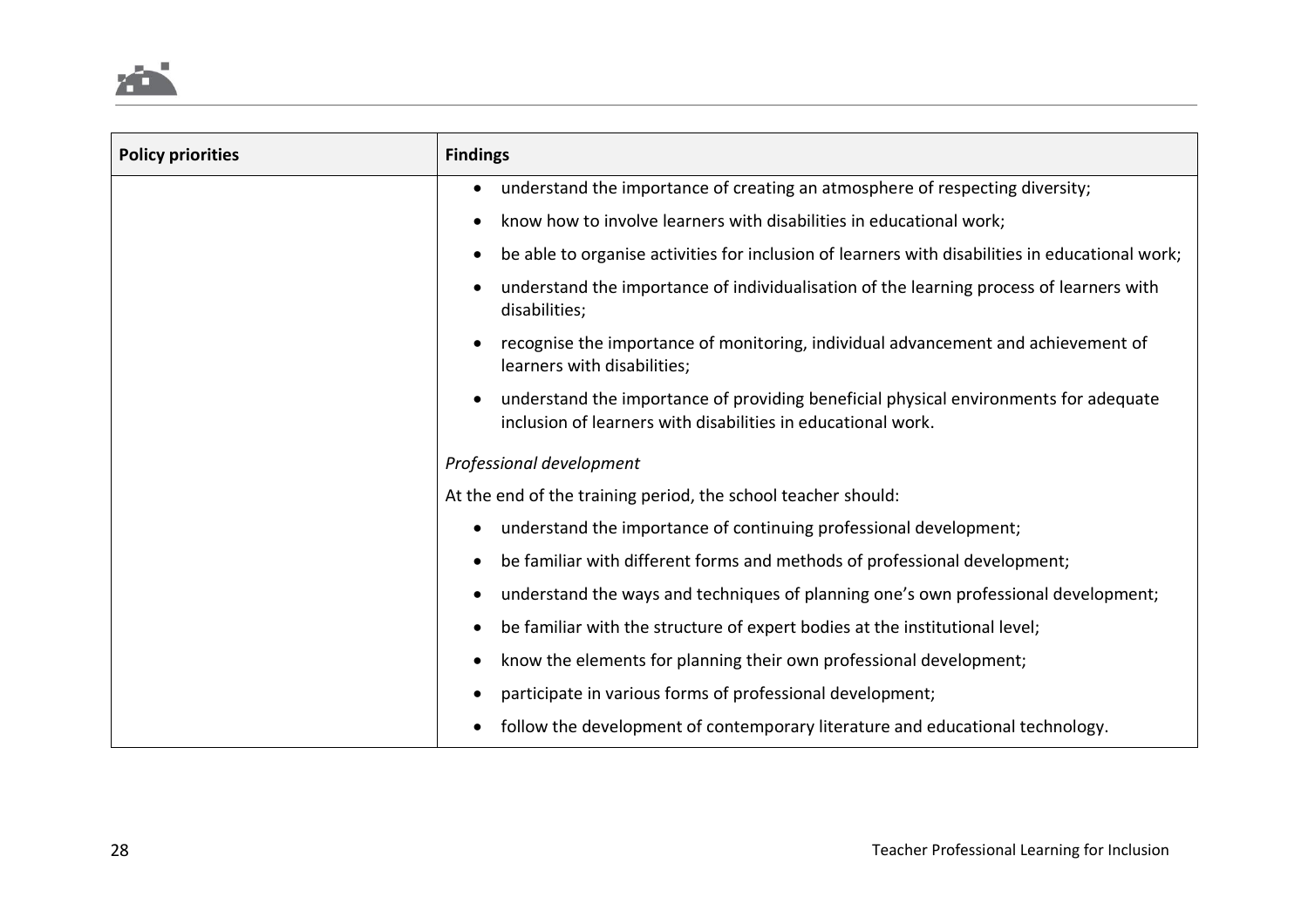

|       | <b>Policy priorities</b>                                                                                                                                                                                                                                  | <b>Findings</b>                                                                                                                                                                                                                                                                                                                                                                                                                                                                                                                                                                                                                                                                                                                                                                                                                                                                                                                                                                                                                                                                                       |
|-------|-----------------------------------------------------------------------------------------------------------------------------------------------------------------------------------------------------------------------------------------------------------|-------------------------------------------------------------------------------------------------------------------------------------------------------------------------------------------------------------------------------------------------------------------------------------------------------------------------------------------------------------------------------------------------------------------------------------------------------------------------------------------------------------------------------------------------------------------------------------------------------------------------------------------------------------------------------------------------------------------------------------------------------------------------------------------------------------------------------------------------------------------------------------------------------------------------------------------------------------------------------------------------------------------------------------------------------------------------------------------------------|
| 3.1.4 | There is a formal strategy for<br>promoting dialogue between<br>ministries, regional/local<br>authorities/municipalities and<br>teacher educators to agree on<br>the requirements of teachers'<br>professional development<br>opportunities for inclusion | 3.1.4.1<br>Among the support mechanisms for the inclusive approach in schools, the following strategies are<br>mentioned:<br>cooperation between the ministries of education, health, social affairs and public<br>administration and local governments in monitoring and improving the implementation of<br>the inclusive approach and informing the public of the same; obtaining systematic assistance<br>from professional staff organised in aid centres and mobile teams; establishing a network of<br>institutions and partners in local communities for informing and dealing with problems which<br>may arise; planning and providing administrative, financial and personnel support for the<br>planned activities. (Strategy for Education Development in Serbia 2020, 2012, p. 66)                                                                                                                                                                                                                                                                                                        |
| 3.1.5 | There is a mechanism to ensure<br>that all professional learning<br>opportunities available to<br>teachers are aligned with<br>national- and local-level policy<br>goals for an understanding of<br>inclusive education                                   | 3.1.5.1<br>The Rulebook on Continuing Professional Education and Career Progression of Teachers and<br>Professional Counsellors (Official Gazette of the Republic of Serbia, No. 81/2017) clearly<br>states that the professional development of teachers, educators and professional associates<br>of institutions is planned in accordance with the needs and priorities of education and care of<br>learners. These are priority areas that shall be determined by the minister in charge of<br>education affairs and on the basis of perceiving the level of development of all competencies<br>for the profession of teachers, educators and professional associates in the institution<br>(Article 3). (European Agency, 2019. Country Policy Review and Analysis: Serbia,<br>Measure 10.1, Finding 10.1.1)<br>3.1.5.2<br>The Ministry of Education, Science and Technological Development prescribes the priority CPD<br>topics each 3 years, as well as forms and procedures of CPD realisations, programmes, conditions<br>of CPD-based promotions, certification and all other regulations. |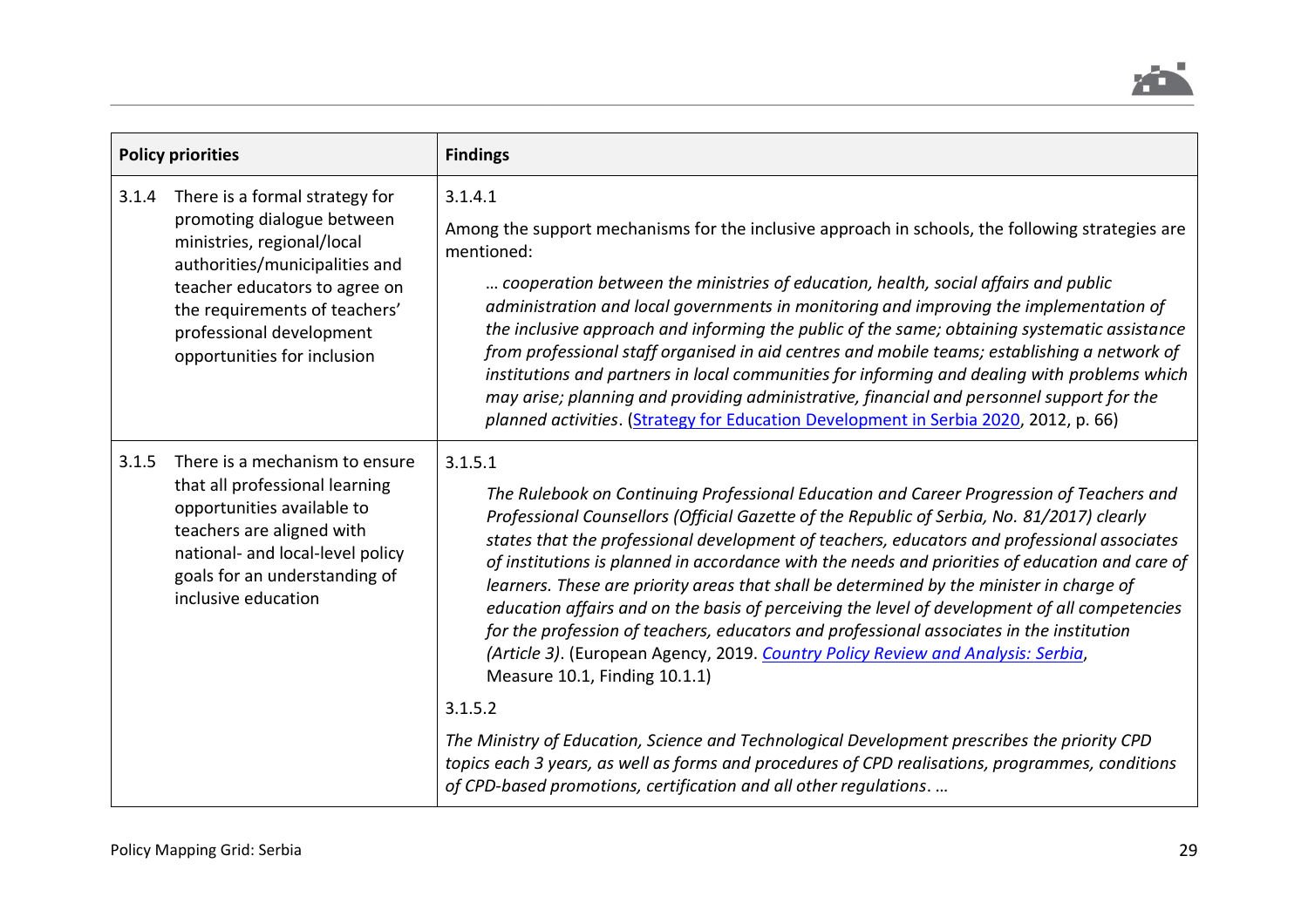

| <b>Policy priorities</b>                                                                                                                                                                                                | <b>Findings</b>                                                                                                                                                                                                                                                                                                                                                                                                                                                                                                                                                                                                                                                                                                                                                           |
|-------------------------------------------------------------------------------------------------------------------------------------------------------------------------------------------------------------------------|---------------------------------------------------------------------------------------------------------------------------------------------------------------------------------------------------------------------------------------------------------------------------------------------------------------------------------------------------------------------------------------------------------------------------------------------------------------------------------------------------------------------------------------------------------------------------------------------------------------------------------------------------------------------------------------------------------------------------------------------------------------------------|
|                                                                                                                                                                                                                         | The 2012-2015 priority topics included:                                                                                                                                                                                                                                                                                                                                                                                                                                                                                                                                                                                                                                                                                                                                   |
|                                                                                                                                                                                                                         | Prevention of violence, harassment and neglect;<br>$\bullet$                                                                                                                                                                                                                                                                                                                                                                                                                                                                                                                                                                                                                                                                                                              |
|                                                                                                                                                                                                                         | Prevention of discrimination;<br>$\bullet$                                                                                                                                                                                                                                                                                                                                                                                                                                                                                                                                                                                                                                                                                                                                |
|                                                                                                                                                                                                                         | Inclusion of children from vulnerable groups;<br>$\bullet$                                                                                                                                                                                                                                                                                                                                                                                                                                                                                                                                                                                                                                                                                                                |
|                                                                                                                                                                                                                         | Strengthening professional capacities of teachers, especially regarding teaching methods<br>and class management;                                                                                                                                                                                                                                                                                                                                                                                                                                                                                                                                                                                                                                                         |
|                                                                                                                                                                                                                         | Collaboration with parents, students and student parliaments;                                                                                                                                                                                                                                                                                                                                                                                                                                                                                                                                                                                                                                                                                                             |
|                                                                                                                                                                                                                         | ICT. (Eurydice, National Education Systems, Serbia, Continuing Professional Development<br>$\bullet$<br>for Teachers Working in Early Childhood and School Education)                                                                                                                                                                                                                                                                                                                                                                                                                                                                                                                                                                                                     |
| There are strategies to ensure<br>3.1.6<br>that local-level professional<br>opportunities for teachers are<br>flexible/adaptable to local school<br>contexts and school<br>development plans for inclusive<br>education | 3.1.6.1<br>Self-evaluation is a process that leads to the strengthening of institutions and encourages<br>quality improvement by giving teachers a very active role. It is a process that evaluates a<br>teacher's or school's own practice by defining objectives, priorities and monitoring the<br>achievement of these objectives using appropriate instruments. Self-evaluation and the<br>development plan provide information about institutions and their work and the<br>achievement of goals (Rulebook on the Evaluation of the Quality of Work of Educational<br>Institutions, Official Gazette of the Republic of Serbia, Nos. 72/09 and 52/11). (European<br>Agency, 2019. Country Policy Review and Analysis: Serbia, Measure 3.7, Finding 3.7.1)<br>3.1.6.2 |
|                                                                                                                                                                                                                         | The needs and priorities of professional development of institutions are also planned based<br>on:                                                                                                                                                                                                                                                                                                                                                                                                                                                                                                                                                                                                                                                                        |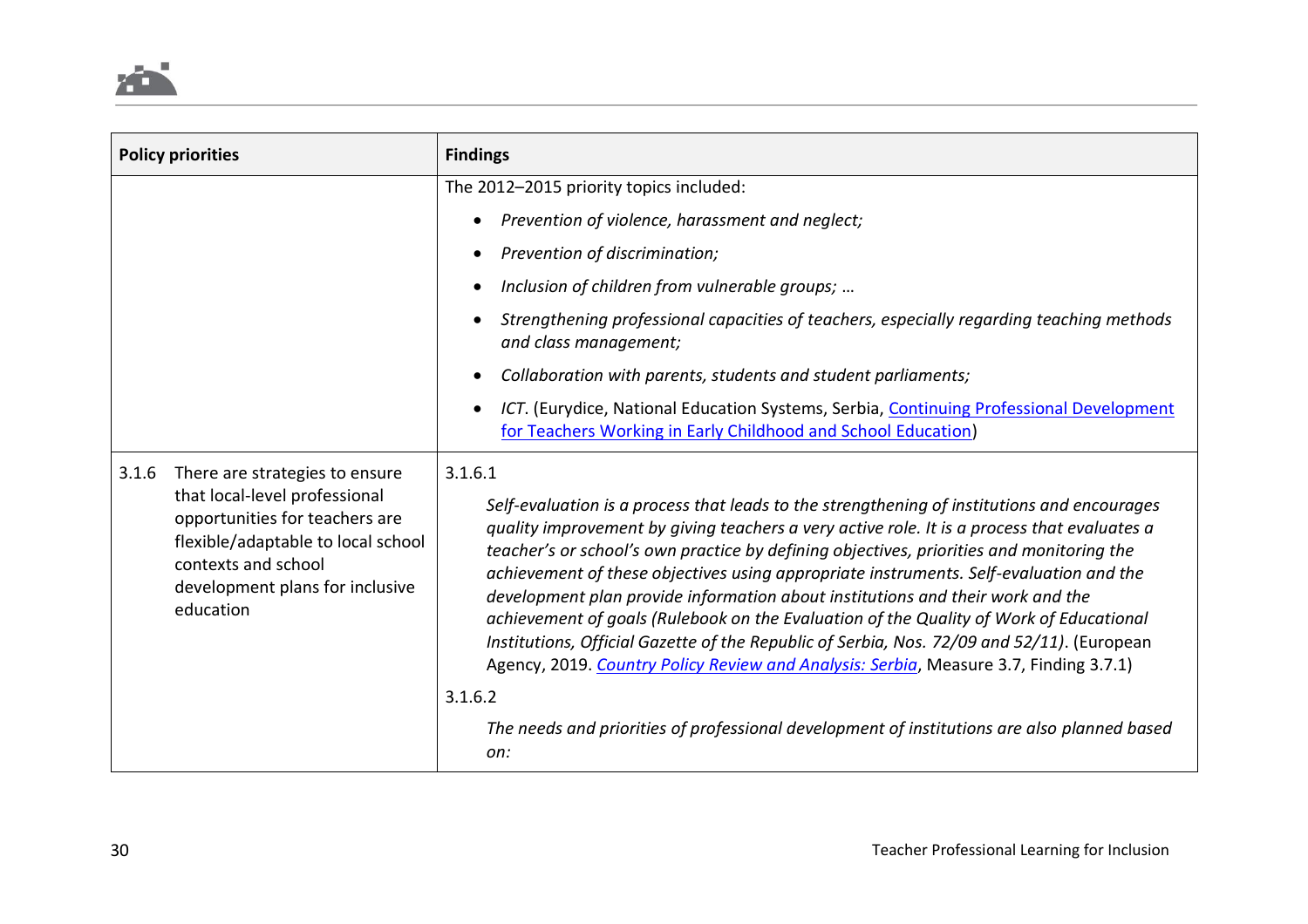

| <b>Policy priorities</b> | <b>Findings</b>                                                                                                                                                                                                                                                                                                                                                                                                                                                                                                                                                                                                                                                 |
|--------------------------|-----------------------------------------------------------------------------------------------------------------------------------------------------------------------------------------------------------------------------------------------------------------------------------------------------------------------------------------------------------------------------------------------------------------------------------------------------------------------------------------------------------------------------------------------------------------------------------------------------------------------------------------------------------------|
|                          | the presented personal plans for the professional development of teachers, educators<br>and professional associates;                                                                                                                                                                                                                                                                                                                                                                                                                                                                                                                                            |
|                          | the results of self-evaluation and evaluation of the quality of the work of the<br>institution;                                                                                                                                                                                                                                                                                                                                                                                                                                                                                                                                                                 |
|                          | reports on the achievement of standards and other indicators of the quality of<br>educational work. (European Agency, 2019. Country Policy Review and Analysis:<br>Serbia, Measure 10.1, Finding 10.1.2)                                                                                                                                                                                                                                                                                                                                                                                                                                                        |
|                          | The personal plan for the professional development of teachers, educators and professional<br>associates is based on the self-assessment of the level of development of all competencies for the<br>profession' and on external evaluation. (European Agency, 2019. Country Policy Review and<br>Analysis: Serbia, Measure 10.1, Finding 10.1.3)                                                                                                                                                                                                                                                                                                                |
|                          | 'Teachers, educators and professional associates use data from expert pedagogical supervision<br>and external evaluations in the creation of personal development plans for professional<br>development'. (European Agency, 2019. Country Policy Review and Analysis: Serbia,<br>Measure 10.1, Finding 10.1.34)                                                                                                                                                                                                                                                                                                                                                 |
|                          | 3.1.6.3                                                                                                                                                                                                                                                                                                                                                                                                                                                                                                                                                                                                                                                         |
|                          | At school level, school CPD plan is required. At individual teacher's level, teachers ought to<br>have a personal CPD plan (portfolio), based on the self-evaluation of their competences.                                                                                                                                                                                                                                                                                                                                                                                                                                                                      |
|                          | Since 2012, the CPD training plan is an integral part of school development plan and annual<br>plan. In-school CPD programmes are determined by the school professional development<br>plan. This plan is issued by the school management board as a regular part of the school<br>annual plan, in line with school development plan and based on the school's priorities and<br>educational goals, and standards prescribed by the Ministry of Education, Science and<br>Technological Development. School priorities are specified by taking into account the<br>teachers' personal professional development plans and self-evaluation results, evaluation of |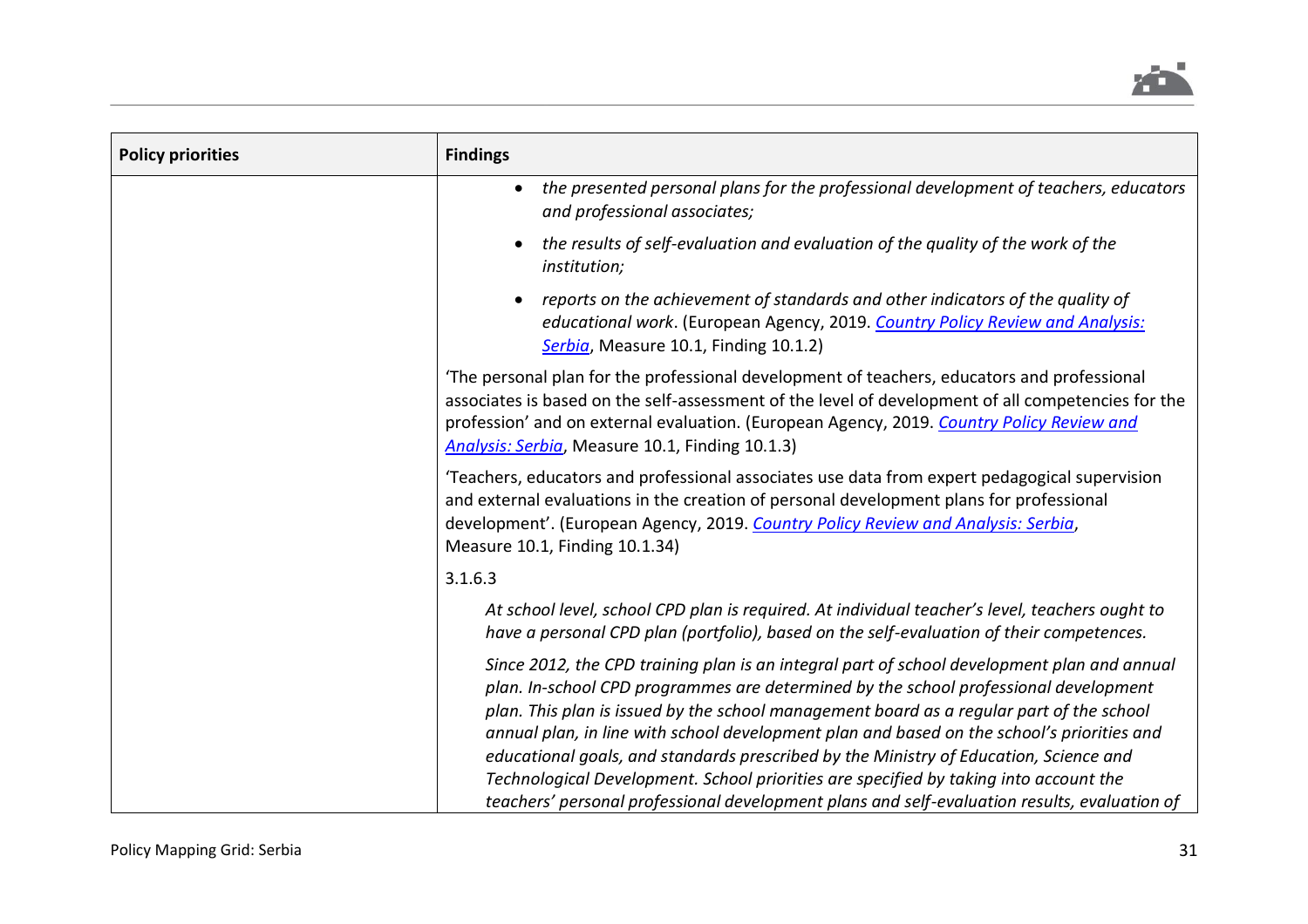| <b>Policy priorities</b>                                                                                                                                                                              | <b>Findings</b>                                                                                                                                                                                                                                                                                                                                                                                                                                                                                                                   |
|-------------------------------------------------------------------------------------------------------------------------------------------------------------------------------------------------------|-----------------------------------------------------------------------------------------------------------------------------------------------------------------------------------------------------------------------------------------------------------------------------------------------------------------------------------------------------------------------------------------------------------------------------------------------------------------------------------------------------------------------------------|
|                                                                                                                                                                                                       | education quality in the school, pupils' and parents' opinion on the school work and other<br>indicators of teaching quality. (Eurydice, National Education Systems, Serbia, Continuing<br>Professional Development for Teachers Working in Early Childhood and School Education)                                                                                                                                                                                                                                                 |
|                                                                                                                                                                                                       | 3.1.6.4                                                                                                                                                                                                                                                                                                                                                                                                                                                                                                                           |
|                                                                                                                                                                                                       | The institution plans the professional development of pre-primary and school teachers and expert<br>associates in accordance with educational needs and priorities, priority areas identified by the<br>education minister and based on the level of development of all competences for pre-primary and<br>school teachers and expert associates in the institution. (Article 3 of the Rulebook on Continuing<br>Professional Development and Career Promotion of School Teachers, Pre-Primary Teachers and<br>Expert Associates) |
| 3.1.7<br>There is a medium- and long-<br>term review strategy for<br>teachers' professional learning<br>opportunities to ensure they<br>meet system requirements for<br>an inclusive education system |                                                                                                                                                                                                                                                                                                                                                                                                                                                                                                                                   |

### **Evaluative comments for 'Goals'**

 $\equiv$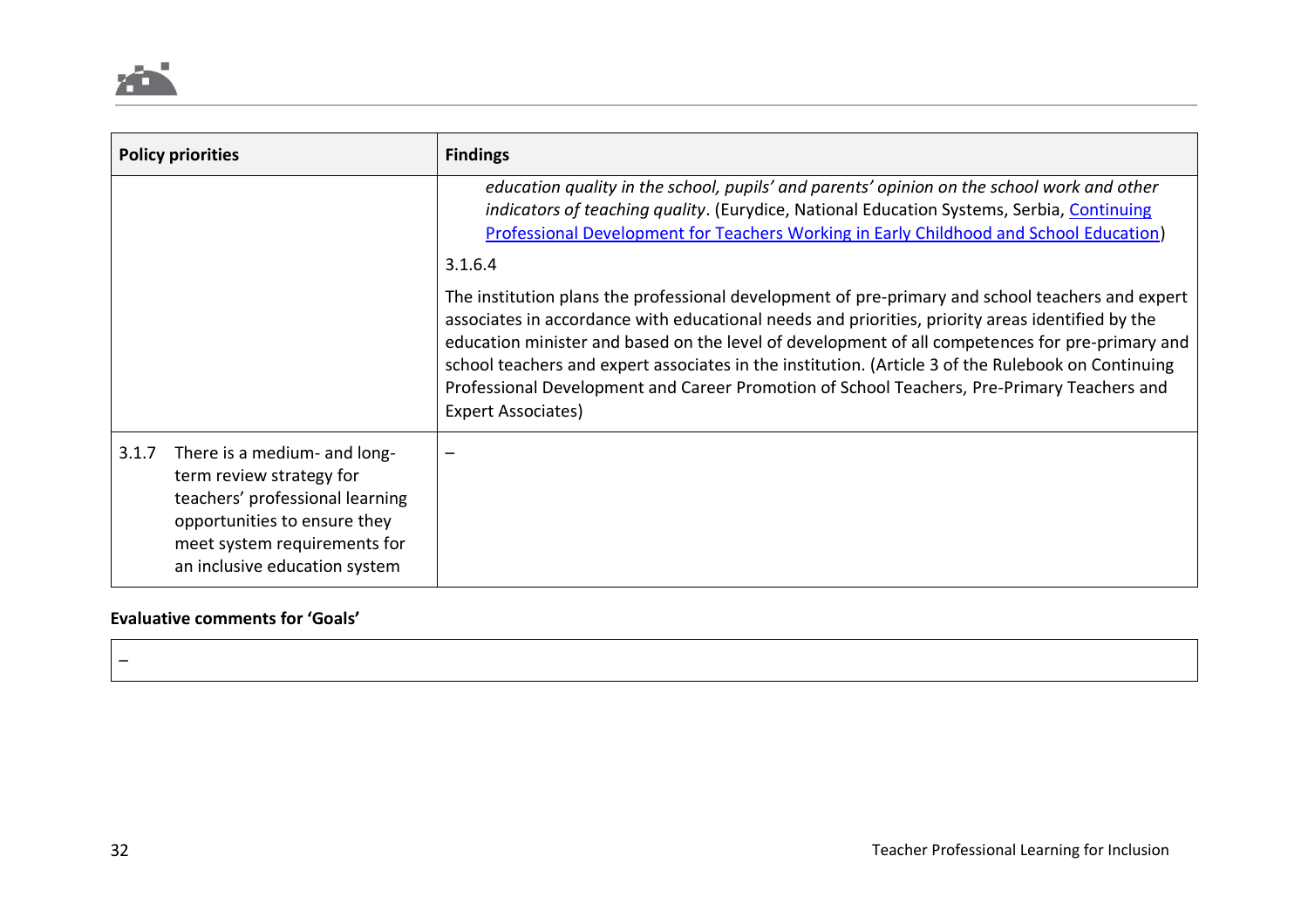# **3.2 Continuum of support**

|       | <b>Policy priorities</b>                                                                                                                                                                                                                                                                     | <b>Findings</b>                                                                                                                                                                                                                                                                                                                                                                                                                                                                                                                                                                                                                                                                                                                                                                                                                                                                                                                                                                                                                                                                                                                                                                                                                                                 |
|-------|----------------------------------------------------------------------------------------------------------------------------------------------------------------------------------------------------------------------------------------------------------------------------------------------|-----------------------------------------------------------------------------------------------------------------------------------------------------------------------------------------------------------------------------------------------------------------------------------------------------------------------------------------------------------------------------------------------------------------------------------------------------------------------------------------------------------------------------------------------------------------------------------------------------------------------------------------------------------------------------------------------------------------------------------------------------------------------------------------------------------------------------------------------------------------------------------------------------------------------------------------------------------------------------------------------------------------------------------------------------------------------------------------------------------------------------------------------------------------------------------------------------------------------------------------------------------------|
| 3.2.1 | There is a strategy to ensure a<br>continuum of diverse<br>professional learning<br>opportunities for inclusive<br>education - for pre-service,<br>beginning and experienced<br>teachers, as well as teacher<br>educators and support teachers<br>- across all levels where teachers<br>work | 3.2.1.1<br>The focal point of the teacher education development strategy is the requirement for full<br>professionalisation of the teaching occupation at all stages of their career.<br>'It will be achieved through:'<br>beneficial initial education of all teachers and continuous development of teachers'<br>1)<br>professional competences to produce 'teachers with considerable autonomy' and 'a high<br>degree of responsibility' in their work;<br>high-quality 'scientific and expert research in the field of teaching methodology';<br>2)<br>3) 'the formation of interdisciplinary university centres'. (Strategy for Education<br>Development in Serbia 2020, 2012, p. 183)<br>3.2.1.2<br>The basic policy for teacher education is to 'build a national system of teacher professional<br>development at all levels of education, and to establish' (or upgrade some parts of the education<br>system) 'a defined quality evaluation system for teachers, which should provide clear indicators<br>on the basis of which a good teacher should be recognised', i.e. one who provides a key<br>contribution to learners' high educational achievements.<br>The strategic policy will allow the system comprehensively to solve the problems of: |
|       |                                                                                                                                                                                                                                                                                              | (a) recruitment of students entering study programmes in teacher education; (b) initial<br>teacher education; (c) the introduction of new teachers to work (internships, licensing);<br>(d) professional development of teachers; (e) evaluating the quality of teachers' work;                                                                                                                                                                                                                                                                                                                                                                                                                                                                                                                                                                                                                                                                                                                                                                                                                                                                                                                                                                                 |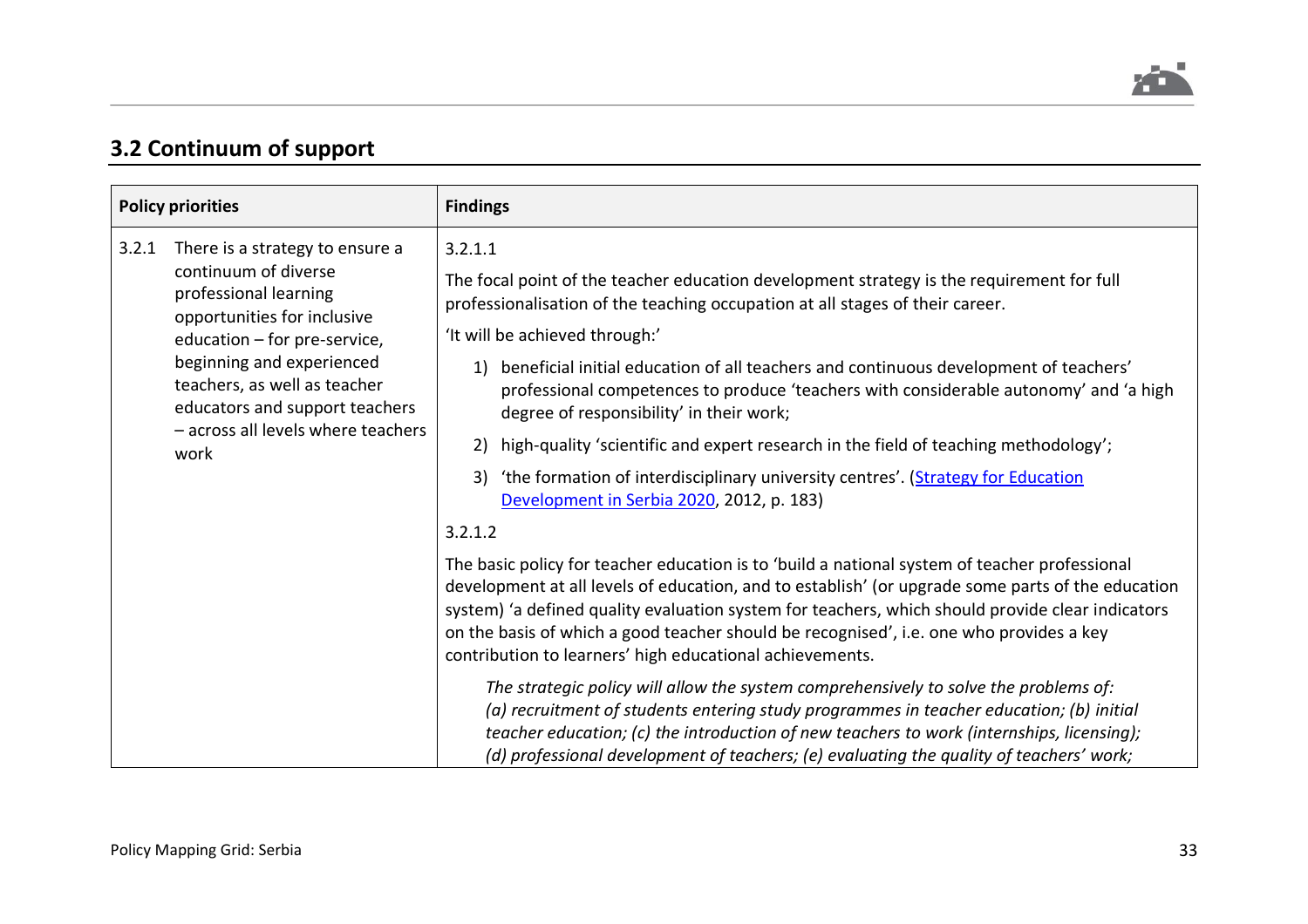|       | <b>Policy priorities</b>                                                                                                                                                                      | <b>Findings</b>                                                                                                                                                                                                                                                                                                                                                                                                                                                                                                                                                                                                                                                                                                                                                                        |
|-------|-----------------------------------------------------------------------------------------------------------------------------------------------------------------------------------------------|----------------------------------------------------------------------------------------------------------------------------------------------------------------------------------------------------------------------------------------------------------------------------------------------------------------------------------------------------------------------------------------------------------------------------------------------------------------------------------------------------------------------------------------------------------------------------------------------------------------------------------------------------------------------------------------------------------------------------------------------------------------------------------------|
|       | (f) professional advancement of teachers. (Strategy for Education Development in Serbia<br>$2020$ , 2012, p. 183)                                                                             |                                                                                                                                                                                                                                                                                                                                                                                                                                                                                                                                                                                                                                                                                                                                                                                        |
|       |                                                                                                                                                                                               | In the initial education of teachers in grades $1-4$ , special attention should be paid to training<br>teachers for the work in small groups (given the large number of small schools in Serbia)<br>and/or in languages of national minorities, as well as in inclusive education. The same goes<br>for subject teaching (grade 4 to grade 8) in some parts of Serbia, where it is necessary<br>carefully to resolve the problem of introducing dual-subject studies which would be<br>conducted at the respective faculties for each of the subjects. In this manner, the problem of<br>education of teachers who teach Serbian as the second language to minority groups, and<br>minority languages to students whose native language is Serbian may be resolved. (ibid.,<br>p. 185) |
| 3.2.2 | There are strategies for                                                                                                                                                                      | 3.2.2.1                                                                                                                                                                                                                                                                                                                                                                                                                                                                                                                                                                                                                                                                                                                                                                                |
|       | developing leadership<br>competences (e.g. school<br>leadership or learning support<br>leadership roles) for inclusive<br>education in all relevant<br>professional learning<br>opportunities | According to the Rulebook on Standards of Competencies of Principals of the Education<br>Establishments (Official Gazette of the Republic of Serbia, No. 38/2013), 1.1: Handling the<br>Process of Education and Learning 1:                                                                                                                                                                                                                                                                                                                                                                                                                                                                                                                                                           |
|       |                                                                                                                                                                                               | 1.1.4 Providing an inclusive approach in the educational process                                                                                                                                                                                                                                                                                                                                                                                                                                                                                                                                                                                                                                                                                                                       |
|       |                                                                                                                                                                                               | 1.1.5 Providing and monitoring the well-being and development of a child. (European<br>Agency, 2019. Country Policy Review and Analysis: Serbia, Measure 7.2, Finding 7.2.1)                                                                                                                                                                                                                                                                                                                                                                                                                                                                                                                                                                                                           |
|       |                                                                                                                                                                                               | 3.2.2.2                                                                                                                                                                                                                                                                                                                                                                                                                                                                                                                                                                                                                                                                                                                                                                                |
|       |                                                                                                                                                                                               | Teachers in school are supported in their work by the following professionals:                                                                                                                                                                                                                                                                                                                                                                                                                                                                                                                                                                                                                                                                                                         |
|       |                                                                                                                                                                                               | Psychologists and pedagogues play an important role in the improvement of teaching<br>and other educational activities. They provide support to teachers regarding:                                                                                                                                                                                                                                                                                                                                                                                                                                                                                                                                                                                                                    |
|       |                                                                                                                                                                                               | $\circ$ teaching methods,                                                                                                                                                                                                                                                                                                                                                                                                                                                                                                                                                                                                                                                                                                                                                              |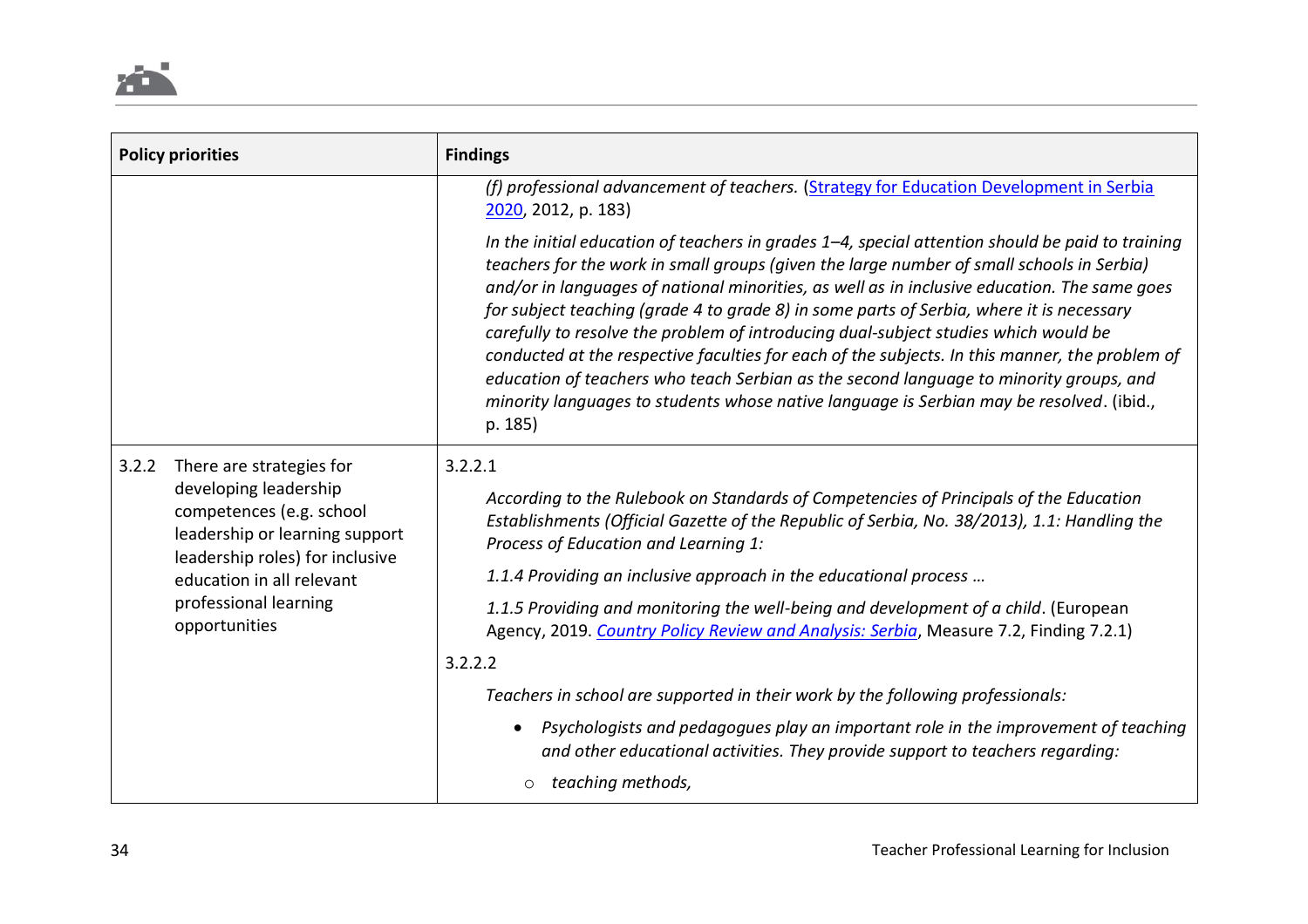

| <b>Policy priorities</b>                                                                                                                                                            | <b>Findings</b>                                                                                                                                                                                                                                                                                                                                                                                                                                                                           |
|-------------------------------------------------------------------------------------------------------------------------------------------------------------------------------------|-------------------------------------------------------------------------------------------------------------------------------------------------------------------------------------------------------------------------------------------------------------------------------------------------------------------------------------------------------------------------------------------------------------------------------------------------------------------------------------------|
|                                                                                                                                                                                     | developing Individual Education Plans,<br>$\circ$                                                                                                                                                                                                                                                                                                                                                                                                                                         |
|                                                                                                                                                                                     | work with children/pupils/students who need additional learning support,<br>$\circ$                                                                                                                                                                                                                                                                                                                                                                                                       |
|                                                                                                                                                                                     | communication with parents and<br>O                                                                                                                                                                                                                                                                                                                                                                                                                                                       |
|                                                                                                                                                                                     | other important aspects of the teaching-learning process.<br>$\circ$                                                                                                                                                                                                                                                                                                                                                                                                                      |
|                                                                                                                                                                                     | Moreover, their duty is to organize professional development of teachers within the school.                                                                                                                                                                                                                                                                                                                                                                                               |
|                                                                                                                                                                                     | Adult education assistants have the equivalent role in work with adult learners.                                                                                                                                                                                                                                                                                                                                                                                                          |
|                                                                                                                                                                                     | Educational advisor is an external consultant. He/she is chosen by the Ministry of<br>Education, Science and Technological Development. His/her duty is to evaluate<br>different aspects of school affairs and teachers' work. He/she also provides support to<br>teachers to improve teaching quality according to determined standards. (Eurydice,<br>National Education Systems, Serbia, Conditions of Service for Teachers Working in<br><b>Early Childhood and School Education)</b> |
| There are mechanisms to<br>3.2.3<br>support schools/higher<br>education institutions to develop<br>strategic plans for teachers'<br>professional learning in inclusive<br>education | 3.2.3.1<br>Coordinators for Roma integration and inclusive education in school authorities - every<br>school authority includes a person in charge of monitoring all training courses, participates in<br>the selection and monitoring of schools, acts as a contact person for any inquiries and<br>dilemmas, and who has over the years become a resource person for this field of education.<br>(Monitoring Framework for Inclusive Education in Serbia, 2014, p. 20)                  |
|                                                                                                                                                                                     | 3.2.3.2                                                                                                                                                                                                                                                                                                                                                                                                                                                                                   |
|                                                                                                                                                                                     | The Law on the Foundations of the Education System obliges schools to prepare an Annual<br>School Work Plan every year, where teachers, based on development planning and internal<br>and external evaluation, propose areas for vocational training for the entire school and for                                                                                                                                                                                                        |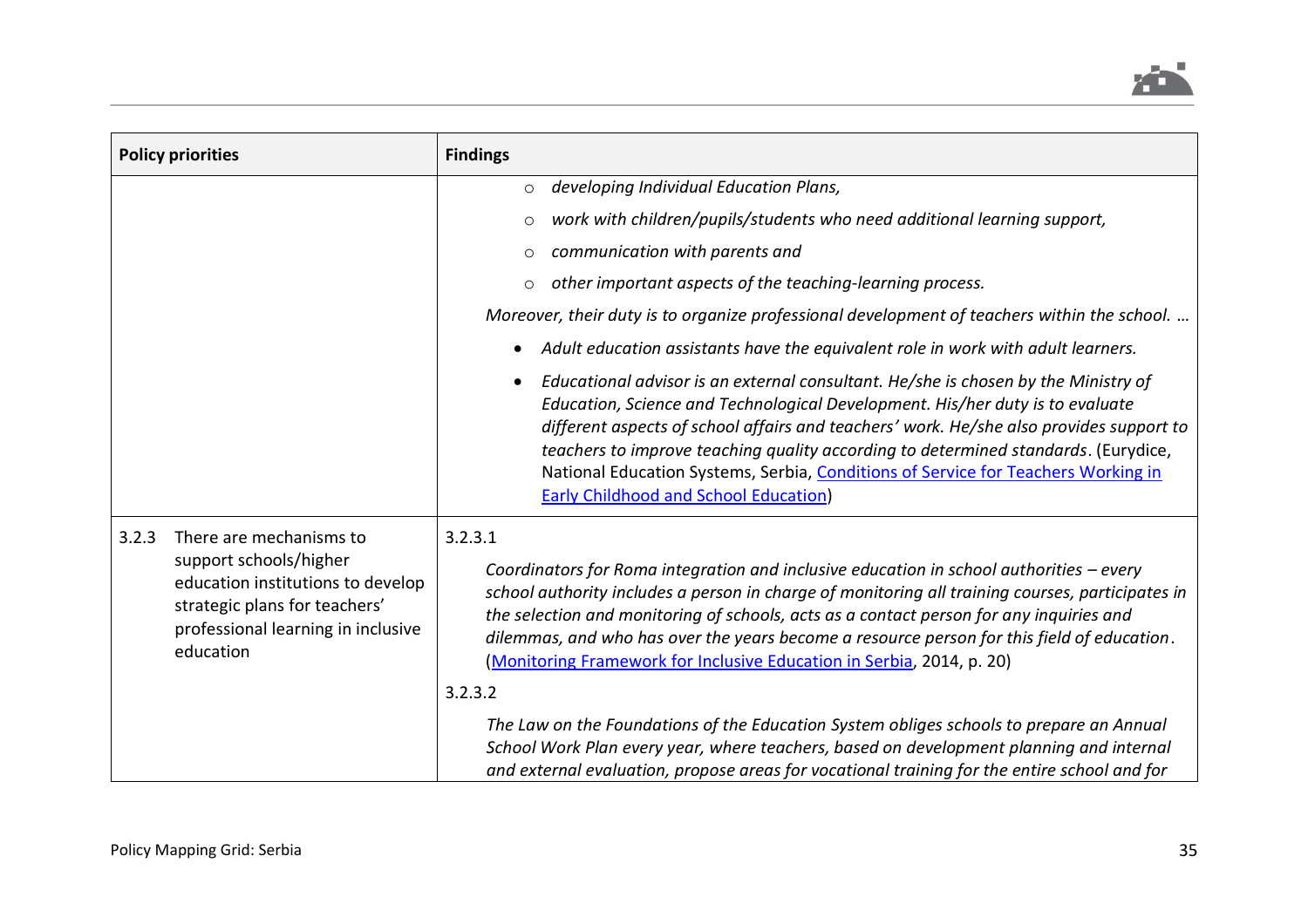| <b>Policy priorities</b>                                                                                                                                   | <b>Findings</b>                                                                                                                                                                                                                                                                                                                                                                                                                                                                           |
|------------------------------------------------------------------------------------------------------------------------------------------------------------|-------------------------------------------------------------------------------------------------------------------------------------------------------------------------------------------------------------------------------------------------------------------------------------------------------------------------------------------------------------------------------------------------------------------------------------------------------------------------------------------|
|                                                                                                                                                            | their individual plans. (European Agency, 2019. Country Policy Review and Analysis: Serbia,<br>Measure 7.4, Finding 7.4.1)                                                                                                                                                                                                                                                                                                                                                                |
|                                                                                                                                                            | Schools get support from the school administration. The school administration checks the Annual<br>School Work Plan, its accuracy and quality and sends its suggestions for further improvement.                                                                                                                                                                                                                                                                                          |
| There are strategies to support<br>3.2.4<br>effective collaboration and joint<br>work between schools and<br>higher education<br>institutions/universities | 3.2.4.1<br>Since 2015, there have been significant reforms concerning initial teacher education provided<br>in higher education institutions. Links between schools and universities are reinforced, as<br>teachers from schools take part in implementing initial teacher education. The larger<br>universities also provide lifelong learning courses (European Commission, 2016). (European<br>Agency, 2019. Country Policy Review and Analysis: Serbia, Measure 10.3, Finding 10.3.1) |

### **Evaluative comments for 'Continuum of support'**

Inclusive education is the focus of the annual professional development, only if the school, based on the self-evaluation, recognises the need to continue professional development in this area or if in the external evaluation process, it receives recommendations that teachers should further develop in the field of inclusive education.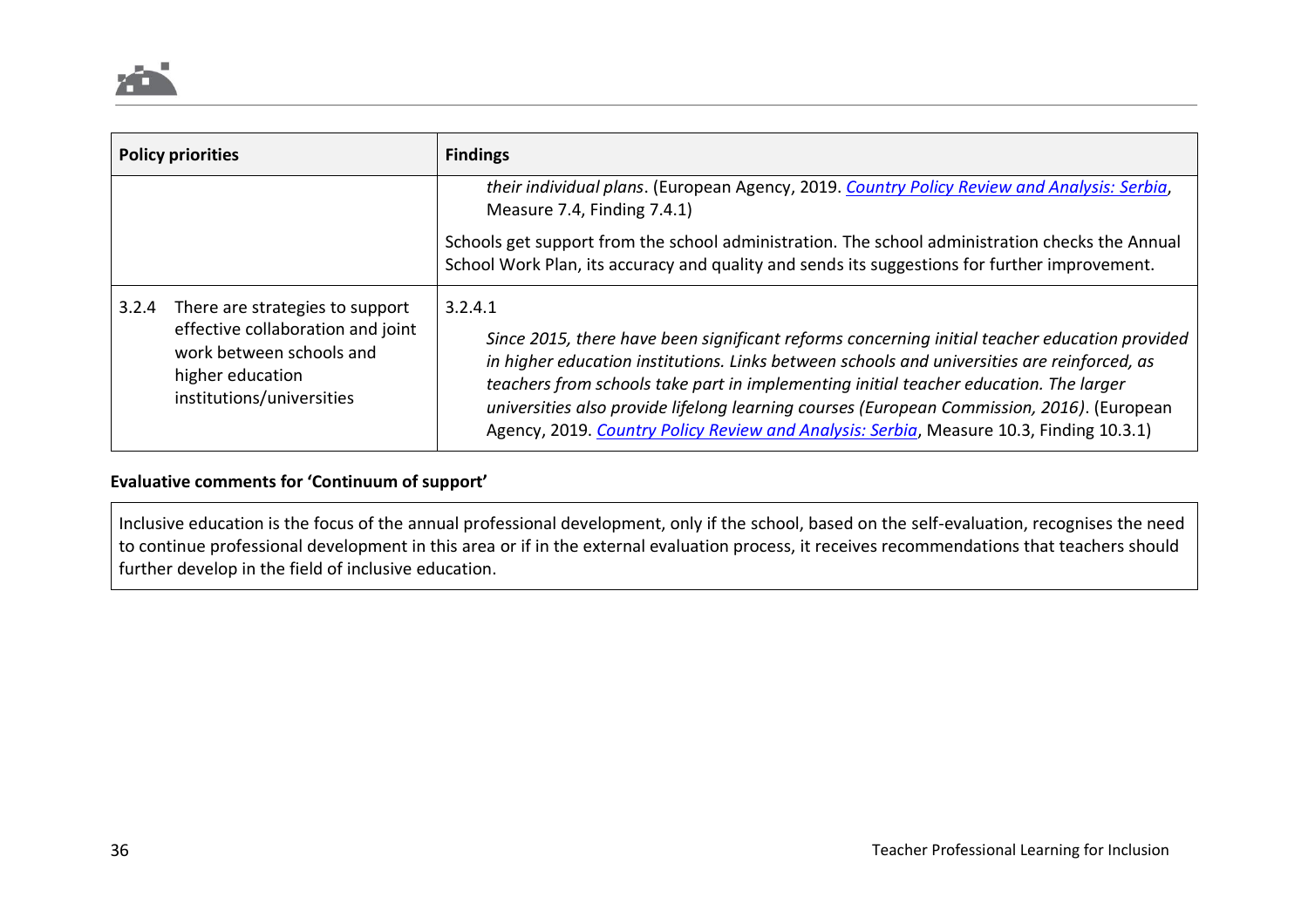

# **SECTION 4: CAPACITY BUILDING, FUNDING AND MONITORING OF TPL4I POLICY**

### **4.1 Capacity building**

|       | <b>Policy priorities</b>                                                                                                                 | <b>Findings</b>                                                                                                                                                                                                                                 |
|-------|------------------------------------------------------------------------------------------------------------------------------------------|-------------------------------------------------------------------------------------------------------------------------------------------------------------------------------------------------------------------------------------------------|
| 4.1.1 | There are strategies to increase<br>the capacity of all schools/higher<br>education institutions to support<br>all teachers to engage in | 4.1.1.1<br>The introduction of inclusive education has been supported by several national projects' since<br>2009. These include the Delivery of Improved Local Services (DILS) project in co-operation with<br>the World Bank, which provided: |
|       | professional learning activities<br>on inclusive education                                                                               | national training for 18 project 'schools in the first half of 2010 (two-day training for five<br>participants from each school)';                                                                                                              |
|       |                                                                                                                                          | staff training in 300 'grant schools (4–5 three-day modules, half  with school<br>representatives and the other half with the entire school)'. (Monitoring Framework for<br>Inclusive Education in Serbia, 2014, p. 18)                         |
|       |                                                                                                                                          | 4.1.1.2                                                                                                                                                                                                                                         |
|       |                                                                                                                                          | The IPA project entitled 'Improvement of Preschool Education in Serbia' (IMPRES22), launched in<br>2010, aimed to expand the network of pre-primary institutions in 15 municipalities. It included:                                             |
|       |                                                                                                                                          | training of municipal authorities to increase the coverage of children from vulnerable<br>groups by pre-primary education;                                                                                                                      |
|       |                                                                                                                                          | development of new flexible curricula and training of pre-primary teachers.                                                                                                                                                                     |
|       |                                                                                                                                          | 4.1.1.3                                                                                                                                                                                                                                         |
|       |                                                                                                                                          | The IPA project titled Second Chance, launched in 2010, aspires to expand the network of<br>schools providing functional education to adults who dropped out of the education system                                                            |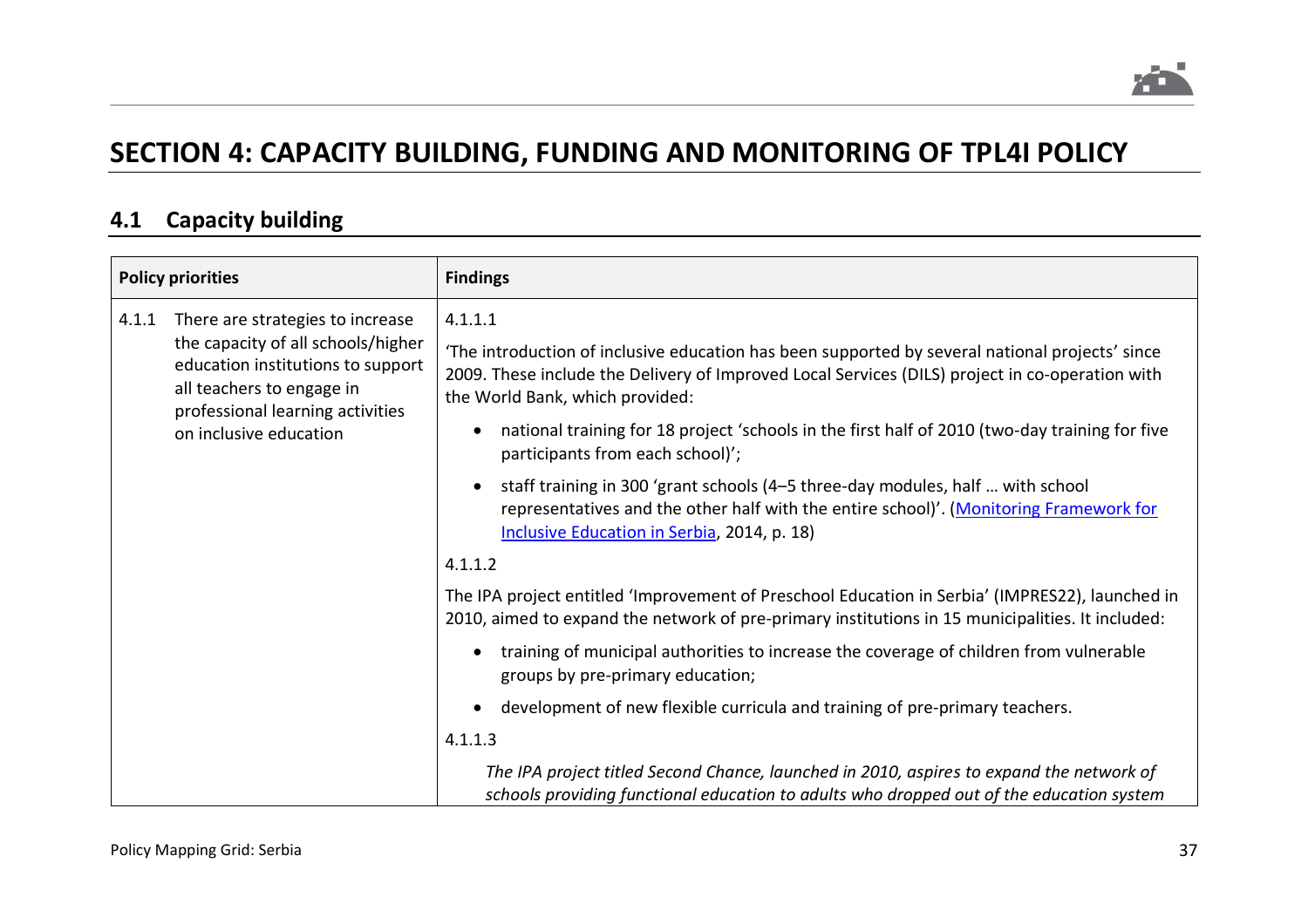

| <b>Policy priorities</b> | <b>Findings</b>                                                                                                                                                                                                                                                                                                                                                                                                                                                                                                                          |
|--------------------------|------------------------------------------------------------------------------------------------------------------------------------------------------------------------------------------------------------------------------------------------------------------------------------------------------------------------------------------------------------------------------------------------------------------------------------------------------------------------------------------------------------------------------------------|
|                          | before they finished primary schools. The project includes:                                                                                                                                                                                                                                                                                                                                                                                                                                                                              |
|                          | 80 primary schools, several dozens of secondary schools, about 4,000 beneficiaries<br>(mostly young Roma persons);                                                                                                                                                                                                                                                                                                                                                                                                                       |
|                          | Development of new curricula and teacher training;                                                                                                                                                                                                                                                                                                                                                                                                                                                                                       |
|                          | Engagement of adult education assistants to work with project beneficiaries.<br>(Monitoring Framework for Inclusive Education in Serbia, 2014, p. 19)                                                                                                                                                                                                                                                                                                                                                                                    |
|                          | 4.1.1.4                                                                                                                                                                                                                                                                                                                                                                                                                                                                                                                                  |
|                          | Since 2009, Serbia has provided in-service professional training for approximately 20,000<br>teachers to work in classrooms in which learners with disabilities are present (UNESCO<br>Institute for Statistics and UNICEF, 2015). (European Agency, Country information for Serbia,<br>Teacher education for inclusive education)                                                                                                                                                                                                       |
|                          | 4.1.1.5                                                                                                                                                                                                                                                                                                                                                                                                                                                                                                                                  |
|                          | Schools for the education of learners and adults with disabilities and institutions for children and<br>learners with disabilities provide additional support in accordance with the capacities available,<br>e.g. to employees through various forms of professional development. (Rulebook on the criteria<br>and standards for providing additional support in the education of children, learners and adults<br>with disabilities in an educational group, or other school and family, Provider of additional<br>support, Article 3) |
|                          | 4.1.1.6                                                                                                                                                                                                                                                                                                                                                                                                                                                                                                                                  |
|                          | In implementing the principles, particular attention shall be paid to:                                                                                                                                                                                                                                                                                                                                                                                                                                                                   |
|                          | career guidance and counselling for employees, learners and adults aimed at personal<br>development of individuals and their advancement in educational and professional terms;                                                                                                                                                                                                                                                                                                                                                          |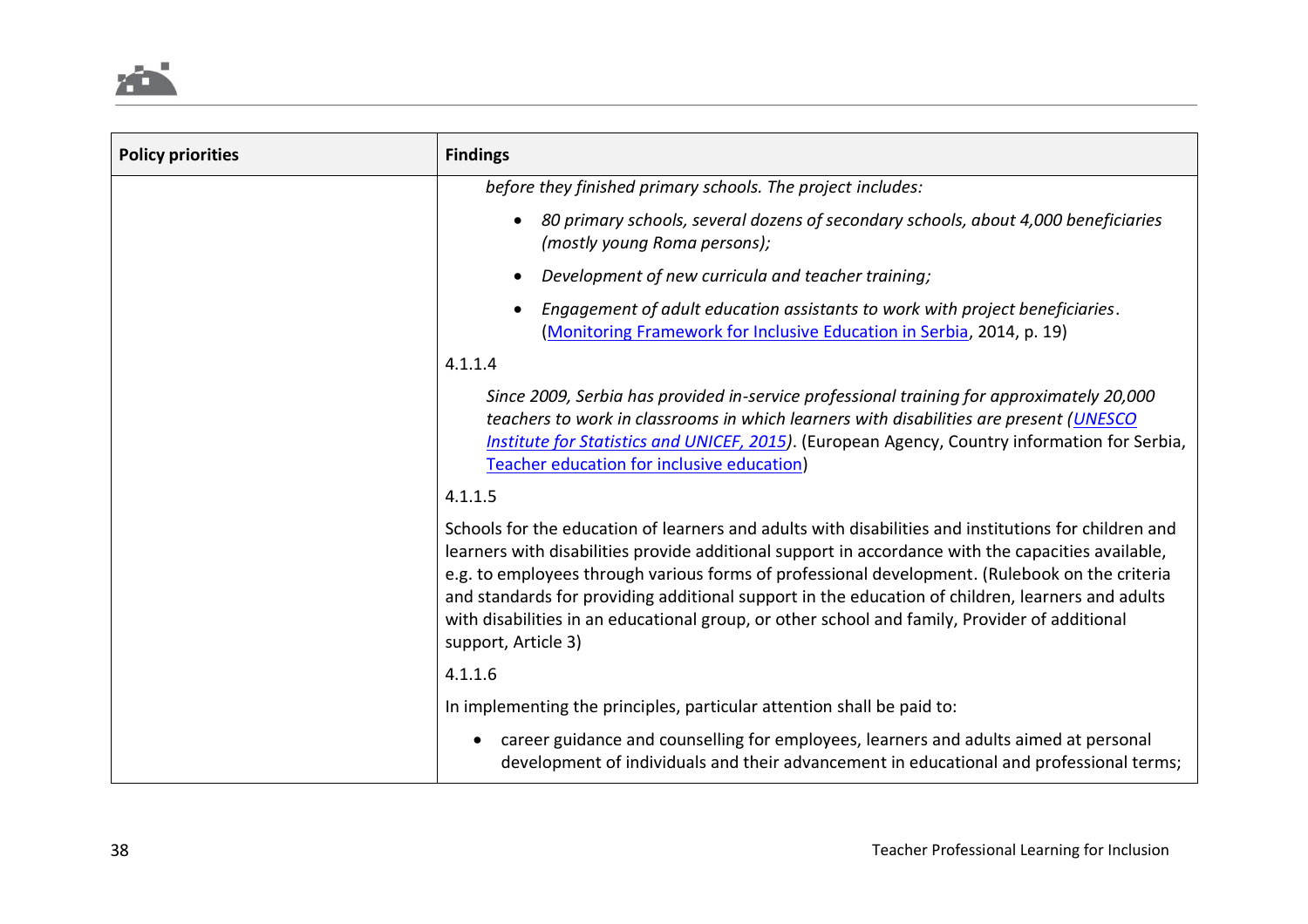

| <b>Policy priorities</b> | <b>Findings</b>                                                                                                                                                                                                                                                                                                                                                                                                                                                                                                                                                                                   |
|--------------------------|---------------------------------------------------------------------------------------------------------------------------------------------------------------------------------------------------------------------------------------------------------------------------------------------------------------------------------------------------------------------------------------------------------------------------------------------------------------------------------------------------------------------------------------------------------------------------------------------------|
|                          | co-operation with learners in order to successfully achieve the set goals of education, as<br>well as to carry out the appropriate activities, programmes and projects to improve the<br>quality of education. (Law on the Foundations of the Education System, 2019, General<br>principles of education, Article 7)                                                                                                                                                                                                                                                                              |
|                          | 4.1.1.5                                                                                                                                                                                                                                                                                                                                                                                                                                                                                                                                                                                           |
|                          | In collaboration with the Ministry of Education, Science and Technological Development<br>(MoESTD) and the Petnica Science Centre, the United Nation Children's Fund (UNICEF) has<br>initiated three consultative workshops aimed at university professors involved in teacher<br>education programmes. The workshops are based on inclusive education modules developed by<br>the UNICEF Regional Office in collaboration with the Zurich University of Teacher Education. This<br>is also the first step towards building a network of university professors to support inclusive<br>education. |
|                          | With the aim of strengthening competences of employees in the education system for inclusive<br>education, accredited trainings were included in the list of trainings of public interest, namely:                                                                                                                                                                                                                                                                                                                                                                                                |
|                          | the training themed 'Pre-school/school teachers as providers of quality education for all<br>$\bullet$<br>children' - 300 advisors in the capacity of external associates, 150 employees from<br>pre-primary institutions and 120 expert associates from primary and secondary schools;                                                                                                                                                                                                                                                                                                           |
|                          | the training of teachers to work with children/learners with visual impairment, by<br>$\bullet$<br>supporting them through learning Braille - 14 teachers who have learners using Braille in<br>the classroom;                                                                                                                                                                                                                                                                                                                                                                                    |
|                          | the training on planning, implementing and monitoring drop-out prevention measures -<br>250 participants from 50 primary schools who hired pedagogical assistants in 2018.<br>(National Report on Inclusive Education)                                                                                                                                                                                                                                                                                                                                                                            |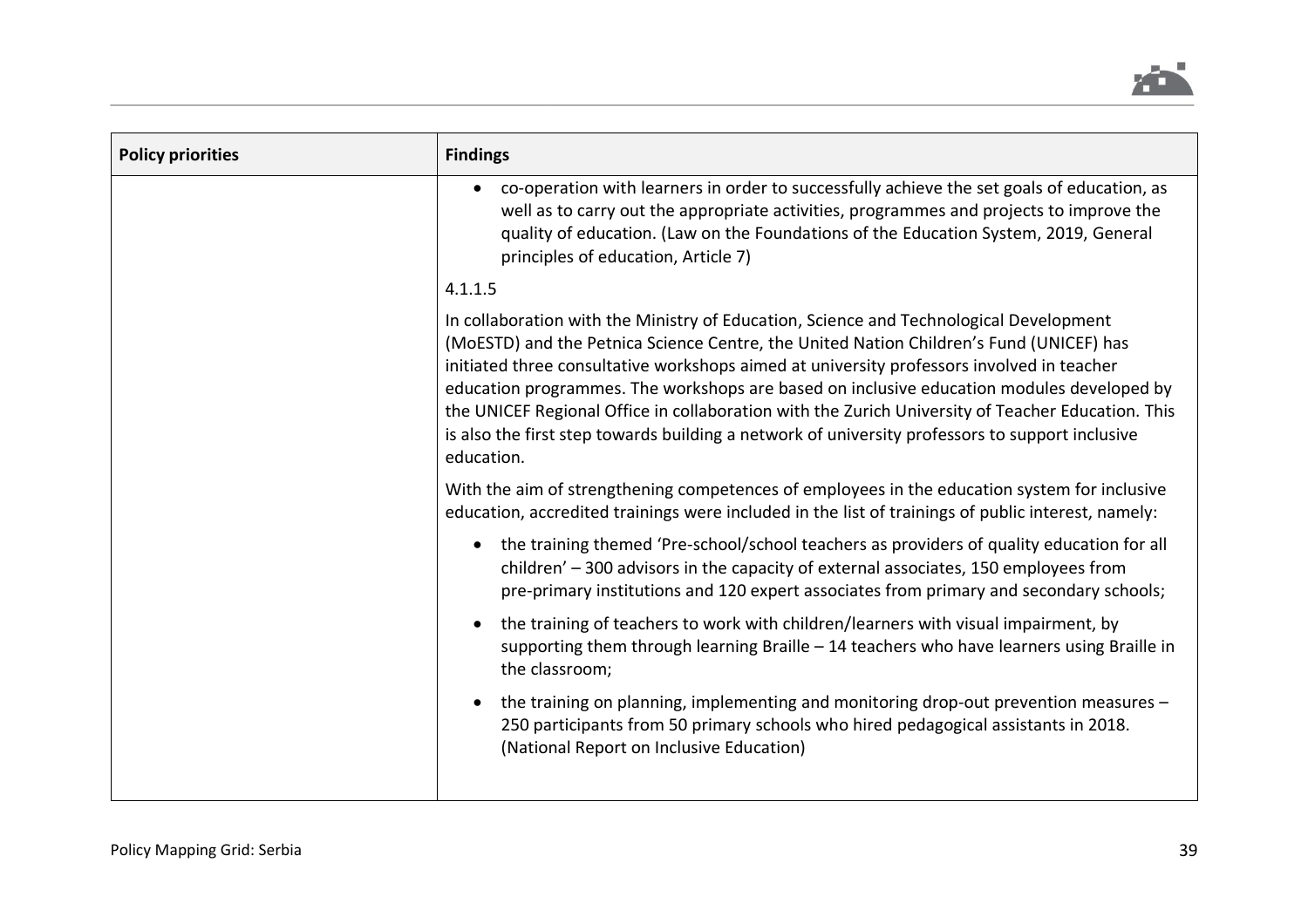

| <b>Policy priorities</b> | <b>Findings</b>                                                                                                                                                                                                            |
|--------------------------|----------------------------------------------------------------------------------------------------------------------------------------------------------------------------------------------------------------------------|
|                          | 4.1.1.6                                                                                                                                                                                                                    |
|                          | Further competence development for employees in educational institutions for inclusive<br>education was carried out through various training programmes directly supported by the<br>MoESTD:                               |
|                          | Training on planning, implementing and monitoring school drop-out prevention measures<br>'from the list of trainings of public interest for representatives of 50 primary schools'.                                        |
|                          | Training of operators 'at the SOS help-line for reporting violence in schools' -<br>50 newly-appointed telephone counsellors trained.                                                                                      |
|                          | As part of the 'To Succeed Together' project, 30 volunteers trained for carrying out<br>activities in six primary schools in Belgrade, Novi Sad, Niš, Kragujevac, Leskovac and Novi<br>Pazar.                              |
|                          | Training for teachers from schools participating in the 'Cross-Border Intercultural<br>Co-operation Between Educational Institutions of the Republic of Serbia and the Republic<br>of Croatia' project $-50$ participants. |
|                          | As part of the 'Kindergarten as a Safe and Enabling Environment for Learning and<br>Development' project, training for 100 employees from four pre-primary institutions<br>(Belgrade, Sombor, Zaječar and Vranje).         |
|                          | Training for 'employees in eight primary schools' under the 'Gender Mainstreaming,<br>Prevention of Violence and Discrimination in Schools' project.                                                                       |
|                          | Training for employees of pre-primary institutions and primary schools as part of the 'Safe<br>Internet for the Whole Family' pilot project implemented in Belgrade, Užice, Niš and<br>Kragujevac.                         |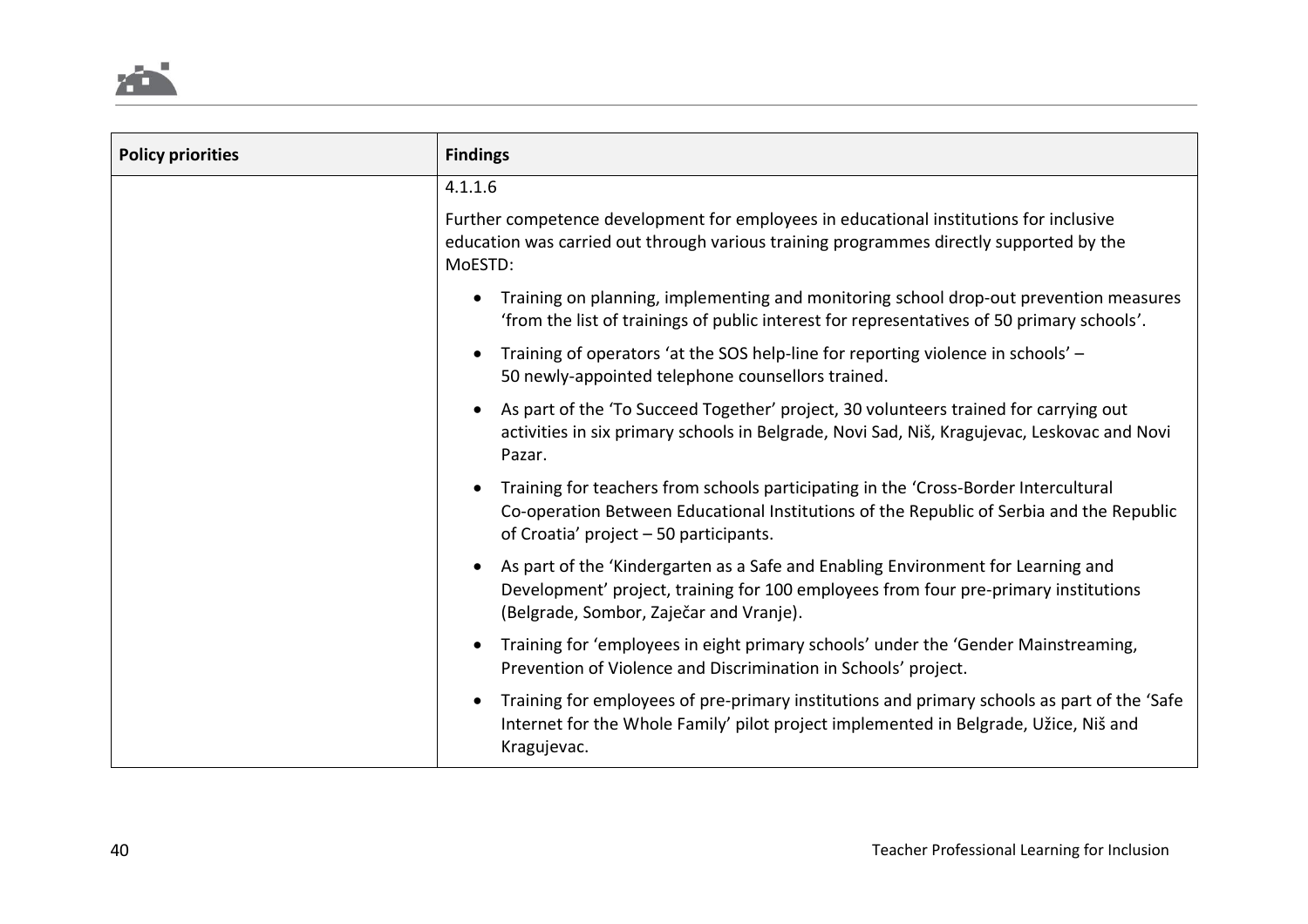

| <b>Policy priorities</b> | <b>Findings</b>                                                                                                                                                                                                                                                                                                                                                                                                                                                                                                                                                                                                                                                                                                                             |
|--------------------------|---------------------------------------------------------------------------------------------------------------------------------------------------------------------------------------------------------------------------------------------------------------------------------------------------------------------------------------------------------------------------------------------------------------------------------------------------------------------------------------------------------------------------------------------------------------------------------------------------------------------------------------------------------------------------------------------------------------------------------------------|
|                          | In co-operation with the Veljko Ramadanović special school (Belgrade), teacher training<br>for working with children/learners with visual impairments and for supporting them in<br>learning to read and write Braille, which has the status of a programme of public interest.                                                                                                                                                                                                                                                                                                                                                                                                                                                             |
|                          | 'School and Pre-Primary Teachers as Proponents of Quality Education for all Children'<br>training for 90 teachers and expert associates from pre-primary institutions.                                                                                                                                                                                                                                                                                                                                                                                                                                                                                                                                                                      |
|                          | The MoESTD and UNICEF jointly organised 'training for quality education for all children'.<br>MODULE 2 'Activities to Support All Learners - Differentiated Instruction' was held for 22<br>future trainers.                                                                                                                                                                                                                                                                                                                                                                                                                                                                                                                                |
|                          | 'Early Intervention and a Routine-Based Approach' training for professionals working in<br>the pre-primary system, 'health care and social protection in Leskovac and Kragujevac'.                                                                                                                                                                                                                                                                                                                                                                                                                                                                                                                                                          |
|                          | The 'Inclusive Education - the Way of Developing Education in Serbia' conference,<br>organised by the MoESTD, UNICEF and the Social Inclusion and Poverty Reduction Unit,<br>supported by the Swiss Agency for Development and Cooperation. The conference<br>brought together 277 participants from the education sector: policy-makers, practitioners<br>and representatives from academic, research, international and non-governmental<br>organisations, 'as well as parents and young people, motivated to learn and share their<br>experiences of inclusion in policies and practice'. (Annual Progress Report on the Action<br>Plan for Implementation of the Strategy for Education Development in Serbia 2020, 2018,<br>pp. 27-28) |
|                          | 4.1.1.7                                                                                                                                                                                                                                                                                                                                                                                                                                                                                                                                                                                                                                                                                                                                     |
|                          | As of 2015, the professional development system for teachers has not changed significantly, aside<br>from the innovation of introducing online training in the legislation. Since then, online training has<br>become an increasingly popular form of professional training, often organised by state<br>authorities.                                                                                                                                                                                                                                                                                                                                                                                                                       |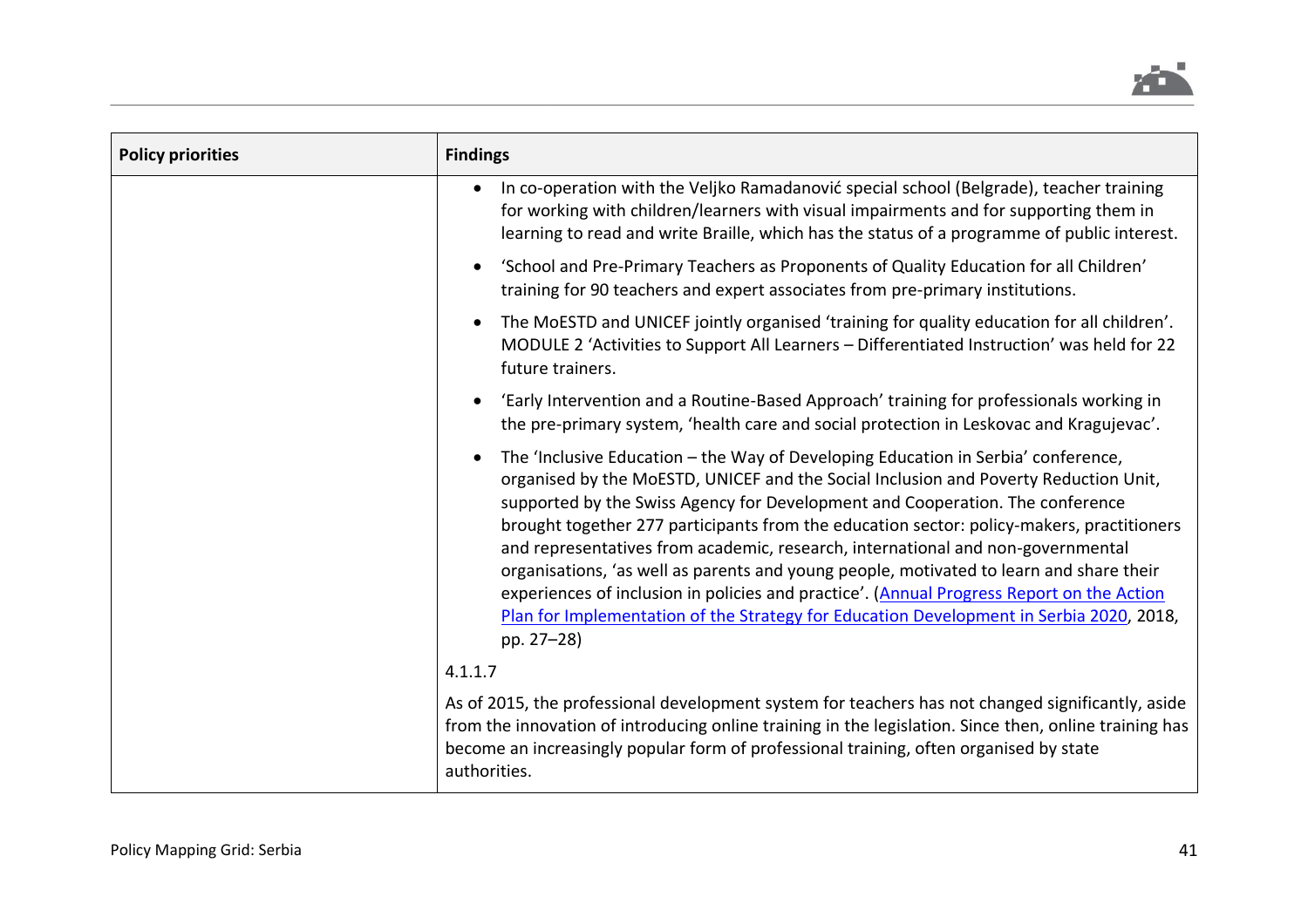|       | <b>Policy priorities</b>                                                                                                                                                                                                                          | <b>Findings</b>                                                                                                                                                                                                                                                                                                                                                                                                                                                                                                                                                                                                                                                                                                                                                                                                                                                                                                                                                                                                                                                                                                                                                                                                              |
|-------|---------------------------------------------------------------------------------------------------------------------------------------------------------------------------------------------------------------------------------------------------|------------------------------------------------------------------------------------------------------------------------------------------------------------------------------------------------------------------------------------------------------------------------------------------------------------------------------------------------------------------------------------------------------------------------------------------------------------------------------------------------------------------------------------------------------------------------------------------------------------------------------------------------------------------------------------------------------------------------------------------------------------------------------------------------------------------------------------------------------------------------------------------------------------------------------------------------------------------------------------------------------------------------------------------------------------------------------------------------------------------------------------------------------------------------------------------------------------------------------|
|       |                                                                                                                                                                                                                                                   | In recent years, large numbers of teachers have attended professional development programmes<br>facilitated by several national initiatives. The most comprehensive initiative of this kind was<br>launched in 2018. It involved the teacher training programme for the implementation of<br>outcome-oriented learning. By mid-May 2018, 215 trainings had been delivered, attended by<br>6,389 trainees. Around 20,000 teachers, expert associates and principals were expected to have<br>received the training by the end of 2018. (Action Plan for Implementation of the Strategy for<br>Education Development in Serbia 2020)                                                                                                                                                                                                                                                                                                                                                                                                                                                                                                                                                                                           |
| 4.1.2 | There is a mechanism to<br>facilitate dialogue between all<br>teachers/leaders/other<br>stakeholders to develop a shared<br>understanding of inclusive<br>education as an approach that<br>ensures high-quality learning<br>opportunities for all | 4.1.2.1<br>The national DILS project, implemented in 2009, provided 'training of inter-sectoral committees'<br>permanent members (around 600 persons)' (Monitoring Framework for Inclusive Education in<br>Serbia, 2014, p. 18). The IPA project, 'Improvement of Preschool Education in Serbia', launched in<br>2010, included 'training of municipal authorities to increase the coverage of children from<br>vulnerable groups by preschool education' (ibid., p. 19).<br>4.1.2.2<br>Improving the Quality of the Education System of the Republic of Serbia through Improving<br>the Effectiveness of the External Evaluation System of Schools and the Development of<br>Horizontal Learning between Schools (SHARE) is a project devoted to improving the system of<br>external evaluation of school work and the development of horizontal learning between<br>schools. Co-operation between schools is aimed at raising the competences of teachers,<br>directors and professional associates in evaluating the quality of teaching and learning,<br>effective communication and reflective practices. (European Agency, 2019. Country Policy<br>Review and Analysis: Serbia, Measure 7.1, Finding 7.1.1)<br>4.1.2.3 |
|       |                                                                                                                                                                                                                                                   | At the initiative of the MoESTD, a new Joint Body was formed in February 2017. This was based on<br>the Agreement on the Establishment of a Joint Body for Supporting Social Inclusion and                                                                                                                                                                                                                                                                                                                                                                                                                                                                                                                                                                                                                                                                                                                                                                                                                                                                                                                                                                                                                                   |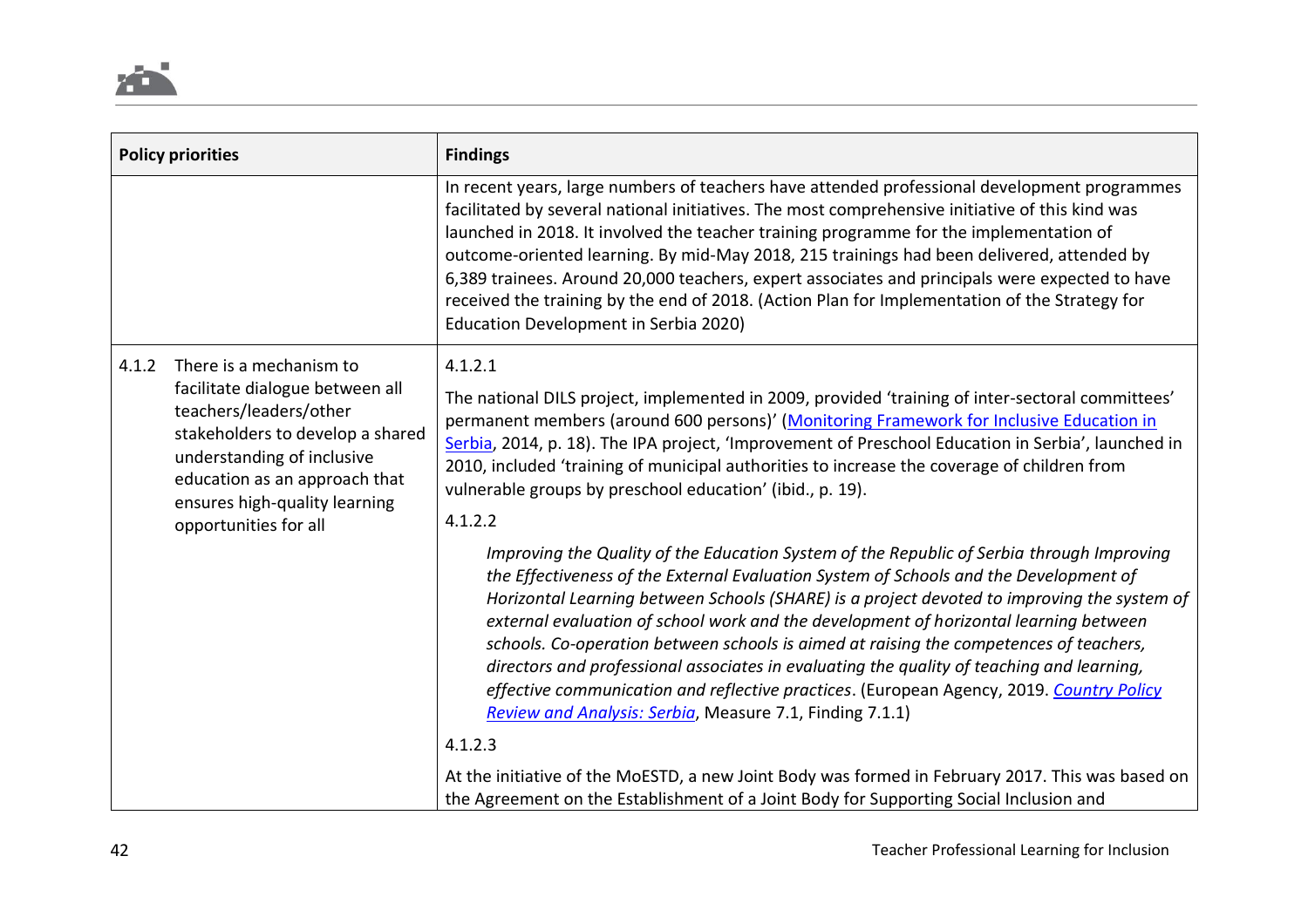

|       | <b>Policy priorities</b>                                                                                                                                                                                                                                                                                                                                                                                | <b>Findings</b>                                                                                                                                                                                                                                                                                                                                                                                                                                                                                                                                                                                                                                                                             |
|-------|---------------------------------------------------------------------------------------------------------------------------------------------------------------------------------------------------------------------------------------------------------------------------------------------------------------------------------------------------------------------------------------------------------|---------------------------------------------------------------------------------------------------------------------------------------------------------------------------------------------------------------------------------------------------------------------------------------------------------------------------------------------------------------------------------------------------------------------------------------------------------------------------------------------------------------------------------------------------------------------------------------------------------------------------------------------------------------------------------------------|
|       | Co-ordination of the Supervision of Work of the Inter-Sectoral Committees for Estimating the<br>Needs for Additional Educational, Health and Social Support to Children and Learners. The<br>Agreement was concluded by the MoESTD, the Ministry of Health, the Ministry of Labour,<br>Employment, Veterans' and Social Affairs and the Ministry of State Administration and Local Self-<br>Government. |                                                                                                                                                                                                                                                                                                                                                                                                                                                                                                                                                                                                                                                                                             |
|       |                                                                                                                                                                                                                                                                                                                                                                                                         | The Joint Body was established to provide continuous inter-sectoral co-operation and co-ordinate<br>the activities of ministries in the field of social inclusion. The Joint Body members are the<br>secretaries of the four ministries, representatives of the Office for Human and Minority Rights,<br>the Social Inclusion and Poverty Reduction Unit of the Government of the Republic of Serbia, the<br>National Institute for Social Protection, the Permanent Conference of Cities and Municipalities,<br>UNICEF, the parents' association and other civil society organisations contributing to social<br>inclusion through social action. (National Report on Inclusive Education) |
| 4.1.3 | There is guidance on how<br>teachers working in mainstream<br>school settings/higher education<br>institutions can understand and<br>enact inclusive education                                                                                                                                                                                                                                          | 4.1.3.1<br>The Teaching and Learning section of the Rulebook on Standards of the Quality of Work of<br>Educational Institutions contains a set of indicators for achieving the standards of teachers'<br>competence in adapting work to the educational needs of learners. It also includes the<br>standards for effective management of the learning process, evaluation procedures for<br>further learning and creating a stimulating environment for timely work. (European Agency,<br>2019. Country Policy Review and Analysis: Serbia, Measure 6.3, Finding 6.3.1)                                                                                                                     |
|       |                                                                                                                                                                                                                                                                                                                                                                                                         | 4.1.3.2                                                                                                                                                                                                                                                                                                                                                                                                                                                                                                                                                                                                                                                                                     |
|       |                                                                                                                                                                                                                                                                                                                                                                                                         | Aiming to provide professional support to teachers and educational institutions, activities were<br>carried out to strengthen horizontal support within the education system. By compiling a list of 47<br>practitioners, in July 2018, the Support Network of Pre-Primary Practitioners was established, as a<br>result of the joint initiative of the MoESTD, the Institute for the Improvement of Education, the                                                                                                                                                                                                                                                                         |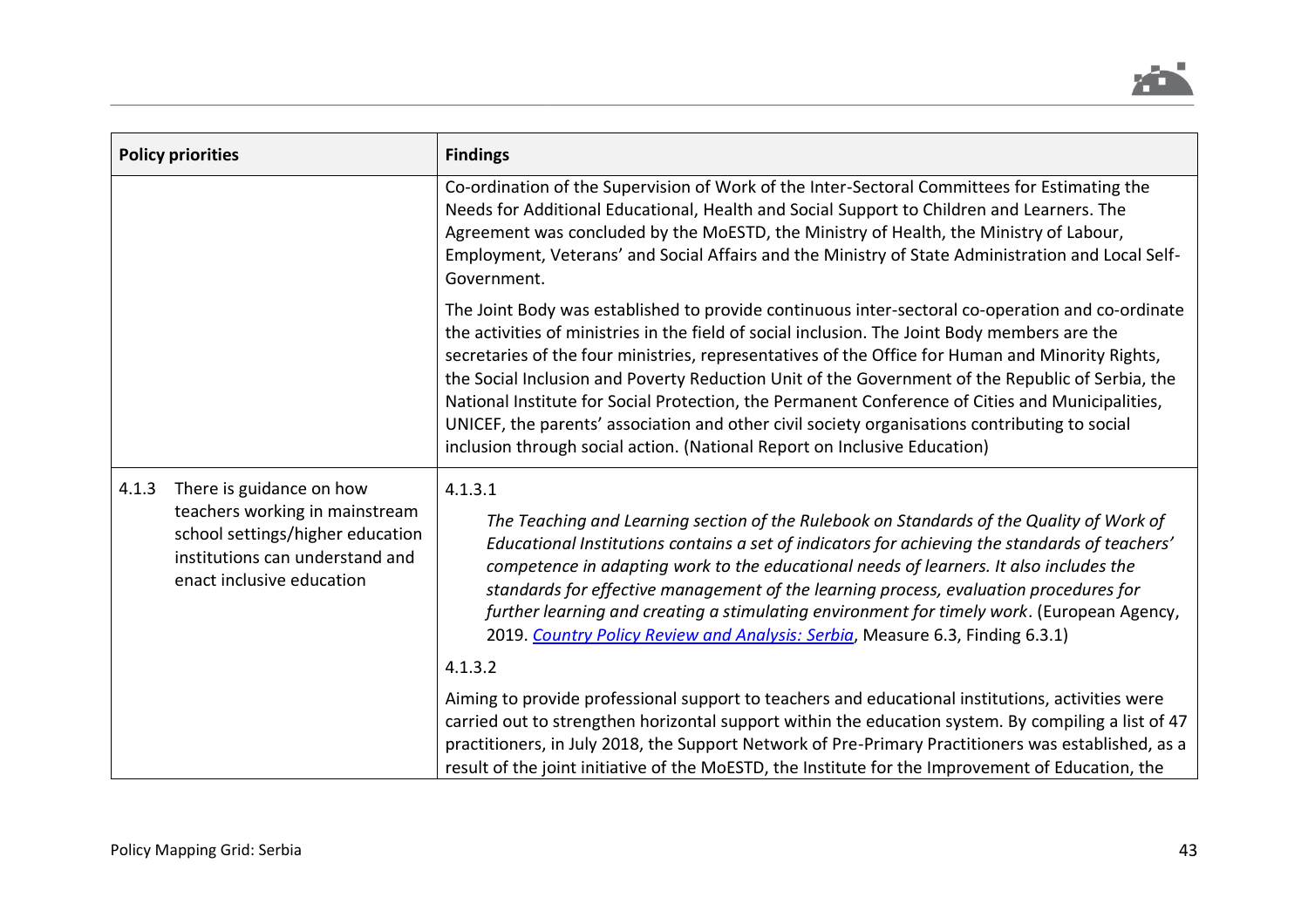

| <b>Policy priorities</b> | <b>Findings</b>                                                                                                                                                                                                                                                                                                                                                                                                                                                                                                                                                                                                                                                                                                                                                                                                                                             |
|--------------------------|-------------------------------------------------------------------------------------------------------------------------------------------------------------------------------------------------------------------------------------------------------------------------------------------------------------------------------------------------------------------------------------------------------------------------------------------------------------------------------------------------------------------------------------------------------------------------------------------------------------------------------------------------------------------------------------------------------------------------------------------------------------------------------------------------------------------------------------------------------------|
|                          | Institute for Education Quality and Valuation (IEQV), UNICEF and the Institute for Pedagogy and<br>Andragogy at the Faculty of Philosophy of the University in Belgrade.                                                                                                                                                                                                                                                                                                                                                                                                                                                                                                                                                                                                                                                                                    |
|                          | The network of practitioners was established to:                                                                                                                                                                                                                                                                                                                                                                                                                                                                                                                                                                                                                                                                                                                                                                                                            |
|                          | contribute to improving quality and equity in pre-primary education;                                                                                                                                                                                                                                                                                                                                                                                                                                                                                                                                                                                                                                                                                                                                                                                        |
|                          | support institutions to further develop different segments of quality and equity in<br>pre-primary education;                                                                                                                                                                                                                                                                                                                                                                                                                                                                                                                                                                                                                                                                                                                                               |
|                          | support the development of quality programmes and policies;                                                                                                                                                                                                                                                                                                                                                                                                                                                                                                                                                                                                                                                                                                                                                                                                 |
|                          | support the spread of good innovative practices among institutions;                                                                                                                                                                                                                                                                                                                                                                                                                                                                                                                                                                                                                                                                                                                                                                                         |
|                          | support the development of inclusive practice in pre-primary institutions, educational<br>groups and at local level.                                                                                                                                                                                                                                                                                                                                                                                                                                                                                                                                                                                                                                                                                                                                        |
|                          | Continued strengthening of the Support Network of Pre-Primary Practitioners is also planned<br>through Component 2 of the Inclusive Early Childhood Education and Care project.                                                                                                                                                                                                                                                                                                                                                                                                                                                                                                                                                                                                                                                                             |
|                          | In primary and secondary education:                                                                                                                                                                                                                                                                                                                                                                                                                                                                                                                                                                                                                                                                                                                                                                                                                         |
|                          | based on the 2016 competition, the MoESTD has selected 200 advisers – external<br>associates tasked with providing professional support to educational advisers and their peers<br>in kindergartens and primary and secondary schools. Additionally, there are 70 IEQV advisers<br>selected within the project "Improving the Quality of the Education System of the Republic of<br>Serbia by improving the effectiveness of the system of external evaluation of school<br>performance and the development of horizontal learning between schools" implemented by<br>IEQV, Centre for Education Policies (CEP) and UNICEF. During 2018, advisers were engaged in<br>various development initiatives in the system. (Annual Progress Report on the Action Plan for<br>Implementation of the Strategy for Education Development in Serbia 2020, 2018, p. 18) |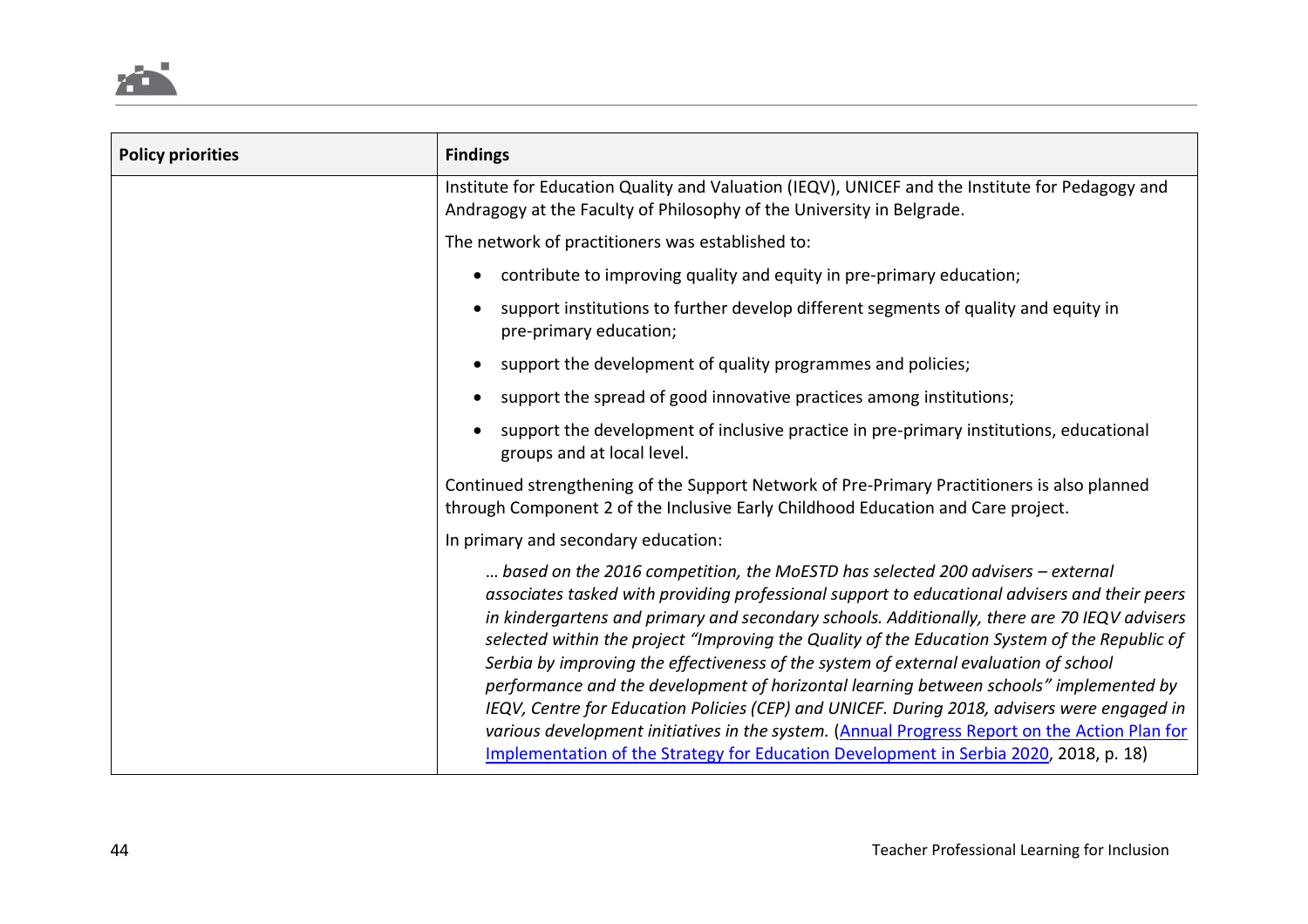

|                                                                 | <b>Policy priorities</b>          | <b>Findings</b>                                                                                                                                                                                                                                                                                                                                                                                                                                                                                                                                                                                                                                                                                                                                                                                                                                                         |
|-----------------------------------------------------------------|-----------------------------------|-------------------------------------------------------------------------------------------------------------------------------------------------------------------------------------------------------------------------------------------------------------------------------------------------------------------------------------------------------------------------------------------------------------------------------------------------------------------------------------------------------------------------------------------------------------------------------------------------------------------------------------------------------------------------------------------------------------------------------------------------------------------------------------------------------------------------------------------------------------------------|
| 4.1.4<br>all teachers to collaborate to<br>support all learners | There are guidelines that support | 4.1.4.1<br>The Rulebook on the criteria and standards for providing additional support in the education of<br>children, students and adults with developmental difficulties and disabilities in the educational<br>group, or other school and family replaced the technical instructions on co-operation between<br>schools for learners with disabilities and mainstream schools. The Rulebook established the<br>criteria and procedures for professionals working outside the institutions to support children,<br>learners and employees. (National Report on Inclusive Education)                                                                                                                                                                                                                                                                                  |
|                                                                 |                                   | 4.1.4.2<br>The Rulebook on the criteria and standards for providing additional support in the education<br>of children, students and adults with developmental difficulties and disabilities in the<br>educational group, or other school and family was adopted. This Rulebook regulates the<br>criteria and standards of providing additional support in the education of children, students<br>and adults with developmental difficulties and disabilities within the educational group or<br>other school and family by the school for education of students and adults with<br>developmental disabilities, as well as institutions taking care of children and students with<br>developmental disabilities. (Annual Progress Report on the Action Plan for Implementation<br>of the Strategy for Education Development in Serbia 2020, 2018, pp. 25-26)<br>4.1.4.3 |
|                                                                 |                                   | Based on the experience of schools in the second half of the 2016/2017 school year, in the same<br>year, the Education Minister issued Expert Instructions for the Inclusion of Refugees/Asylum<br>Seekers in the Education System, marking the starting point of institutional treatment for the<br>inclusion of migrant/asylum seeker children.<br>In 2017/2018, in co-operation with UNICEF and the non-governmental sector, the MoESTD<br>implemented several cycles of professional development for teaching staff for providing learning<br>support to migrant children, which included information on the implementation of this document.                                                                                                                                                                                                                       |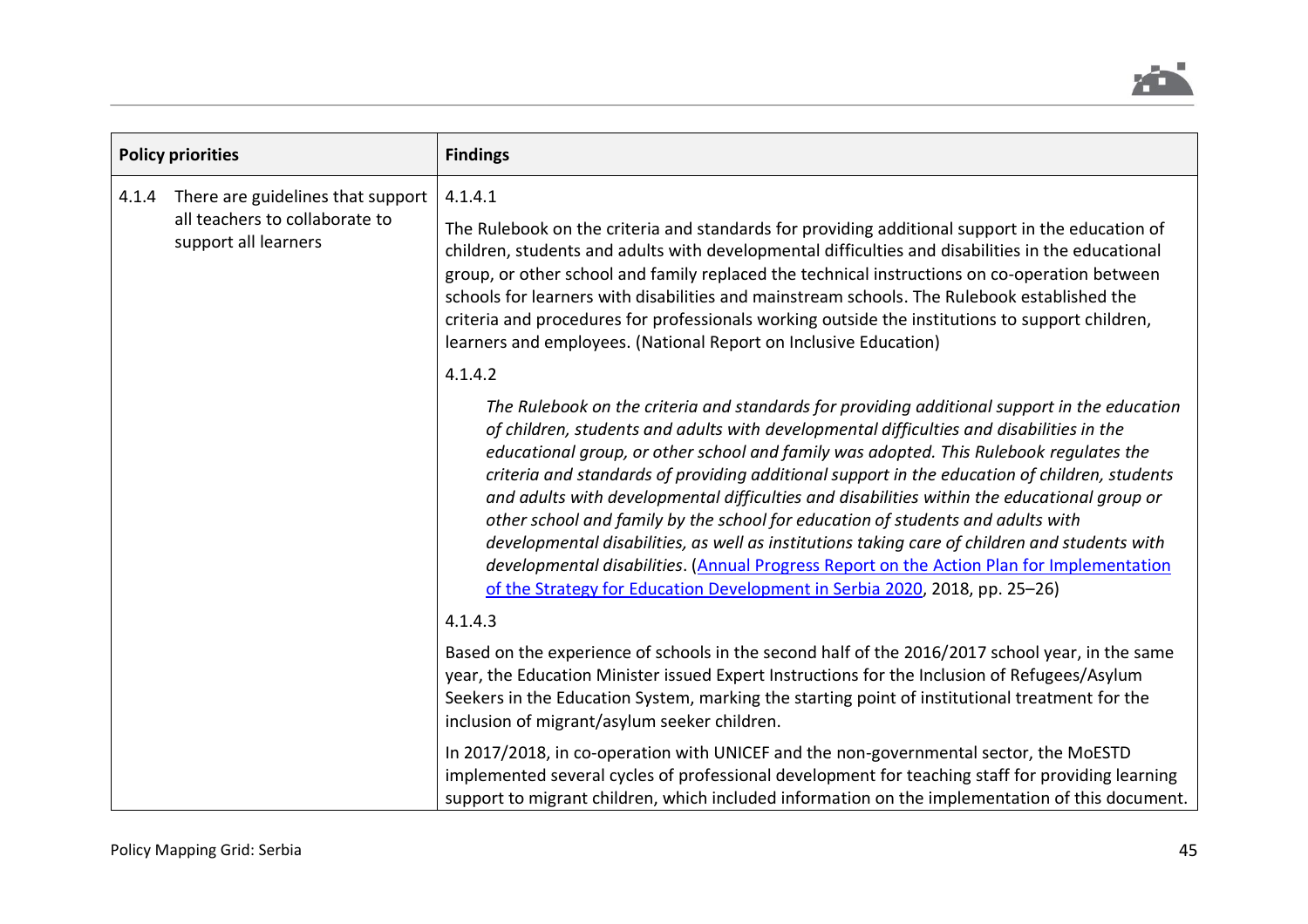

| <b>Policy priorities</b>                                                                                                                                                                        | <b>Findings</b>                                                                                                                                                                                                                                                                                                                                                                                                                                                                                                                                                                                                                                                                                                                                                       |
|-------------------------------------------------------------------------------------------------------------------------------------------------------------------------------------------------|-----------------------------------------------------------------------------------------------------------------------------------------------------------------------------------------------------------------------------------------------------------------------------------------------------------------------------------------------------------------------------------------------------------------------------------------------------------------------------------------------------------------------------------------------------------------------------------------------------------------------------------------------------------------------------------------------------------------------------------------------------------------------|
|                                                                                                                                                                                                 | Two handbooks were prepared for teachers: 'School Handbook on the Implementation of<br>Professional Instruction' and 'From Serbian as a Foreign Language to Serbian as the Language of<br>the Environment: Framework for Language Support'. (National Report on Inclusive Education)                                                                                                                                                                                                                                                                                                                                                                                                                                                                                  |
|                                                                                                                                                                                                 | 4.1.4.4                                                                                                                                                                                                                                                                                                                                                                                                                                                                                                                                                                                                                                                                                                                                                               |
|                                                                                                                                                                                                 | In 2016-2018, the MoESTD and UNICEF initiated, and the VelikiMali inclusion initiative<br>implemented the project 'Support to Improve the Quality of Educational Work with Children with<br>Disabilities'. As part of the project, a model framework was developed to include children with<br>disabilities in the pre-primary system. The model framework was piloted in three pre-primary<br>schools in 2018, in collaboration with UNICEF and the Institute for Pedagogy and Andragogy at<br>the Faculty of Philosophy, University of Belgrade. The publication A Guide for Inclusion of Children<br>with Disabilities in the Preschool System presents the inspirational practices documented during<br>the pilot study. (National Report on Inclusive Education) |
| 4.1.5<br>There are guidelines on how<br>methods of quality assessment,<br>school evaluation, inspections<br>and other accountability<br>measures contribute to<br>planning/identifying priority | 4.1.5.1<br>In co-operation with foreign partners, the MoESTD, as part of the 'Improvement of Preschool<br>Education in Serbia' (IMPRES) project, developed the Guide for Self-Evaluation in Preschool<br>Institutions to help pre-primary teachers, teaching assistants and leaders understand the essence<br>of self-evaluation and its roles in the development of practice. It pays particular attention to:                                                                                                                                                                                                                                                                                                                                                       |
| areas of professional learning<br>activities for inclusive education                                                                                                                            | offering some procedures, processes and resources that can assist them in the<br>self-evaluation process, but also encourage them to further develop their practice;                                                                                                                                                                                                                                                                                                                                                                                                                                                                                                                                                                                                  |
|                                                                                                                                                                                                 | encouraging them to rethink their usual ways and routines, the way they understand<br>children and their needs, the context in which they act, their role in kindergarten, but<br>also their own determination to self-evaluate and change practices;                                                                                                                                                                                                                                                                                                                                                                                                                                                                                                                 |
|                                                                                                                                                                                                 | helping employees to accept and view self-evaluation, to understand and develop<br>their practice. (Guide for Self-Evaluation in Preschool Institutions)                                                                                                                                                                                                                                                                                                                                                                                                                                                                                                                                                                                                              |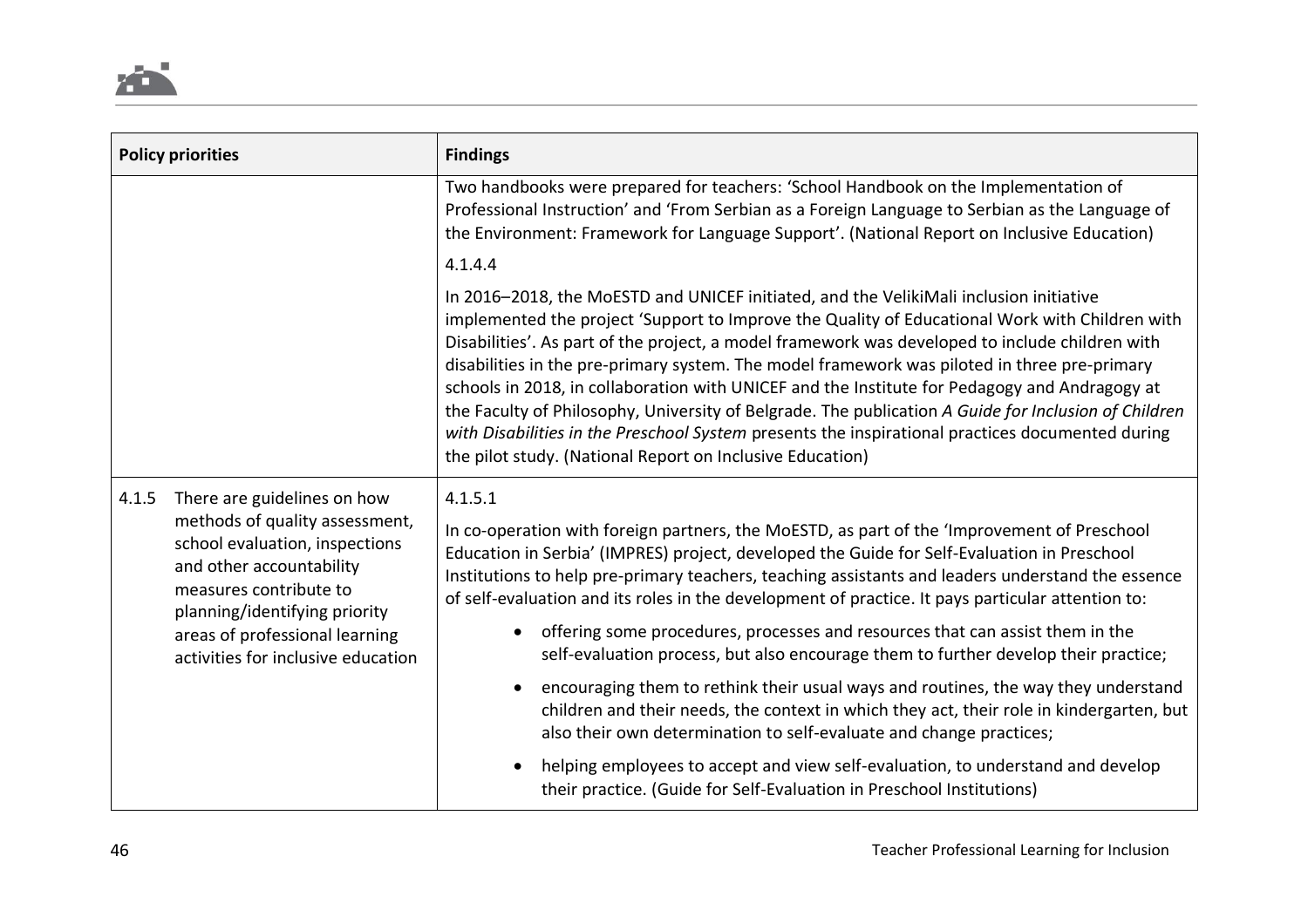

| <b>Policy priorities</b> | <b>Findings</b>                                                                                                                                                                                                                                                                                                                                                                                                                         |
|--------------------------|-----------------------------------------------------------------------------------------------------------------------------------------------------------------------------------------------------------------------------------------------------------------------------------------------------------------------------------------------------------------------------------------------------------------------------------------|
|                          | 4.1.5.2                                                                                                                                                                                                                                                                                                                                                                                                                                 |
|                          | The Rulebook on the Standards of Competencies for the Profession of Teachers and their<br>Professional Development defines teachers' competences and determines competences against<br>learning goals and outcomes. As such, it provides professional standards for successful teaching.                                                                                                                                                |
|                          | Teachers should be competent in:                                                                                                                                                                                                                                                                                                                                                                                                        |
|                          | their teaching area, subject and teaching methodology;                                                                                                                                                                                                                                                                                                                                                                                  |
|                          | teaching and learning;                                                                                                                                                                                                                                                                                                                                                                                                                  |
|                          | supporting learner personality development;                                                                                                                                                                                                                                                                                                                                                                                             |
|                          | communication and collaboration.                                                                                                                                                                                                                                                                                                                                                                                                        |
|                          | The Law on the Foundations of the Education System stipulates measures for improving the<br>quality of teaching and sets goals and general outcomes in line with the vision of education as the<br>basis for a 'knowledge-based society'. In defining goals and outcomes of education for learners,<br>the emphasis is on general competences and the development of specific knowledge and skills for<br>life in contemporary society. |
|                          | Therefore, the role of teachers is multi-faceted, because they need to:                                                                                                                                                                                                                                                                                                                                                                 |
|                          | develop key competencies in learners to prepare them for life and work and thus provide<br>them with a basis for further learning;                                                                                                                                                                                                                                                                                                      |
|                          | provide additional support to learners from vulnerable backgrounds, talented learners and<br>learners with disabilities in order for them to reach their educational potential in line with<br>their own capabilities.                                                                                                                                                                                                                  |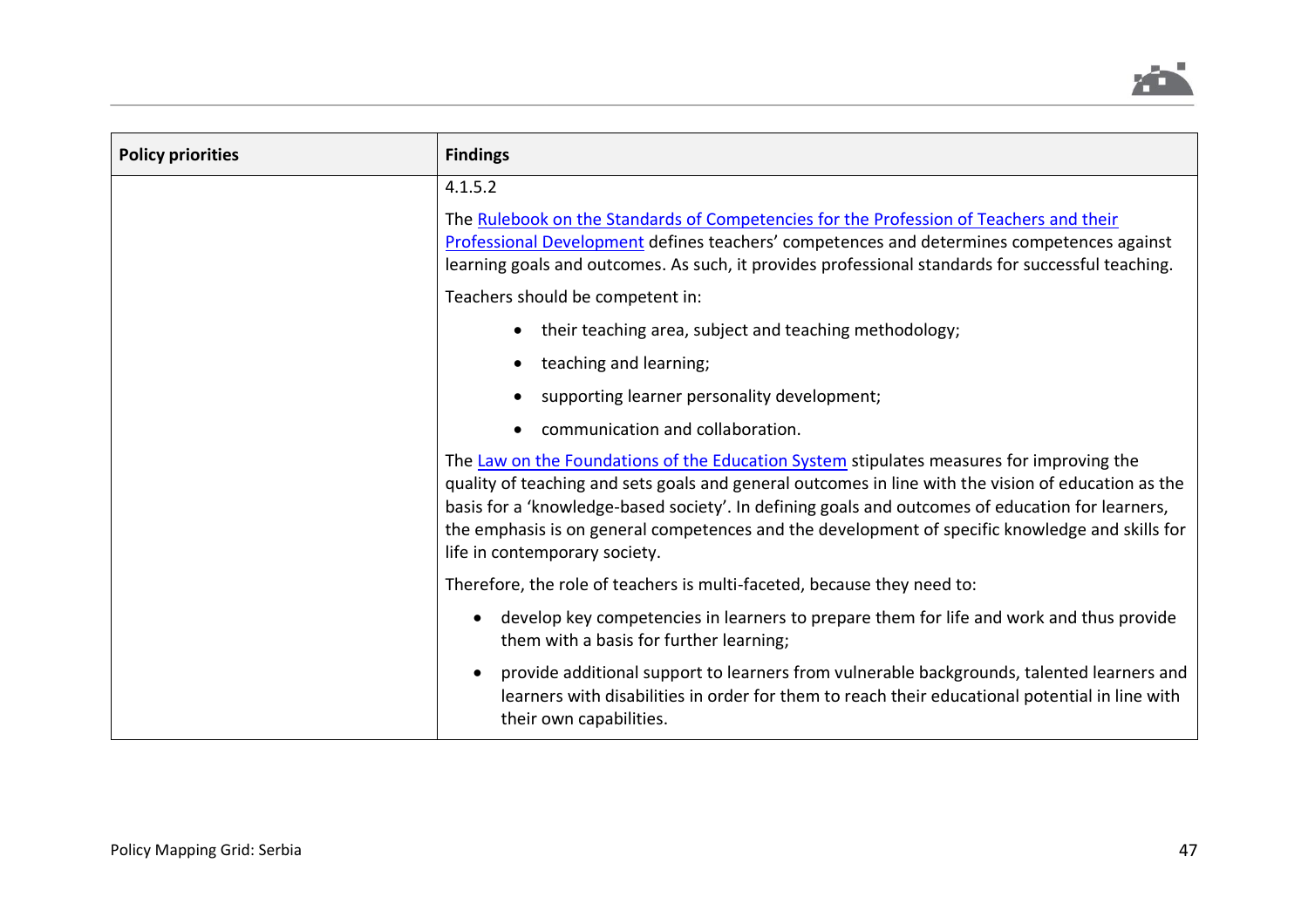

| <b>Policy priorities</b>                                                                                                                                                        | <b>Findings</b>                                                                                                                                                                                                                                                                                                                                                                                                                                                                           |
|---------------------------------------------------------------------------------------------------------------------------------------------------------------------------------|-------------------------------------------------------------------------------------------------------------------------------------------------------------------------------------------------------------------------------------------------------------------------------------------------------------------------------------------------------------------------------------------------------------------------------------------------------------------------------------------|
|                                                                                                                                                                                 | To contribute to efficiency and equal access to schooling for all learners, teachers should also<br>have competencies related to preventing violence in schools, learner motivation for learning,<br>building tolerance, preventing discrimination, etc.                                                                                                                                                                                                                                  |
|                                                                                                                                                                                 | This document, which provides guidance to employees and institutions, should support:                                                                                                                                                                                                                                                                                                                                                                                                     |
|                                                                                                                                                                                 | self-assessment and personal orientation of teachers in planning their own professional<br>development;                                                                                                                                                                                                                                                                                                                                                                                   |
|                                                                                                                                                                                 | creation of vocational training plans in educational institutions;                                                                                                                                                                                                                                                                                                                                                                                                                        |
|                                                                                                                                                                                 | the improvement of teacher professional development practices starting from initial<br>education, induction, licensing, professional development, career advancement,<br>monitoring and evaluation of teachers' work, and defining national priorities. (Rulebook<br>on the Standards of Competencies for the Profession of Teachers and their Professional<br>Development)                                                                                                               |
| 4.1.6<br>There are strategies to support<br>schools/higher education<br>institutions to build strong<br>leadership teams that are aware<br>of the inclusive education<br>agenda | 4.1.6.1<br>The Rulebook on the Training Programme and the Examination for the Licence for the<br>Principal of the Institution of Education (Official Gazette of the Republic of Serbia,<br>No. 63/2018) states that the training programme aims to train candidates to gain the<br>competencies of directors in accordance with the standards of competence appointed by the<br>Rules. (European Agency, 2019. Country Policy Review and Analysis: Serbia, Measure 7.2,<br>Finding 7.2.2) |
|                                                                                                                                                                                 | Within the standards, the following apply, among others:                                                                                                                                                                                                                                                                                                                                                                                                                                  |
|                                                                                                                                                                                 | Providing a quality context for learning<br>$\bullet$                                                                                                                                                                                                                                                                                                                                                                                                                                     |
|                                                                                                                                                                                 | Monitoring achievement and encouraging learner development                                                                                                                                                                                                                                                                                                                                                                                                                                |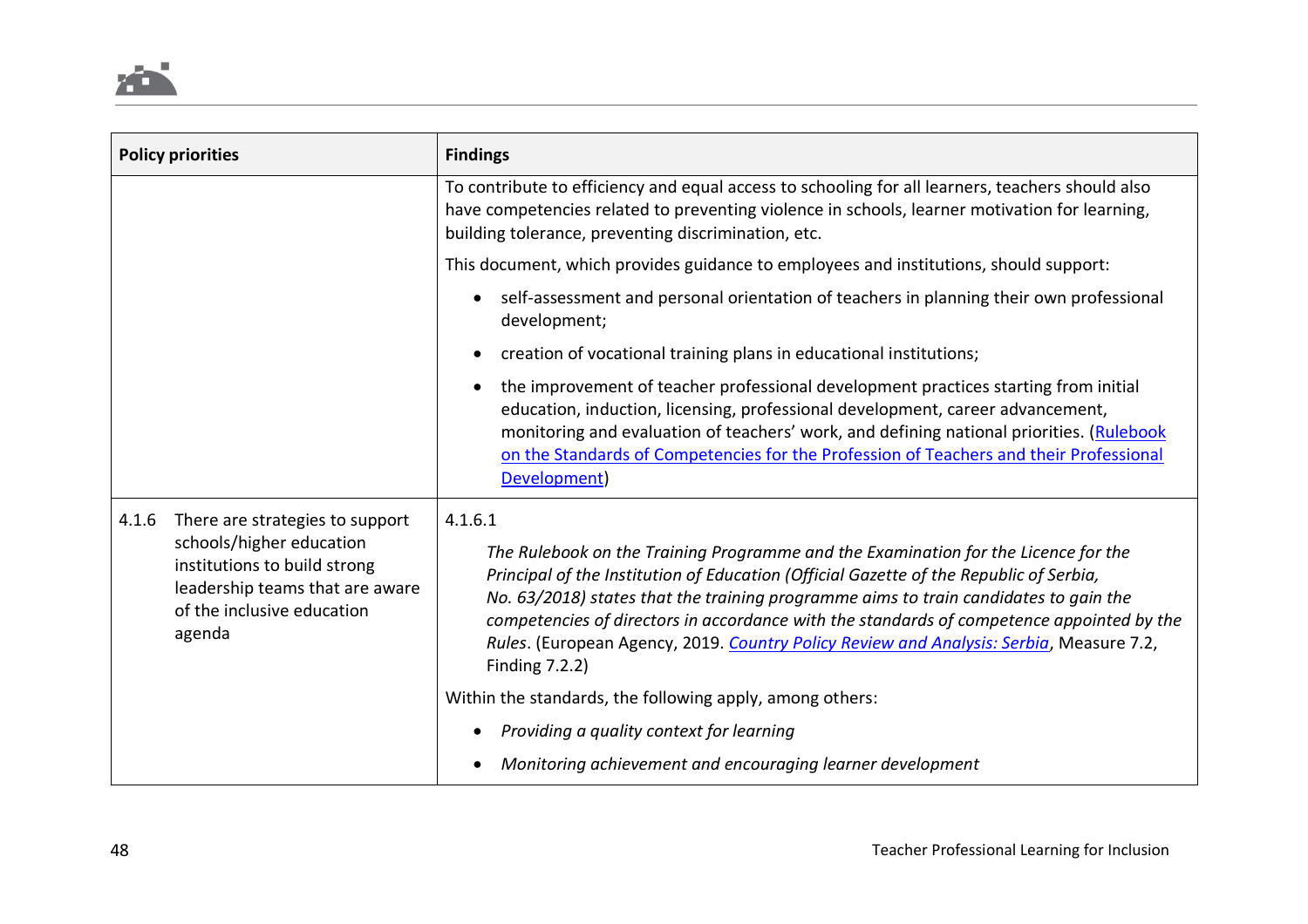

| <b>Policy priorities</b>                                                                                                                       | <b>Findings</b>                                                                                                                                                                                                                                                                                                                                                                                                                                                                                                                                                                                                                                                                                   |
|------------------------------------------------------------------------------------------------------------------------------------------------|---------------------------------------------------------------------------------------------------------------------------------------------------------------------------------------------------------------------------------------------------------------------------------------------------------------------------------------------------------------------------------------------------------------------------------------------------------------------------------------------------------------------------------------------------------------------------------------------------------------------------------------------------------------------------------------------------|
|                                                                                                                                                | Development of an inclusive policy, culture and practice in the institution. (ibid.)<br>$\bullet$<br>4.1.7.2<br>The principal of an education institution is to form the following teams:<br>the team for inclusive education;<br>the team for protection against discrimination, violence, abuse and neglect;<br>$\bullet$<br>the self-evaluation team. (Law on the Foundations of the Education System, 2019,<br>Professional bodies, teams and pedagogical committees in an education institution,<br>Article 130)                                                                                                                                                                             |
| There are incentives stated in<br>4.1.7<br>policy for all teachers to engage<br>in professional learning activities<br>for inclusive education | 4.1.7.1<br>The monitoring of school and preschool teachers' participation in professional development<br>programmes is done through a scoring system. According to this system, each hour of<br>professional development is worth one credit, and so is a one-day professional meeting. One<br>ECTS acquired through an accredited higher institution programme is worth 25 credits.<br>Teachers have to gather at least 120 credits by participating in different kinds of CPD<br>programmes over a 5-year period. At least 30 credits have to be acquired through<br>programmes focusing on priority topics, determined by the Ministry of Education, Science<br>and Technological Development. |
|                                                                                                                                                | Promotion of school and preschool teachers on the basis of CPD participation is possible and<br>it requires (among other conditions) at least 170 CPD credits over the period of 5 years.<br>(Eurydice, National Education Systems, Serbia, Continuing Professional Development for<br>Teachers Working in Early Childhood and School Education).                                                                                                                                                                                                                                                                                                                                                 |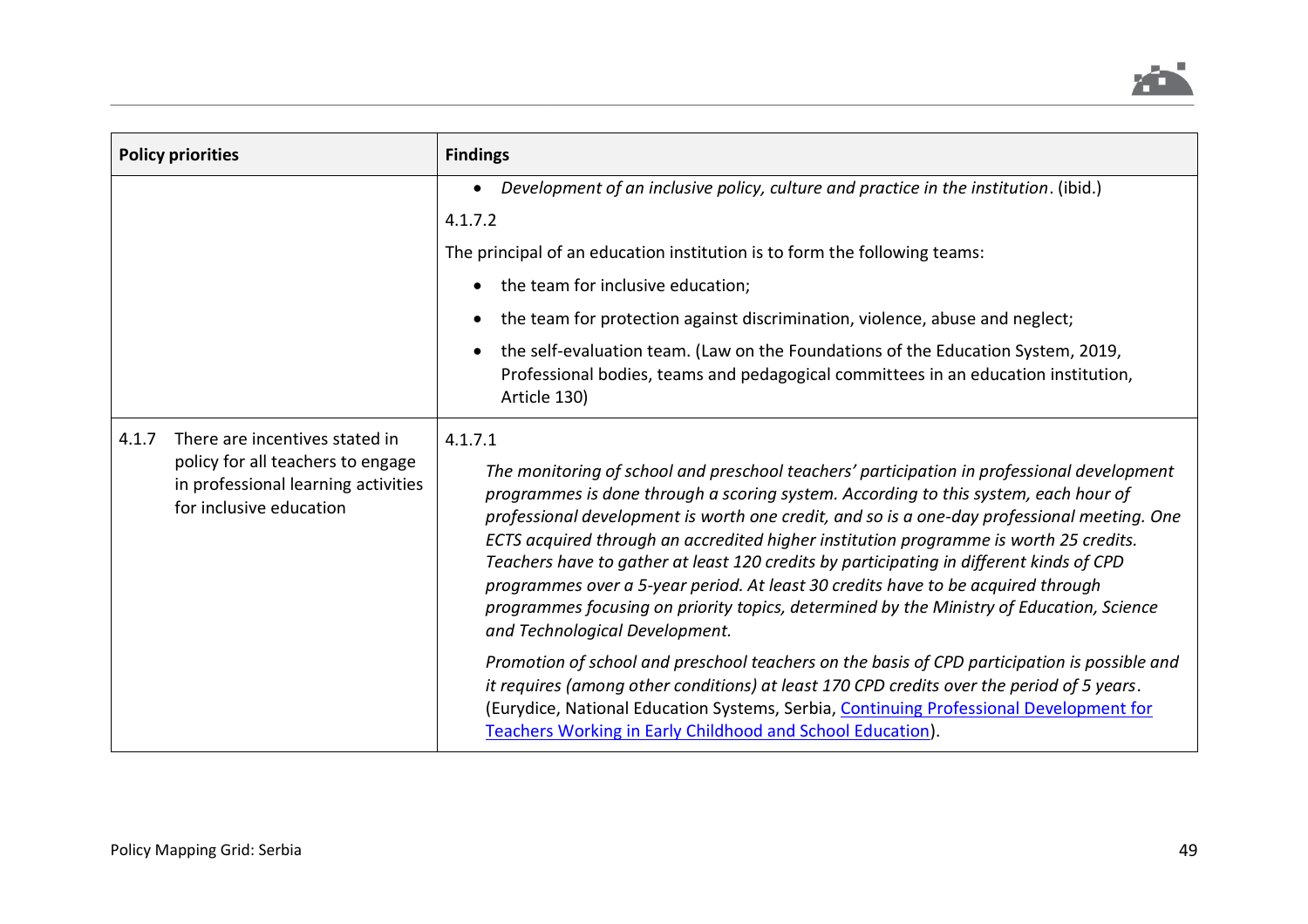

| <b>Policy priorities</b>                                                                                                                | <b>Findings</b>                                                                                                                                                                                                                                                                                                                            |
|-----------------------------------------------------------------------------------------------------------------------------------------|--------------------------------------------------------------------------------------------------------------------------------------------------------------------------------------------------------------------------------------------------------------------------------------------------------------------------------------------|
|                                                                                                                                         | 4.1.7.4                                                                                                                                                                                                                                                                                                                                    |
|                                                                                                                                         | The task of an expert associate is to contribute to the following, within their own spheres:                                                                                                                                                                                                                                               |
|                                                                                                                                         | promoting educational work in the institution;<br>$\bullet$                                                                                                                                                                                                                                                                                |
|                                                                                                                                         | monitoring, encouraging and supporting the overall development of children's and<br>learners' physical, intellectual, emotional and social capacities and proposing measures to<br>enhance their development and well-being;                                                                                                               |
|                                                                                                                                         | providing professional support to pre-primary and school teachers and principals for:                                                                                                                                                                                                                                                      |
|                                                                                                                                         | creating an encouraging environment for learning through modern science-based<br>$\circ$<br>knowledge;                                                                                                                                                                                                                                     |
|                                                                                                                                         | enhancing the competencies and professional development of pre-primary and school<br>$\circ$<br>teachers and expert associates;                                                                                                                                                                                                            |
|                                                                                                                                         | developing competencies for achieving goals and general outcomes of education;<br>$\circ$                                                                                                                                                                                                                                                  |
|                                                                                                                                         | developing inclusiveness in the institution;<br>$\circ$                                                                                                                                                                                                                                                                                    |
|                                                                                                                                         | professional activities in protecting against violence, creating a safe environment for<br>$\circ$<br>children's and learners' development, and protecting against discrimination and social<br>exclusion of children and learners. (Law on the Foundations of the Education System,<br>2019, The tasks of expert associates, Article 138) |
| There are strategies stated in<br>4.1.8<br>policy to develop the role of<br>specialist teachers as a resource<br>for mainstream schools | 4.1.8.1<br>Article 4 of the Rulebook on the criteria and standards for providing additional support in the<br>education of children, students and adults with developmental difficulties and disabilities in the<br>educational group, or other school and family states: 'The School for the Education of Learners                        |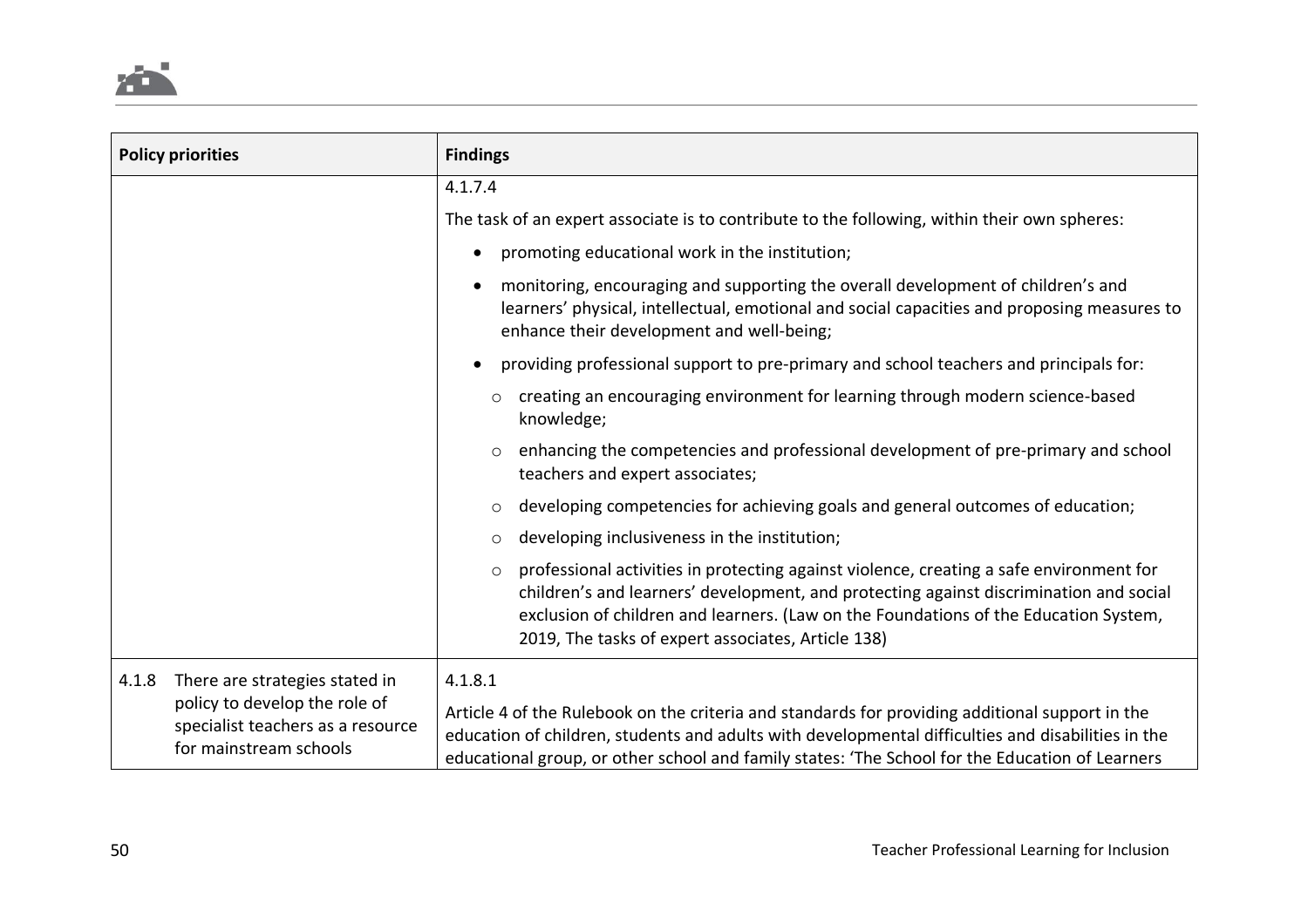

| <b>Policy priorities</b> | <b>Findings</b>                                                                                                                                                                                                                                                                                                                                                                                          |
|--------------------------|----------------------------------------------------------------------------------------------------------------------------------------------------------------------------------------------------------------------------------------------------------------------------------------------------------------------------------------------------------------------------------------------------------|
|                          | and Adults with Disabilities (referred to as the 'Additional Support Provider') provides additional<br>support in accordance with its capacities'.                                                                                                                                                                                                                                                       |
|                          | When the Additional Support Provider is an institution with children and learners with disabilities,<br>it must meet the following criteria:                                                                                                                                                                                                                                                             |
|                          | to have reached at least level three of introducing all the standards in the area of learner<br>$\bullet$<br>support and/or child and family support;                                                                                                                                                                                                                                                    |
|                          | at least 80% of its employees have completed vocational training in the field of inclusive<br>education;                                                                                                                                                                                                                                                                                                 |
|                          | to be engaged in educational work with children, learners and adults with disabilities for<br>least five years;                                                                                                                                                                                                                                                                                          |
|                          | to co-operate with institutions and organisations in promoting inclusive education.<br>(Rulebook on the criteria and standards for providing additional support in the education<br>of children, students and adults with developmental difficulties and disabilities in the<br>educational group, or other school and family, Official Gazette of the Republic of Serbia,<br>no. 70, 21 September 2018) |
|                          | 4.1.8.1                                                                                                                                                                                                                                                                                                                                                                                                  |
|                          | Among the national projects implemented in 2009, the <b>DILS</b> project provided 'training for special<br>education schools and grants for 20 special education schools for piloting new special education<br>services'.                                                                                                                                                                                |
|                          | The IPA project, Education for All (2009-2011), provided:                                                                                                                                                                                                                                                                                                                                                |
|                          | Selection and initial training of 170 teaching assistants (further training was financed from<br>$\bullet$<br>various donor funds);                                                                                                                                                                                                                                                                      |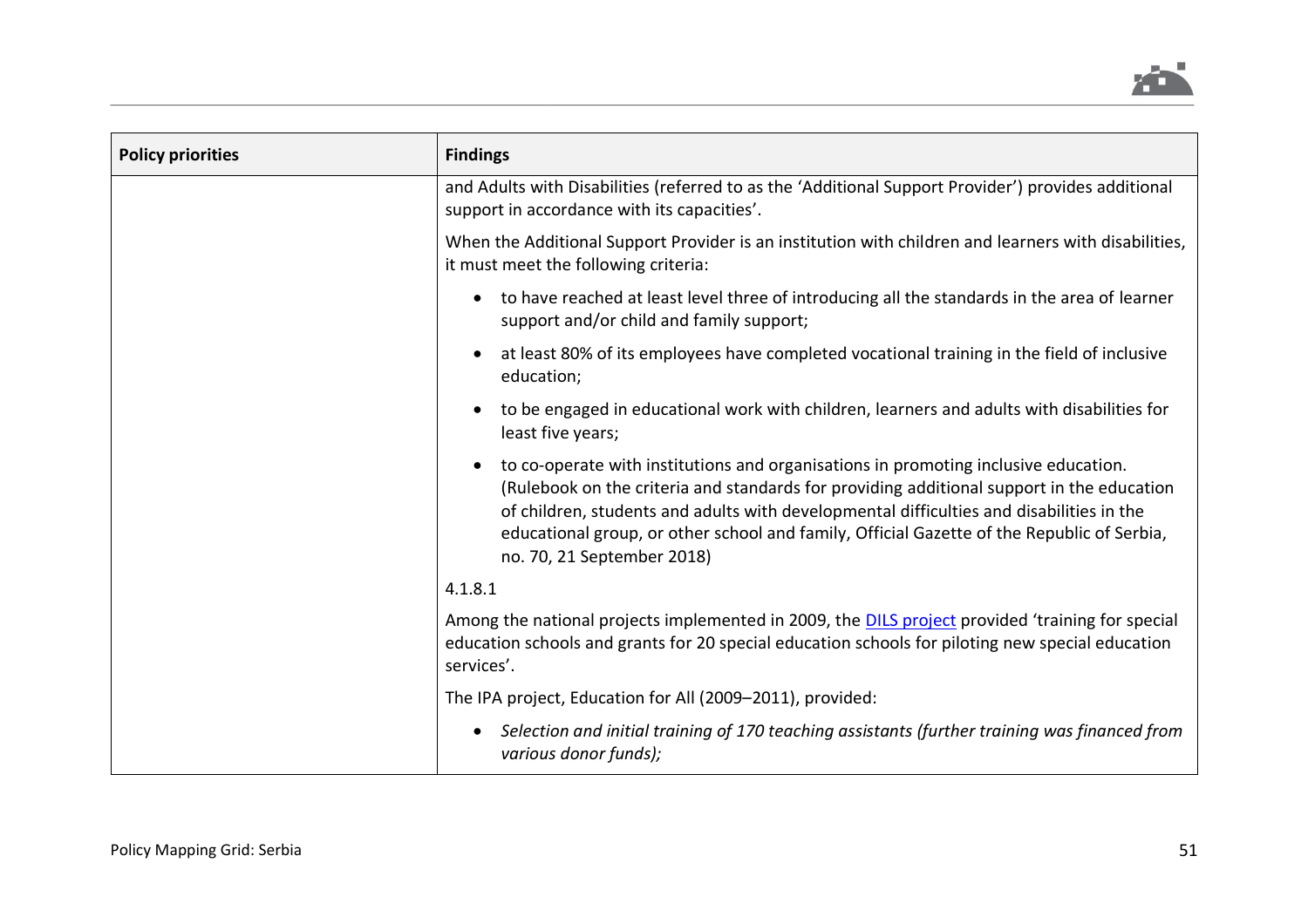| <b>Policy priorities</b>                                                                                                                                                                                                                                                                                                     | <b>Findings</b>                                                                                                                                                                                                                                                                                                                                                                                                                                                                                                                                                          |
|------------------------------------------------------------------------------------------------------------------------------------------------------------------------------------------------------------------------------------------------------------------------------------------------------------------------------|--------------------------------------------------------------------------------------------------------------------------------------------------------------------------------------------------------------------------------------------------------------------------------------------------------------------------------------------------------------------------------------------------------------------------------------------------------------------------------------------------------------------------------------------------------------------------|
|                                                                                                                                                                                                                                                                                                                              | Training for all schools and kindergartens included in the project (in which a teaching<br>assistant is employed). (Monitoring Framework for Inclusive Education in Serbia, 2014,<br>p. 18)                                                                                                                                                                                                                                                                                                                                                                              |
| 4.1.9<br>There are strategies to promote<br>professional learning for<br>inclusion in teachers' common<br>competence areas<br>(e.g. experienced teachers and<br>specialist teachers are expected<br>to engage in professional<br>learning activities that promote<br>inclusive education pedagogies,<br>such as co-teaching) |                                                                                                                                                                                                                                                                                                                                                                                                                                                                                                                                                                          |
| 4.1.10 There are competences for<br>professional learning in inclusive<br>education for all teachers                                                                                                                                                                                                                         | 4.1.10.1<br>The National Education Council adopted the Standards of Competencies for the Profession of<br>Teachers and their Professional Development in April 2011. According to the stipulated<br>standards of competence, teachers plan their professional development, self-evaluate and<br>choose vocational training programmes. The fulfilment of conditions for promotion in the<br>profession depends on the possession of a certain degree of competence. (European Agency,<br>2019. Country Policy Review and Analysis: Serbia, Measure 10.2, Finding 10.2.5) |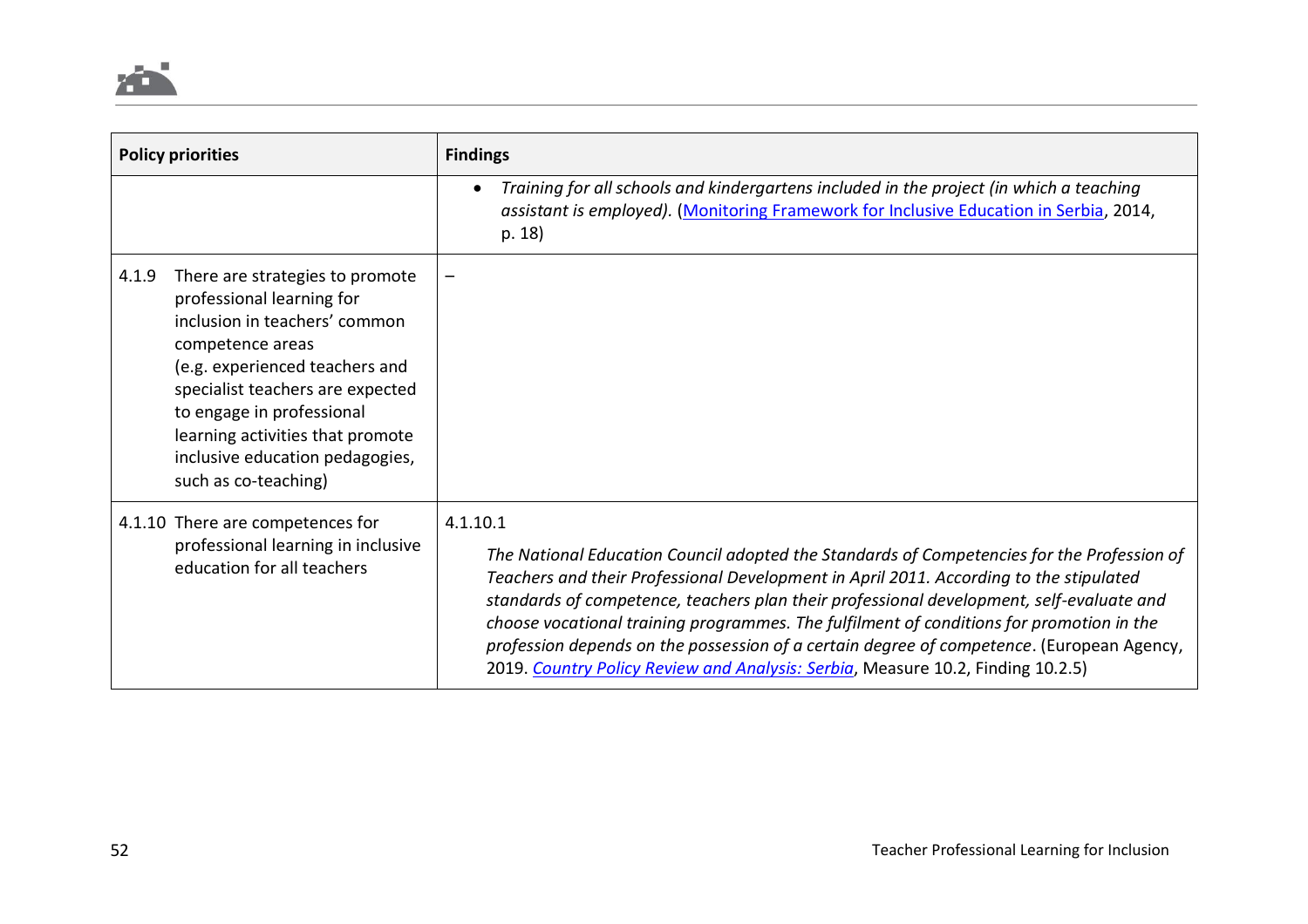### **Evaluative comments for 'Capacity building'**

High-quality teaching staff is of great value for improving the quality of educational outcomes. Quality teaching staff primarily depends on the effectiveness of the professional development system. In the reporting period, there were no significant breakthroughs in terms of improving initial teacher education. Finding a formula that would provide a systemic development of modern teacher competencies, without undermining the autonomy of the university, after many years still remains without results. Innovation in teacher education still mostly relies on individual initiatives (institutions, departments, university teachers) and participation in international development projects.

The primary role or competence of the Inter-Sectoral Committee, according to the Rulebook, is to assess the child's, learner's or adult's need for additional support. Based on the Committee's assessment and according to the Rulebook, the recommended support measures may be to provide training for pre-primary and school teachers and professional assistants directly engaged in educational work with a child, learner or adult with a disability, to acquire specific skills and strategies for working with children, learners and adults for the use of Braille, sign language, other alternative means of communication, independent movement, the use of assistive technology, etc. The Inter-Sectoral Committee only gives a recommendation; it does not provide training. Once the school receives these recommendations, it organises training, and local government funds the training.

### **4.2 Funding**

|       | <b>Policy priorities</b>                                                                                                                                                                  | <b>Findings</b>                                                                                                                                                                                                                                                                                                                                                                                                                                                                                                                                            |
|-------|-------------------------------------------------------------------------------------------------------------------------------------------------------------------------------------------|------------------------------------------------------------------------------------------------------------------------------------------------------------------------------------------------------------------------------------------------------------------------------------------------------------------------------------------------------------------------------------------------------------------------------------------------------------------------------------------------------------------------------------------------------------|
| 4.2.1 | There are financial incentives to<br>encourage all schools/higher<br>education institutions to develop<br>policy and action plans for<br>teachers' professional learning<br>for inclusion | 4.2.1.1<br>National projects, such as DILS, following the introduction of inclusive education, provided:<br>Grants for about 300 'school-based inclusion projects' and 'staff training' modules<br>Grants for 56 municipalities for projects aimed at including Roma children in the education<br>system (local governments, at least half of the schools in a municipality, Roma CSOs [civil<br>society organisations], a mentor for each municipality - usually a Roma person).<br>(Monitoring Framework for Inclusive Education in Serbia, 2014, p. 18) |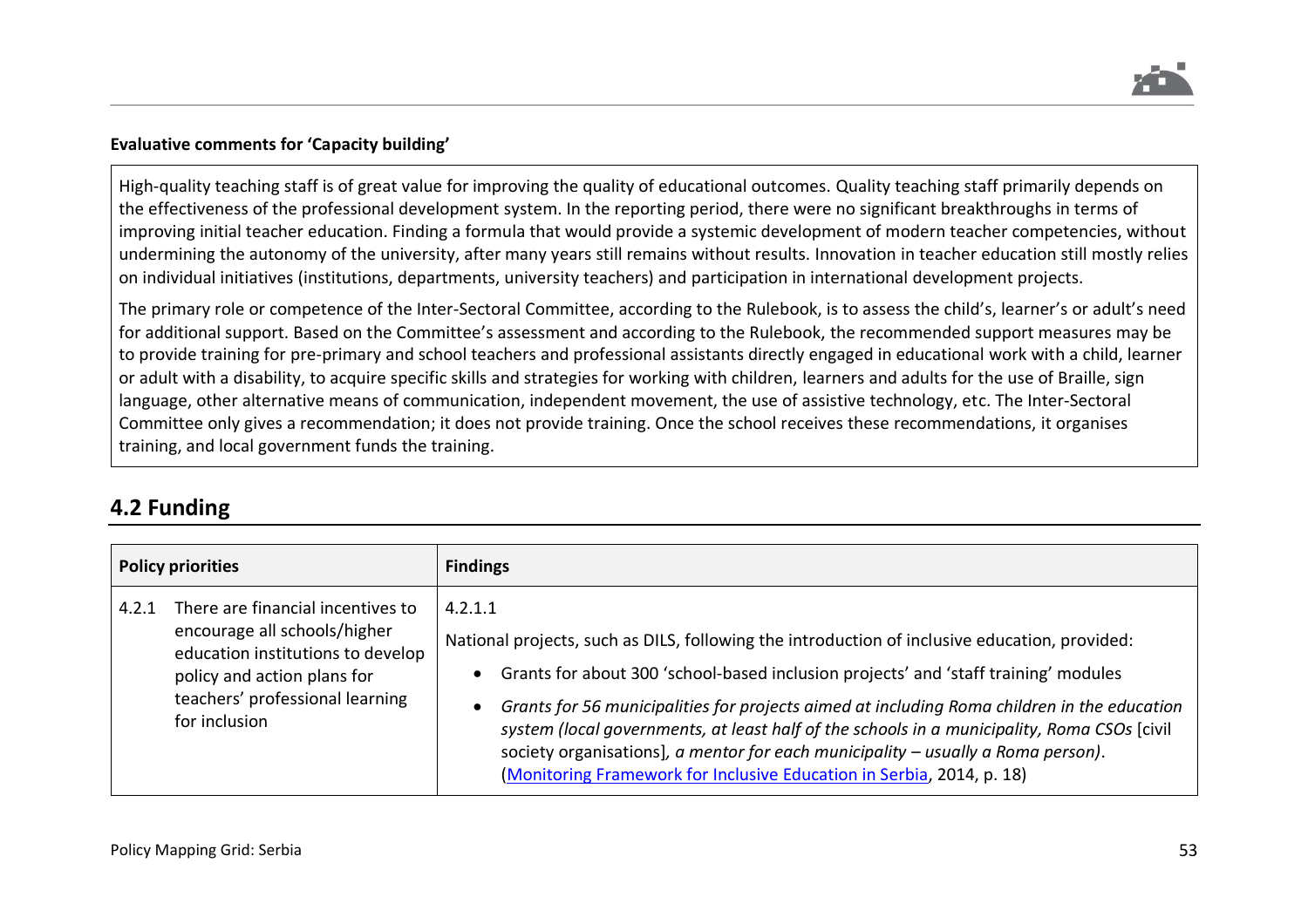|       | <b>Policy priorities</b>                                                                                                                                 | <b>Findings</b>                                                                                                                                                                                                                                                                                                                                                                                                                                                                                                                                                             |
|-------|----------------------------------------------------------------------------------------------------------------------------------------------------------|-----------------------------------------------------------------------------------------------------------------------------------------------------------------------------------------------------------------------------------------------------------------------------------------------------------------------------------------------------------------------------------------------------------------------------------------------------------------------------------------------------------------------------------------------------------------------------|
|       |                                                                                                                                                          | Current financial incentives for schools to promote inclusive practice continue to be implemented<br>through school grants (Roma inclusion, interculturalism, pre-primary inclusive education,<br>improving inclusive school climate).                                                                                                                                                                                                                                                                                                                                      |
|       |                                                                                                                                                          | 4.2.1.2                                                                                                                                                                                                                                                                                                                                                                                                                                                                                                                                                                     |
|       |                                                                                                                                                          | According to the Amendments to the Law on the Education System Foundations (2013),<br>accredited CPD programmes are financed or co-financed by the state budget and local<br>authorities' budget. Some courses are also offered free of charge. (Eurydice, National<br>Education Systems, Serbia, Continuing Professional Development for Teachers Working in<br><b>Early Childhood and School Education).</b>                                                                                                                                                              |
| 4.2.2 | There are mechanisms for<br>systematic data collection on<br>expenditure on teachers'<br>professional learning that<br>informs cost-effectiveness issues |                                                                                                                                                                                                                                                                                                                                                                                                                                                                                                                                                                             |
| 4.2.3 | There are flexible resourcing<br>mechanisms that foster teachers'<br>professional learning at school<br>level                                            | 4.2.3.1<br>The Institute for the Improvement of Education has built a database of teachers' good practice<br>and knowledge (database prominent case studies: The Creative School project, Database on<br>practical examples: Learned at the seminar - apply in practice, Database of examples of successful<br>extra-curricular activities, as well as training bases homework Digital Classroom). The National<br>Education Portal, an online platform on which numerous open educational resources will be<br>systematically deployed, is also being prepared.<br>4.2.3.2 |
|       |                                                                                                                                                          | According to Article 4 of the Rulebook on Continuous Professional Training and Promotion in the<br>Titles of Teachers, Tutors and Professional Assistants, teacher professional development is                                                                                                                                                                                                                                                                                                                                                                              |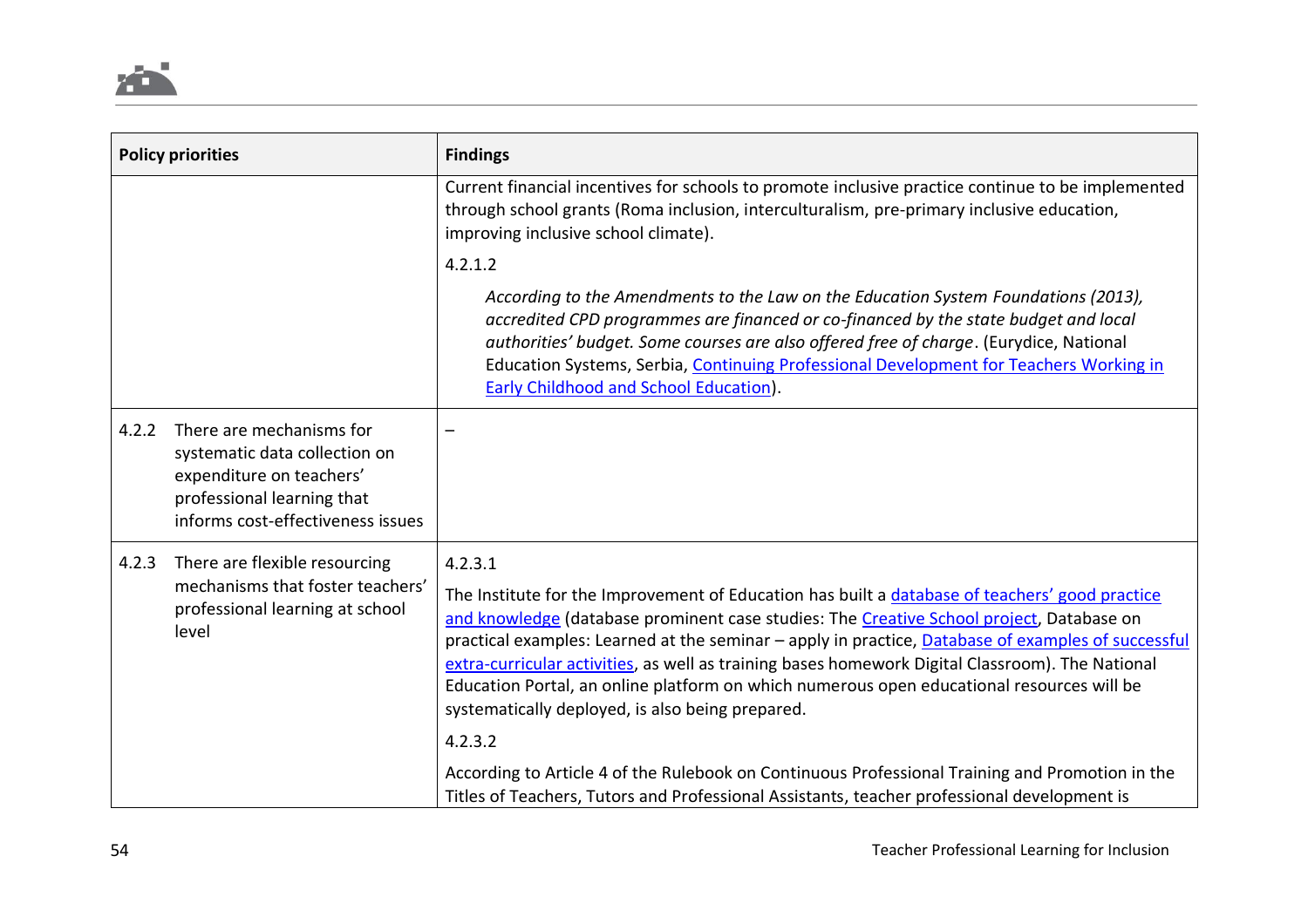

| <b>Policy priorities</b> | <b>Findings</b>                                                                                                                                                                                                                                      |
|--------------------------|------------------------------------------------------------------------------------------------------------------------------------------------------------------------------------------------------------------------------------------------------|
|                          | achieved through activities that the institution undertakes as part of its development activities,<br>namely:                                                                                                                                        |
|                          | conducting reputable, experimental lessons and activities with discussion and analysis;<br>$\bullet$                                                                                                                                                 |
|                          | presenting at the meetings of professional bodies and bodies related to advanced<br>$\bullet$<br>professional development programmes or other forms of professional development<br>outside the institution, with obligatory analysis and discussion; |
|                          | presenting a professional book, manual, didactic material, professional article, research,<br>$\bullet$<br>study tour and professional visit with mandatory analysis and discussion;                                                                 |
|                          | participation in research, educational projects in the institution, programmes of national<br>importance in the institution, international programmes, conferences, seminars and<br>networks, a programme of experiments, model centre work.         |

### **Evaluative comments for 'Funding'**

–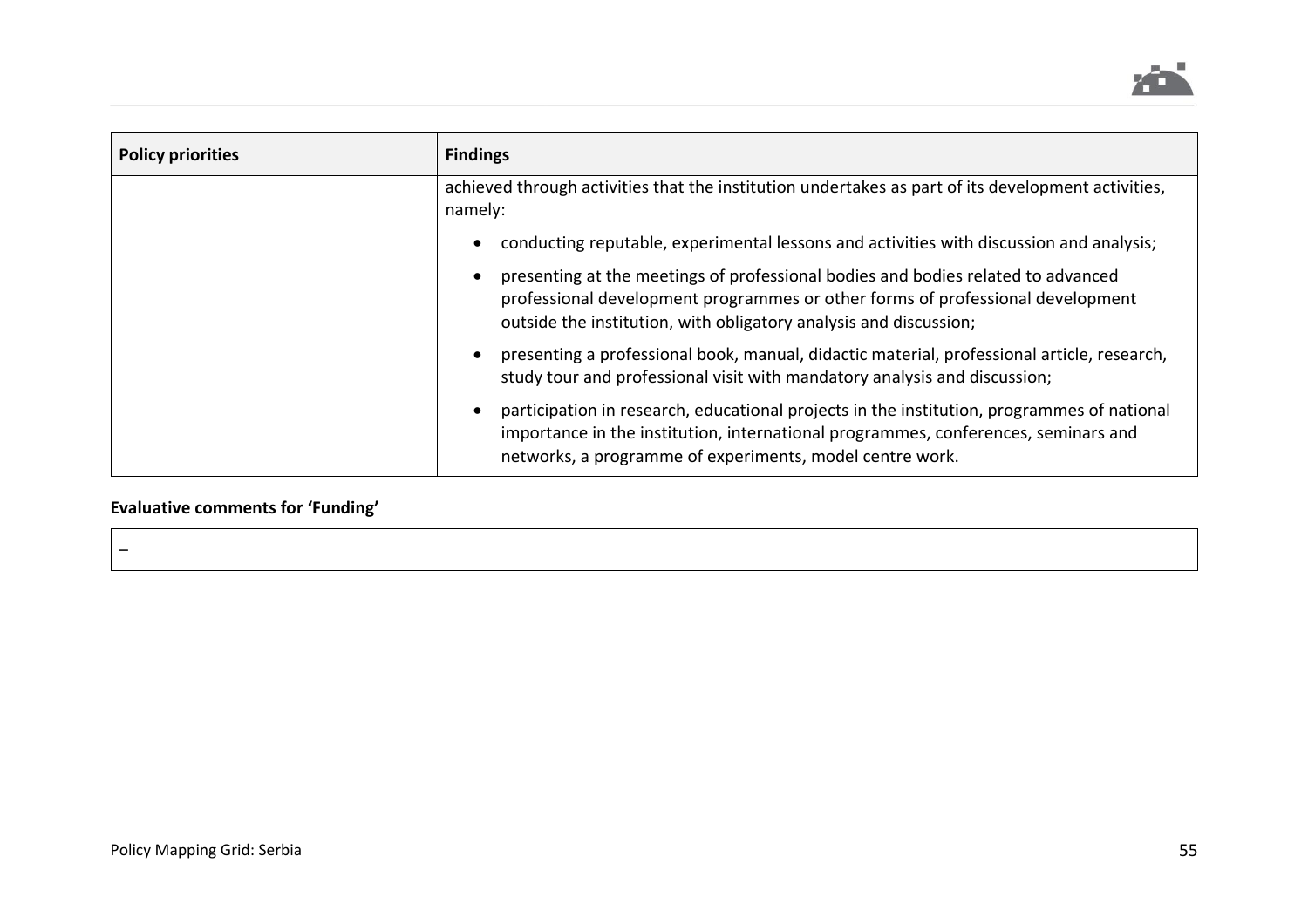### **4.3 Monitoring**

|       | <b>Policy priorities</b>                                                                                                                                                      | <b>Findings</b>                                                                                                                                                                                                                                                                                                                                                                                                                      |
|-------|-------------------------------------------------------------------------------------------------------------------------------------------------------------------------------|--------------------------------------------------------------------------------------------------------------------------------------------------------------------------------------------------------------------------------------------------------------------------------------------------------------------------------------------------------------------------------------------------------------------------------------|
| 4.3.1 | There is a comprehensive<br>accountability framework for<br>monitoring and evaluating the<br>implementation of teachers'<br>professional learning for<br>inclusion activities | 4.3.1.1<br>The Monitoring Framework for Inclusive Education in Serbia (2014) was developed to identify and<br>monitor input, process and output factors and indicators at national, municipal and school level.<br>As such, it includes a set of instruments to assess and monitor human resources in education that<br>reflect the inclusive approach to education.<br>4.3.1.2                                                      |
|       |                                                                                                                                                                               | In providing conditions for children, learners and adults to exercise their rights to free education<br>and other rights established by this Law, the MoESTD takes all necessary measures to secure full<br>observation of these rights. The MoESTD ensures the functioning of the education system in<br>accordance with the general principles and objectives of education, and performs the following<br>functions in particular: |
|       |                                                                                                                                                                               | planning, co-ordinating and organising continuing professional development training for<br>employees in institutions;                                                                                                                                                                                                                                                                                                                |
|       |                                                                                                                                                                               | verifying the results of the achievement of education goals at national level;                                                                                                                                                                                                                                                                                                                                                       |
|       |                                                                                                                                                                               | specifically planning and monitoring the implementation of measures with the aim of<br>increasing access to education at all levels to children, learners and adults, and preventing<br>them from dropping out of the system;                                                                                                                                                                                                        |
|       |                                                                                                                                                                               | establishing international co-operation in developing the education system, performing<br>analysis and using foreign experience and European programmes and achievements. (Law<br>on the Foundations of the Education System, Responsibilities of the MoESTD, Article 30)                                                                                                                                                            |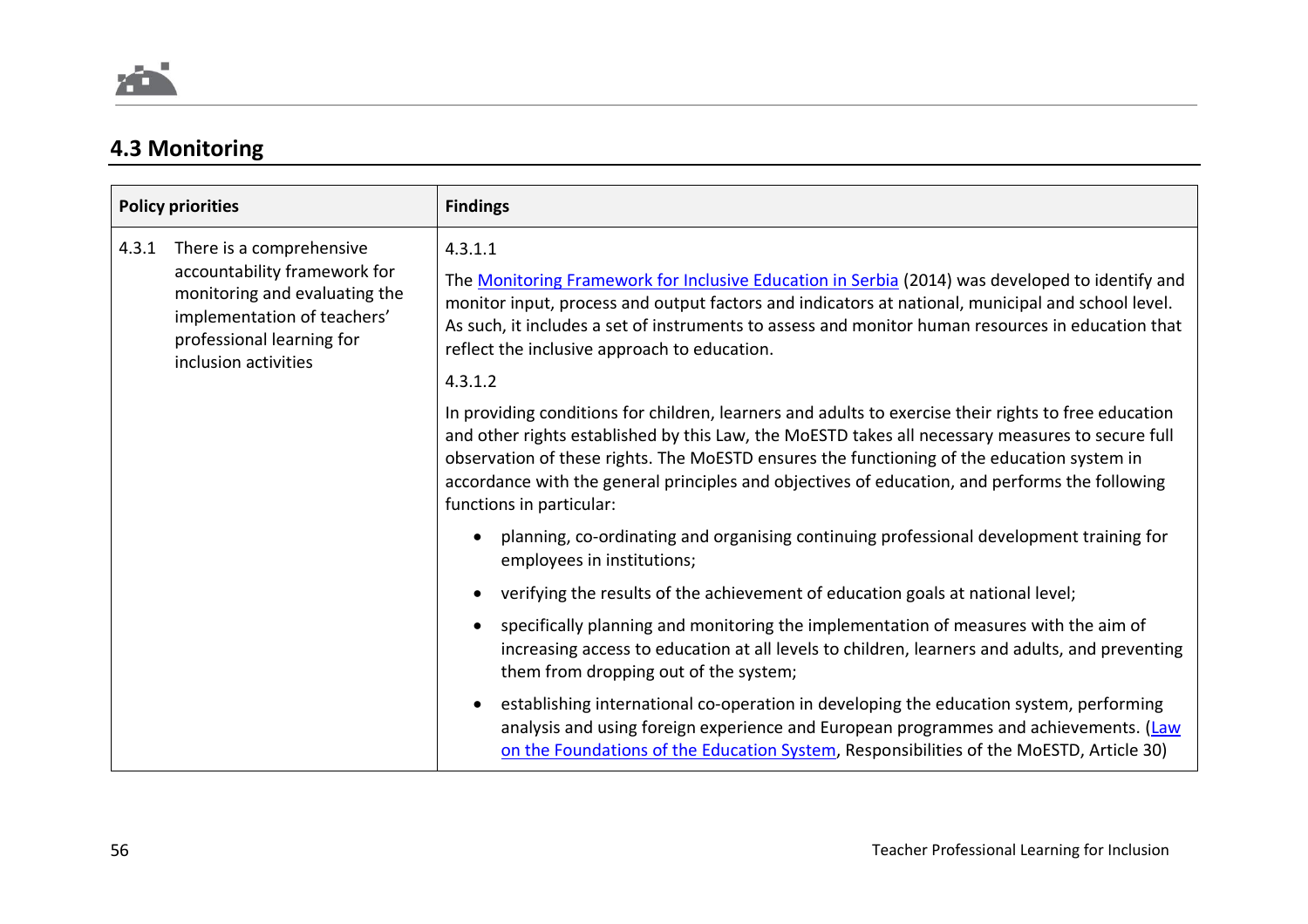

|       | <b>Policy priorities</b>                                                                                                                                                                                                                                                                                                                                                                                                                                                                           | <b>Findings</b>                                                                                                                                                                                                                                                                                                                                                                                                                                                     |
|-------|----------------------------------------------------------------------------------------------------------------------------------------------------------------------------------------------------------------------------------------------------------------------------------------------------------------------------------------------------------------------------------------------------------------------------------------------------------------------------------------------------|---------------------------------------------------------------------------------------------------------------------------------------------------------------------------------------------------------------------------------------------------------------------------------------------------------------------------------------------------------------------------------------------------------------------------------------------------------------------|
| 4.3.2 | Monitoring mechanisms ensure<br>that inequalities in access to<br>professional learning<br>opportunities at regional or<br>organisational levels are<br>addressed                                                                                                                                                                                                                                                                                                                                  | —                                                                                                                                                                                                                                                                                                                                                                                                                                                                   |
| 4.3.3 | There are mechanisms to<br>4.3.3.1<br>support schools/teacher<br>education departments/higher<br>self-evaluation and planning process for their professional development.<br>education institutions to have<br>ownership of review and<br>improvement processes in<br>relation to teachers' professional<br>learning<br>(referred to as a portfolio).<br>from professional-pedagogical supervision and external evaluation.<br>Titles of Teachers, Tutors and Professional Assistants, Article 16) | Teacher, educators and expert associates apply the standards of competences in the<br>Teachers, educators and associates systematically monitor, analyse and evaluate their<br>educational work, competence development, advancement and professional development. They<br>keep in some form the most important examples from their practice and examples of application<br>learned during professional development in a personal plan for professional development |
|       |                                                                                                                                                                                                                                                                                                                                                                                                                                                                                                    | In drawing up a portfolio, teachers, educators and professional associates also use information                                                                                                                                                                                                                                                                                                                                                                     |
|       |                                                                                                                                                                                                                                                                                                                                                                                                                                                                                                    | At the request of the principal, expert associate, educational advisor or advisor – external<br>associate, teachers, educators and associates must give insights into their professional<br>development portfolio. (Rulebook on Continuous Professional Training and Promotion in the                                                                                                                                                                               |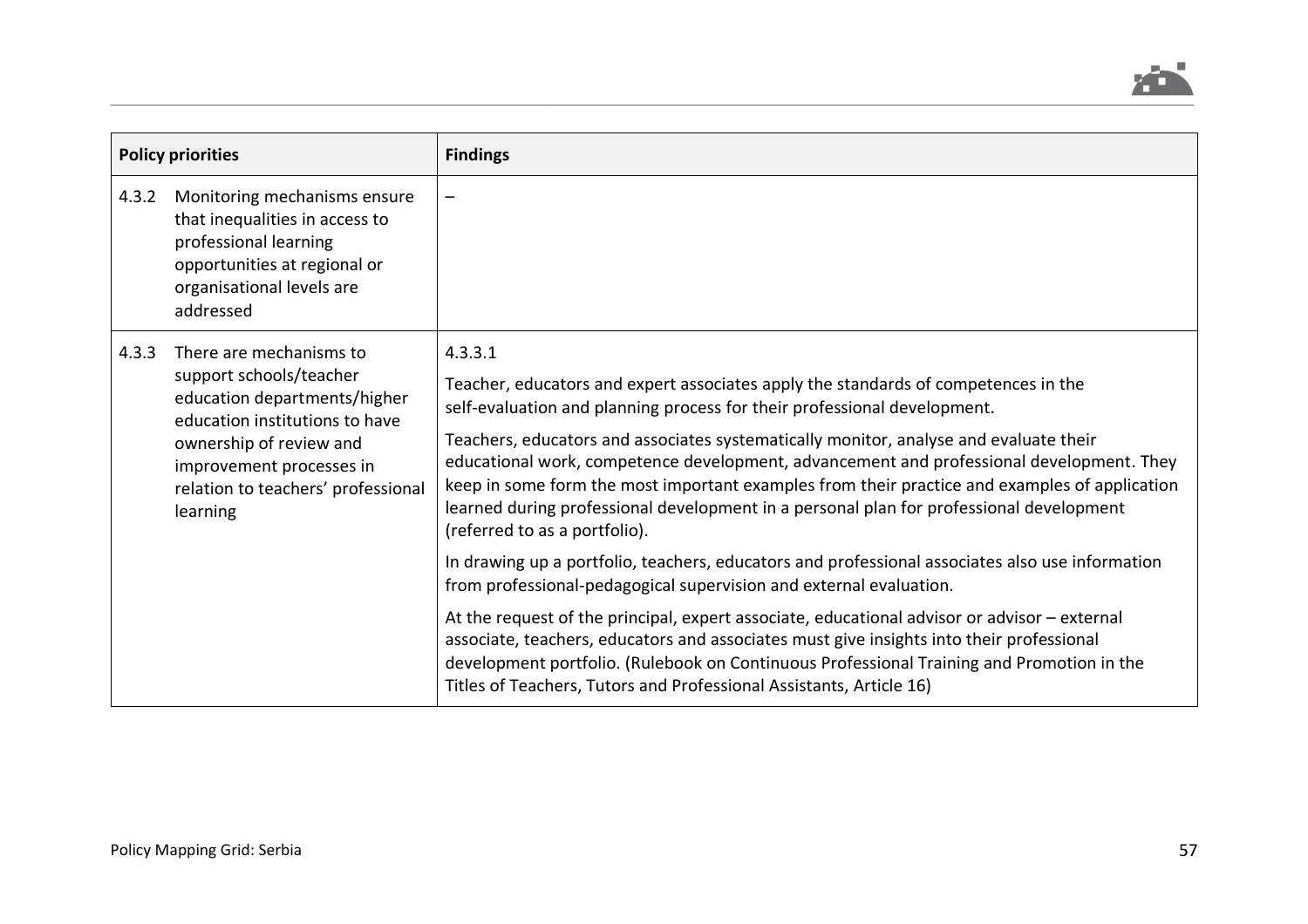

|       | <b>Policy priorities</b>                                                                                                                                                                                                                   | <b>Findings</b>          |
|-------|--------------------------------------------------------------------------------------------------------------------------------------------------------------------------------------------------------------------------------------------|--------------------------|
| 4.3.4 | There are mechanisms to share<br>and analyse data to inform<br>improvement processes in<br>relation to teachers' professional<br>learning at national and local<br>level                                                                   | $\overline{\phantom{0}}$ |
| 4.3.5 | There is data available on<br>whether teachers are engaged in<br>professional learning that is<br>relevant to the level of education<br>they teach                                                                                         |                          |
| 4.3.6 | There are mechanisms to ensure<br>that teachers' professional<br>learning contributes to<br>improving inclusive education<br>practice at school level/the level<br>of a teacher education<br>department or higher education<br>institution |                          |